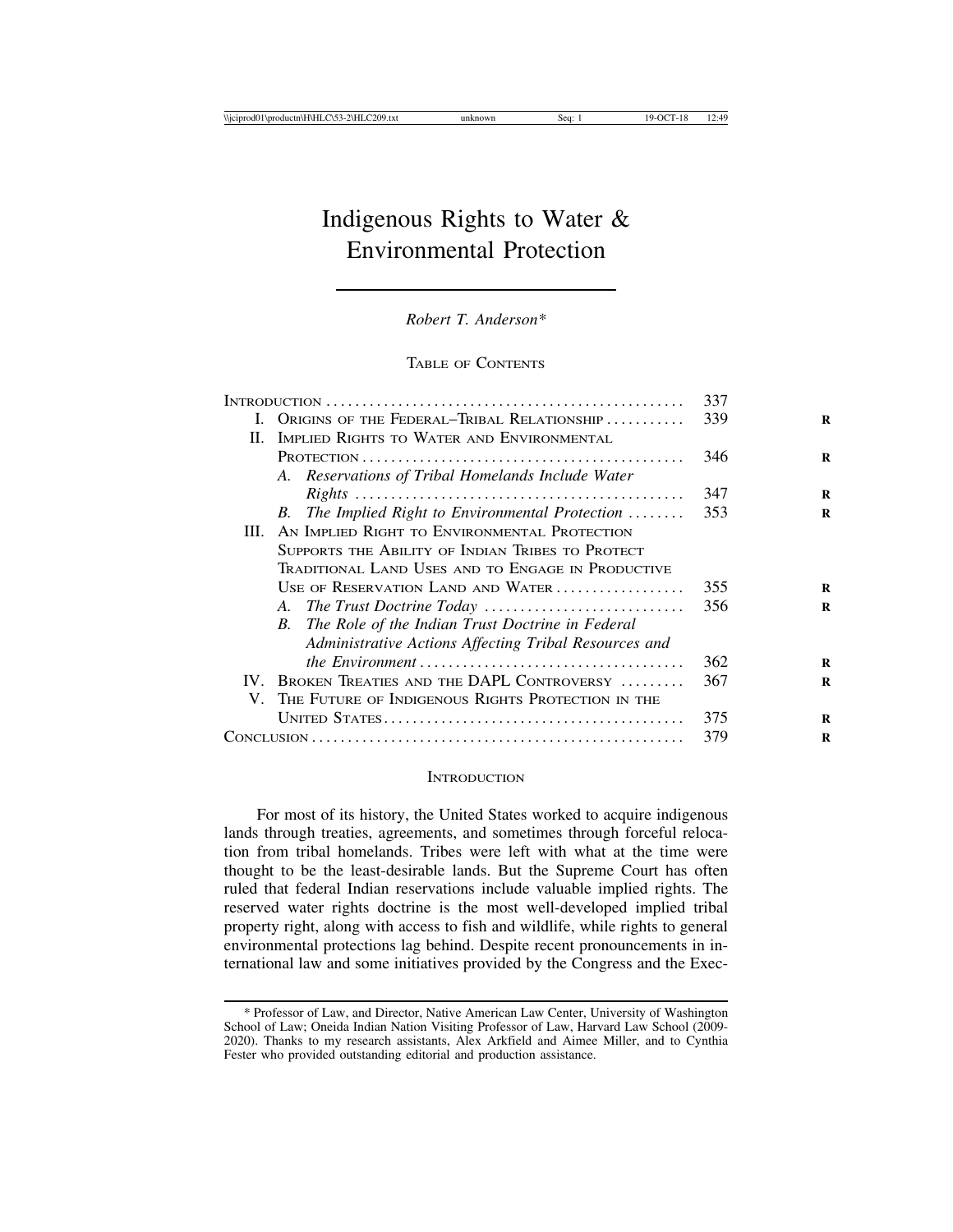utive Branch, the United States government has paid scant attention to protection of the environment in Indian country, and has only recently addressed tribal water rights protection in a systematic way.

International law instruments speak of a right to clean water and environmental protection in the indigenous context, but only in aspirational terms. The United Nations General Assembly in 1948 adopted the Universal Declaration of Human Rights  $(UDHR)$ ,<sup>1</sup> which guarantees the right to life, but does not explicitly mention a right to clean water.2 But a United Nations General Assembly Declaration provides that the "right to safe and clean drinking water and sanitation is a human right that is essential for the full enjoyment of life and all human rights."3 Further, the United Nations Declaration on the Rights of Indigenous Peoples (UNDRIP) states that, "Indigenous peoples have the right to the conservation and protection of the environment and the productive capacity of their lands or territory and resources."4 The UNDRIP recognizes indigenous rights to environmental protection in several other provisions, but once again, these provisions are merely aspirational. If indigenous tribes are to seek practical redress for environmental problems, redress must be achieved through domestic law.

While its policies have sometimes addressed tribal concerns, the United States has been a world leader in advancing general environmental protection since the 1970s. This is manifested in the Clean Water Act, the Clean Air Act, National Environmental Policy Act (NEPA), and the Endangered Species Act (ESA). Though tribes were initially excluded from most of these regulatory regimes, Congress and the executive eventually realized that tribes are governments with inherent regulatory powers over lands and people. Tribes were not to be treated as simply the subject of federal regulations, but along with the states may play an active role in protecting environmental conditions within their jurisdictions. Through a cooperative federalism model, Indian tribes, like states, have an explicit statutory role in administer-

 $\frac{1}{2}$  Article 25 of the UDHR states:

Everyone has the right to a standard of living adequate for the health and well-being of himself and of his family, including food, clothing, housing and medical care and necessary social services, and the right to security in the event of unemployment, sickness, disability, widowhood, old age or other lack of livelihood in circumstances beyond his control[.]

*See* Russell Rutherford, *An International Human Right to Water: How to Secure the Place of*

<sup>3</sup> The Human Right to Water and Sanitation, G.A. Res. 64/L.63, U.N. Doc. A/64/L.63/<br>Rev.1 (July 28, 2010).

<sup>4</sup> United Nations Declaration on the Rights of Indigenous Peoples, G.A. Res. 61/295, U.N. Doc. A/RES/61/295, art. 29, § 1 (June 29, 2006).

<sup>1</sup> Universal Declaration of Human Rights, G.A. Res. 217 (III) A, art. 3, U.N. Doc. A/RES/ 217(III) (Dec. 10, 1948). In general, there are two classes of international instruments. First, formal agreements such as treaties and covenants are legally binding on nations that ratify them. Second, "declarations, resolutions, and other statements of principle" that are not legally binding but have moral force. COHEN'S HANDBOOK OF FEDERAL INDIAN LAW 452 (Newton, et al. eds. 2012), *citing* Haitian Refugee Center v. Gracey, 809 F.2d 794, 816 n. 17 (D.C. Cir.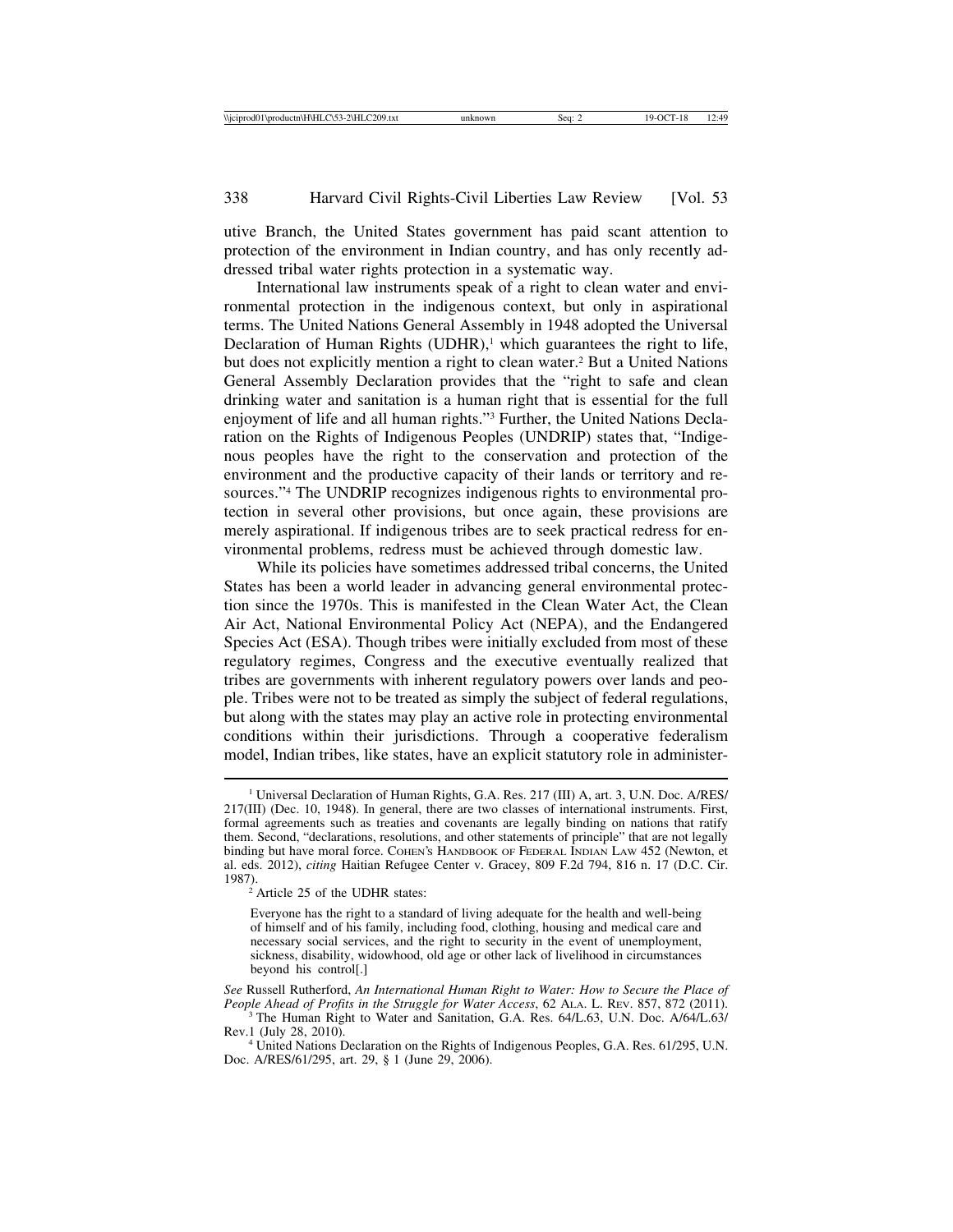ing the Clean Air Act, Clean Water Act, Hazardous Waste Management Act, Nuclear Waste Management Act, and several other environmental statutes. Where Congress has not explicitly included tribes in the statutory scheme, tribes participate in implementation through administrative directives under NEPA, the ESA, and the Toxic Substance Control Act.<sup>5</sup> However, this recognition of tribes as sovereigns with regulatory powers followed an often racist and paternalistic history on the part of the United States government. Remnants of that paternalism persist and can hamper efforts at environmental protection.

This article examines the rights of Indian nations in the United States to adequate water supplies and environmental protection for their land and associated resources. Part I of this article provides a brief background on the history of federal-tribal relations and the source and scope of federal obligations to protect tribal resources. Part II reviews the source and nature of the federal government's moral and legal obligations to Indian tribes, which are generally referred to as the trust responsibility. Indian reserved water rights and the difficulty tribes experience in protecting habitat needed for healthy treaty resources is discussed in Part III. Part IV reviews the Dakota Access Pipeline controversy and the shortcomings of federal law in protecting tribal reservations and resources. Part V concludes with recommendations for enhanced and improved access to justice as well as substantive changes in the law to advance environmental protection for Indian tribes in the United **States**.

## I. ORIGINS OF THE FEDERAL–TRIBAL RELATIONSHIP

Federal Indian law<sup>6</sup> has its roots in Western definitions of the relationship between colonizing nations and indigenous populations.7 During the colonial period, European nations sponsored and authorized various explorers to claim territory while asserting their exclusive right to deal with indigenous peoples in matters related to land and political relations. This approach is called the doctrine of discovery and has several components. First, the doctrine was intended to resolve competition between the European Nations by affording the so-called discovering nation the exclusive claim to territory actually occupied by indigenous peoples.8 Second, the discovery doctrine

<sup>&</sup>lt;sup>5</sup> See generally COHEN'S HANDBOOK OF FEDERAL INDIAN LAW, *supra* note 1, § 10.02. <sup>6</sup> Federal Indian law is the phrase used to denote the body of United States constitutional

law, common law, and statutory law that governs the relationships among Indian tribes, the federal government, states, and individuals. It is distinct from "tribal law," which is a term denoting the laws adopted by tribal governments that are applicable to tribal citizens and others within or affecting tribal territories and citizens.

<sup>&</sup>lt;sup>7</sup> *See generally* COHEN'S HANDBOOK OF FEDERAL INDIAN LAW, *supra* note 1, § 1.02 and Felix S. Cohen, *Original Indian Title*, 32 MINN. L. REV. 28 (1947).

<sup>&</sup>lt;sup>8</sup> See generally Francisco de Victoria, DE INDIS ET DE IVRE BELLI RELECTIONES, 130-57 (Ernest Nys ed.) (J. Bates Trans, Carnegie Institution 1917) (orig. ed. 1557) (detailing arguments regarding indigenous rights and Spanish claims to "discovered" areas).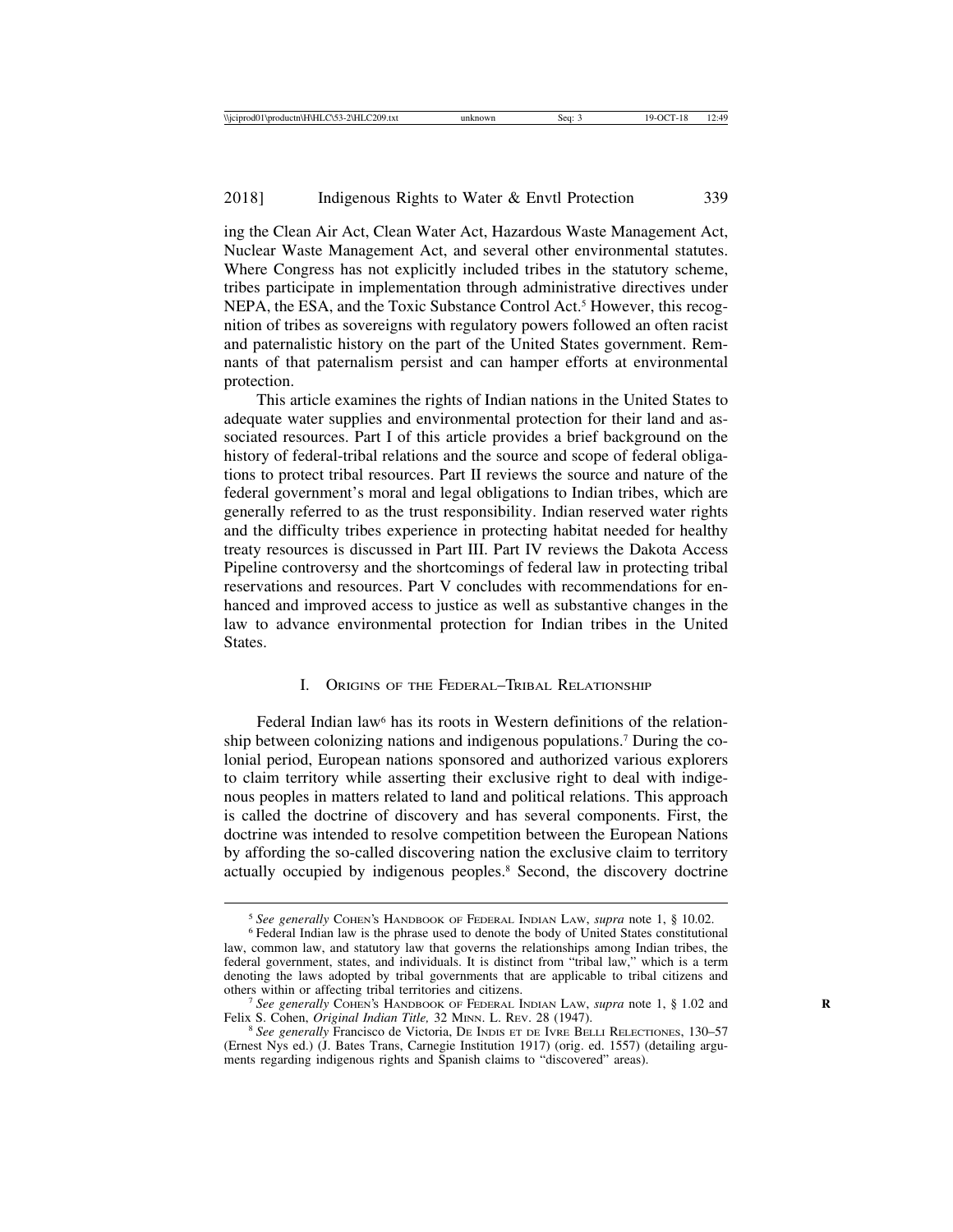provided that land acquisition from indigenous people was a matter to be resolved between sovereigns and not by individual citizens of the discovering nation.9 Finally, the indigenous peoples' right to their territory and selfgovernance was to be respected.10 Discovery by itself could not affect the legal status of Indian nations as pre-existing sovereigns because tribes were free and independent peoples with well-established economic and political systems.<sup>11</sup> In order to minimize military conflict, the parties dealt with each other through bilateral treaty arrangements as well as less formal agreements.12

The United States government followed these international law precepts when it assumed exclusive authority in all matters related to Indian affairs. The Constitution's commerce clause<sup>13</sup> and the treaty power are at the foundation of federal authority in Indian affairs.14 In the Northwest Ordinance of 1787, the Continental Congress declared that "utmost good faith" should mark the dealings of the United States with indigenous peoples and their property rights.15 Treaties and agreements resulted in the transfer of massive amounts of tribal land to the United States, and most did not contain explicit provisions limiting development or protecting the environment.16 Few foresaw the incredible scope of non-Indian development and the massive influx of settlers to the areas west of the eastern seaboard.17 The tribes, however, generally retained some aboriginal lands for permanent use and occupancy through treaties and other agreements.18 At the time the United States and tribes made most of these agreements and treaties, land and water were plen-

<sup>&</sup>lt;sup>9</sup> *Id. .<br><sup>10</sup> Id. <i>See also* Cohen's Handbook of Federal Indian Law, *supra* note 1, at 11–13.<br><sup>11</sup> Peter C. Mancall, Envisioning America; English Plans for the Colonization

OF NORTH AMERICA 1580–1640 2 (2nd Ed. 2017) (indigenous peoples had their "own political system capable of maintaining internal order and negotiating with outsiders."); JEAN M. O'BRIEN, FIRSTING AND LASTING: WRITING INDIANS OUT OF EXISTENCE IN NEW ENGLAND 2-3 (2010) (discussing complex web of social and political relations among indigenous peoples).

<sup>&</sup>lt;sup>12</sup> COHEN'S HANDBOOK OF FEDERAL INDIAN LAW, *supra* note 1, at  $14-15$ .<br><sup>13</sup> U.S. CONST. art. I, § 8, cl. 3.<br><sup>14</sup> U.S. CONST. art. II, § 2, cl. 2. *See* Gregory E. Ablavsky, *Beyond the Indian Commerce Clause*, 124 YALE

<sup>&</sup>lt;sup>15</sup> Northwest Ordinance (July 13, 1787), art. III, *adopted by Congress*, 1 Stat. 50, 52 (1789). *See* Peter S. Onuf, STATEHOOD AND UNION: A HISTORY OF THE NORTHWEST ORDI-NANCE 24 (1987) (non-Indian encroachments into tribal territory "threatened to embroil the frontiers in Indian warfare").<br><sup>16</sup> *Cf.* Treaty with the Chippewas, Sept. 30, 1854, 10 Stat. 1109 (ceding territory to the

United States, establishing reservations, and retaining the right to hunt and fish in the ceded territory without mention of any conservation protections); Robert T. Anderson, *Indian Water Rights and the Federal Trust Responsibility*, 46 NAT. RESOURCES J. 399, 405–06 (2006) (noting that while most treaties did not reference legal rights to water, access to water resources was sometimes an important part of treaty negotiations).<br><sup>17</sup> *See* Washington v. Wash. State Commercial Passenger Fishing Vessel Ass'n., 443 U.S.

<sup>658, 668 (1979) (&</sup>quot;Because of the great abundance of fish and the limited population of the area, it simply was not contemplated that either party would interfere with the other's fishing rights.").

<sup>&</sup>lt;sup>18</sup> Tribes subjected to the removal policy constitute a major exception to this statement. *See* COHEN'S HANDBOOK OF FEDERAL INDIAN LAW, *supra* note 1, § 1.03[4].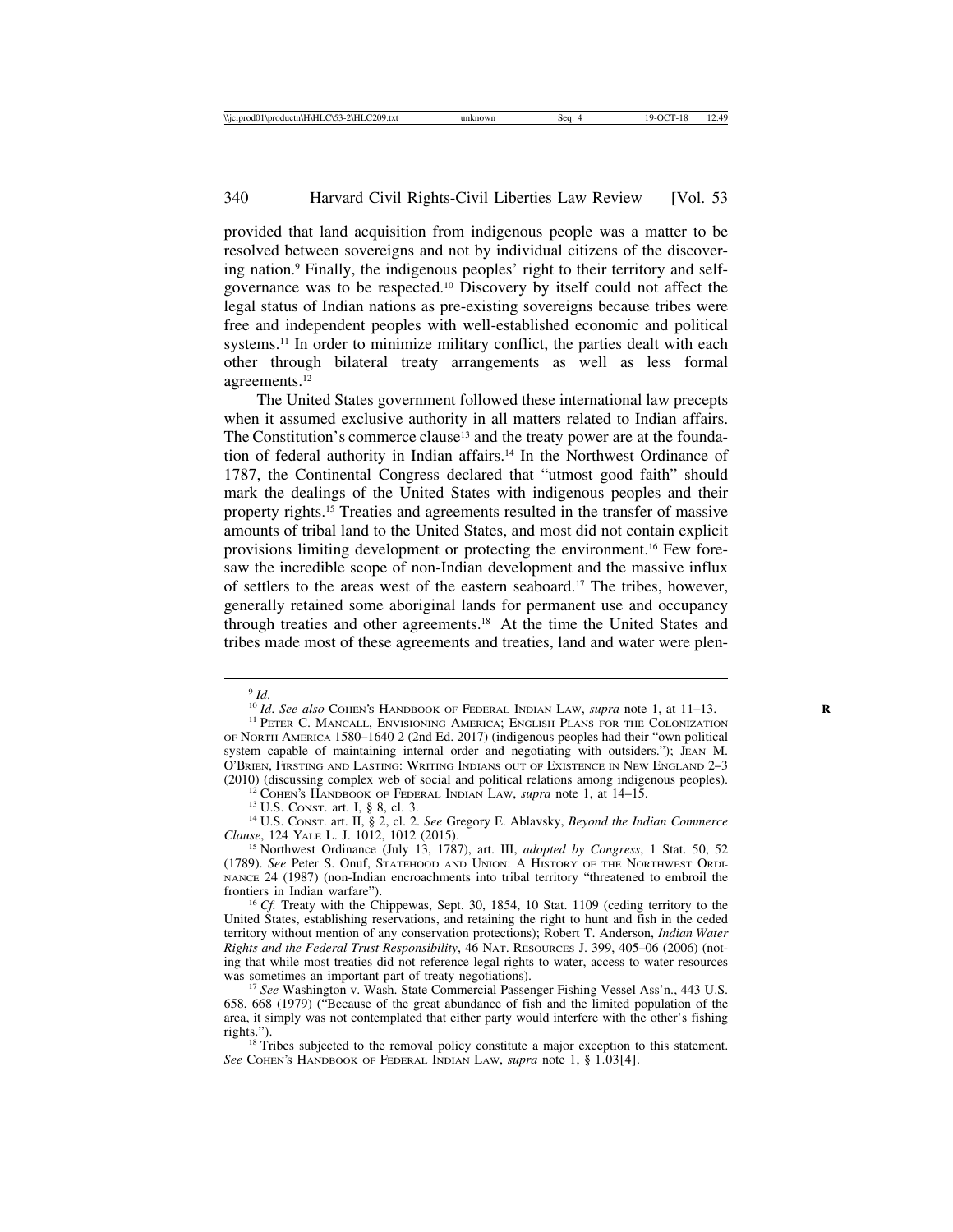tiful. In part for that reason, reservations of land for tribal use and occupancy rarely included any explicit reference to water or water rights, much less to the idea of habitat protection for tribal lands and waters.19

Dealing with the problems brought on by the forced co-existence of non-Indian society with the tribes was not easy for the federal government, and disastrous for the tribes. The states in general did not want independent political entities within their borders, while the federal government entered into treaties that purported to protect the sanctity of tribal reservation lands and tribal sovereignty within states. At first, the tribal interests prevailed. In a landmark 1832 decision rejecting Georgia's authority to regulate non-Indians within the Cherokee Indian reservation, the Supreme Court ruled that Indian tribes were "distinct, independent political communities [.]"20 By then, however, the United States had already placed Indian tribes in a subservient legal position to the federal government, at least with respect to their property. In *Johnson v. M'Intosh,*21 the Court considered a dispute over property between two non-Indians. One traced his title to a pre-revolutionary war conveyance directly from a tribe, while the other claimed title to the same land by title conveyed by the United States, which had acquired the tribal land by treaty.22 Following the international law of discovery described above, the Court refused to recognize tribal land transfers unless those transfers complied with the colonizing nation's law.23 Because the British Crown had not ratified the pre-revolutionary war transaction from the tribe to Johnson's predecessors in title, the courts of the United States did not recognize the tribal conveyance. Thus, any transfer of land from an Indian tribe to a third-party would require federal approval in the form of a treaty or statute.<sup>24</sup> The decision limited tribal autonomy and paved the way for paternalistic aspects of the trust doctrine that remain a defining part of federal-tribal relations today.

Chief Justice Marshall's opinion was not really a bold stroke, nor an early example of judicial activism, because the United States Congress had

<sup>&</sup>lt;sup>19</sup> Water rights in the eastern states followed the English common law system of riparian rights under which land owners had the right to the natural flow of all waters coming through and bounding their lands. A. DAN TARLOCK, LAW OF WATER RIGHTS AND RESOURCES §§ 3.2-3.5 (2011).

<sup>&</sup>lt;sup>20</sup> Worcester v. Georgia, 31 U.S. 515, 558 (1832). The Court also noted that the tribes were regarded "as the undisputed possessors of the soil, from time immemorial." *Id*. The case is discussed below.

<sup>&</sup>lt;sup>21</sup> Johnson v. M'Intosh, 21 U.S. 543 (1823). The Court also recognized tribal property rights: "They were admitted to be the rightful occupants of the soil, with a legal as well as just claim to retain possession of it, and to use it according to their own discretion . . . . "Id. at 574.

<sup>&</sup>lt;sup>22</sup> Id. at 571–72, 593–94. *See* Eric Kades, *The Dark Side of Efficiency: Johnson v.* M'Intosh *and the Expropriation of American Indian Lands*, 148 U. PENN. L. REV. 1065, 1092 (2000) (arguing that the case may have been feigned as there was no actual overlap between the parties' parcels). *See generally LINDSAY ROBERTSON*, CONQUEST BY LAW: HOW THE DIS-COVERY OF AMERICA DISPOSSESSED INDIGENOUS PEOPLES OF THEIR LANDS (2005).

<sup>&</sup>lt;sup>23</sup> *Johnson*, 21 U.S. at 592.<br><sup>24</sup> County of Oneida v. Oneida Indian Nation, 470 U.S. 226, 238 (1985)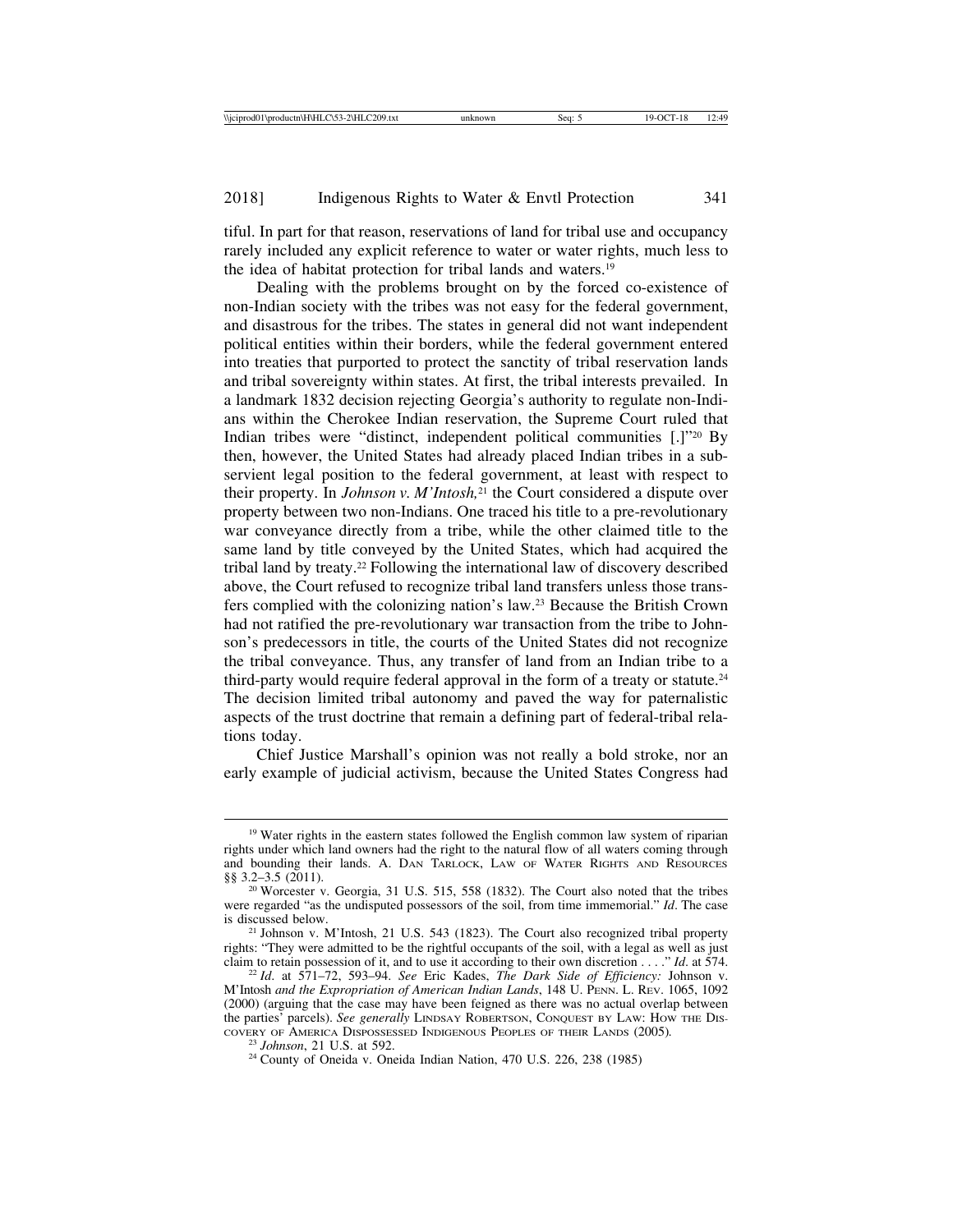already adopted this principle as positive law.25 But it did establish that United States federal law required that tribal land titles could be acquired only with consent of the discovering sovereign or its successor, and until so acquired the tribes retained the exclusive right of use and occupancy.26 This gave the United States a monopoly over the acquisition of land for westward expansion.27 It also safeguarded the tribes from sharp dealings by unscrupulous land speculators, and provided a uniform means for passing title to tribal lands to federal ownership, and then on to others.<sup>28</sup> By regulating the means of title acquisition, colonizing nations — including the United States — asserted control over the most important aspect of relations between indigenous peoples and the "discoverers."29

The international law of discovery thus served as a foundation for the imposition of other Euro-centric legal rules governing United States-tribal relations. The doctrine at first protected tribal property from the sharp dealings of land-hungry speculators and set the foundation for the federal trust responsibility to Indian tribes. The Supreme Court again invoked international law when it defined the relative bounds of federal, state and tribal authority in *Worcester v. Georgia*. 30 There, the Court considered the state of Georgia's authority to regulate non-Indian presence within the bounds of the Cherokee Reservation. The legislature provided that "all white persons residing within the limits of the Cherokee nation, . . . without a license or permit from his excellency the governor . . . shall be guilty of a high misdemeanour [sic]" punishable by imprisonment for no less than four years.<sup>31</sup> The Court set aside Samuel Worcester's conviction under the Georgia statute, reasoning that:

The Cherokee nation, then, is a distinct community occupying its own territory, with boundaries accurately described, in which the laws of Georgia can have no force, and which the citizens of Georgia have no right to enter, but with the assent of the Cherokees

<sup>&</sup>lt;sup>25</sup> Trade and Intercourse Act of 1790, § 4, 1 Stat. 137–138 (1790). The statute remains in force as codified at 25 U.S.C. § 177. *See* Oneida Indian Nation v. County of Oneida, 414 U.S. 661, 678 (1974) (explicating that the nonintercourse acts put the common law rule of discovery in statutory form). <sup>26</sup> *Johnson*, 21 U.S. *See* United States v. Santa Fe Pac. R.R. Co., 314 U.S. 339, 347 (1941)

<sup>(&</sup>quot;If the right of occupancy of the Walapais was not extinguished prior to the date of definite location of the railroad in 1872, then the respondent's predecessor took the fee subject to the

encumbrance of Indian title.").<br><sup>27</sup> *See* Robert T. Anderson, *Commentary: Federal Treaty and Trust Obligations, and*<br>*Ocean Acidification*, 6 WASH. J. ENVTL. L. & POL'Y. 473, 476–78 (2016).

<sup>&</sup>lt;sup>28</sup> See COHEN's HANDBOOK OF FEDERAL INDIAN LAW, *supra* note 1, at 1002–03.<br><sup>29</sup> This is not to say that the rules adopted prevented legalized theft of Indian lands by the unilateral breach of Indian treaties that promised permanent homelands. *See* Lone Wolf v. Hitchcock, 187 U.S. 553, 553 (1903) (permitting unilateral breach of Indian treaty with no avenue for judicial review); Tee-Hit-Ton Indians v. United States, 348 U.S. 272, 272 (1955) (finding that aboriginal title may be taken without compensation as it is not property protected

<sup>&</sup>lt;sup>30</sup> Worcester v. Georgia, 31 U.S. 515 (1832). <sup>31</sup> *Id.* at 523.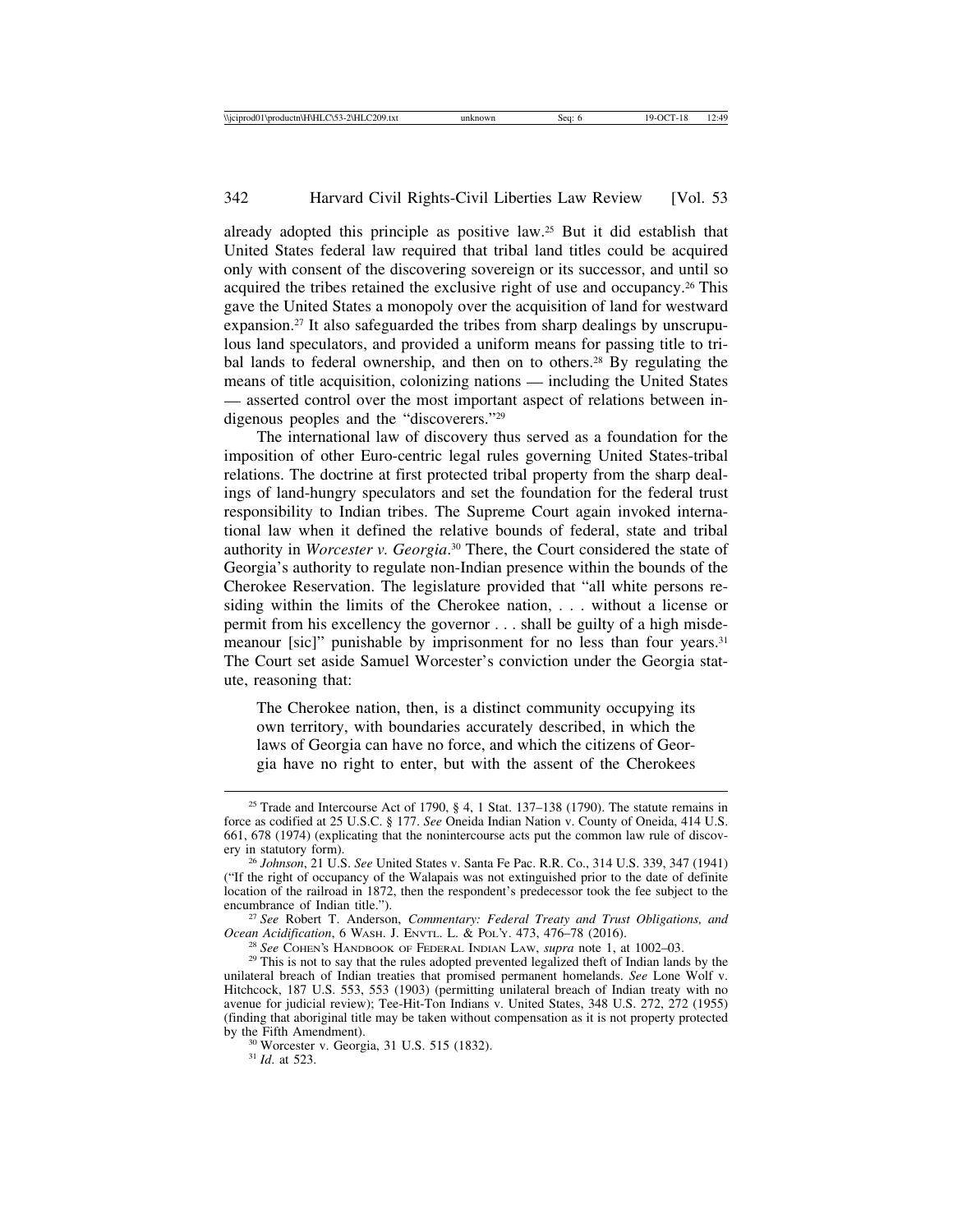themselves, or in conformity with treaties, and with the acts of congress. The whole intercourse between the United States and this nation, is, by our constitution and laws, vested in the government of the United States.<sup>32</sup>

*Worcester* recognized a trust relationship where Indian tribes were owed a duty of federal protection from state and private party incursions on tribal governmental authority, as well as independence within the newly-formed United States. This recognition constitutes the basis of the trust relationship invoked by tribes and the United States to justify federal actions to advance tribal sovereignty and protect tribal property interests. But while *Worcester* placed tribes under the protection of the federal government, the Court also noted that "more than one state may be considered as holding its right of self-government under the guarantee and protection of one or more allies."33 Thus, the government-to-government relationship and treaty promises of political allegiance remain at the foundation of the federal-tribal relationship.<sup>34</sup> The protective aspect of the trust, however, was undermined by the fact that it was not voluntary on the part of the tribes. There is no document setting out protective aspects of the trust that would guide the federal government's actions in Indian affairs. The parameters of the trust are defined by the federal government's view of what is best and that view shifted dramatically over the course of time.

Although *Worcester* recognized tribal sovereignty, the trust relationship, along with colonizing philosophy, has been used in part to justify national policy disastrous for tribes. Both were used to justify the removal of Indian tribes to western territories.35 Removal in turn led to further treatymaking detrimental to tribes, including later efforts to force Indians to assimilate into mainstream society.<sup>36</sup> For example, the removal of many eastern tribes to the Indian territory (now Oklahoma) during the 1830s and 1840s was followed by an accelerated period of treaty-making with Indian tribes in the upper-Midwest and west of the Mississippi.<sup>37</sup> The treaties pledged that reservations would be permanent homelands but also had provisions geared to the assimilation of Indians into mainstream agrarian soci-

<sup>&</sup>lt;sup>32</sup> *Id*. at 561.<br><sup>33</sup> *Id*. 34 *Id*. at 555 (Cherokee treaty "relation was that of a nation claiming and receiving the protection of one more powerful: not that of individuals abandoning their national character, and submitting to the laws of a master"). <sup>35</sup> *See* COHEN'S HANDBOOK OF FEDERAL INDIAN LAW, *supra* note 1, at 41–51. Removal

was just that—the physical relocation of Indian tribes to areas west of those settled. While allegedly voluntary, it was in reality forced relocation. *Id*., at 50. *See generally* Tim Alan Garrison, The Legal Ideology of Removal: The Southern Judiciary and the Sover-<br>EIGNTY OF NATIVE AMERICAN NATIONS (2002).

<sup>&</sup>lt;sup>36</sup> COHEN's HANDBOOK OF FEDERAL INDIAN LAW, *supra* note 1, at 71–79.<br><sup>37</sup> *Id.*, at 55–69. *See* Annual Report of Commissioner of Indian Affairs George Many-

penny, Senate Exec. Doc. 34-5 (Nov. 22, 1856) (noting that fifty-two treaties with tribes were made within a two-year period).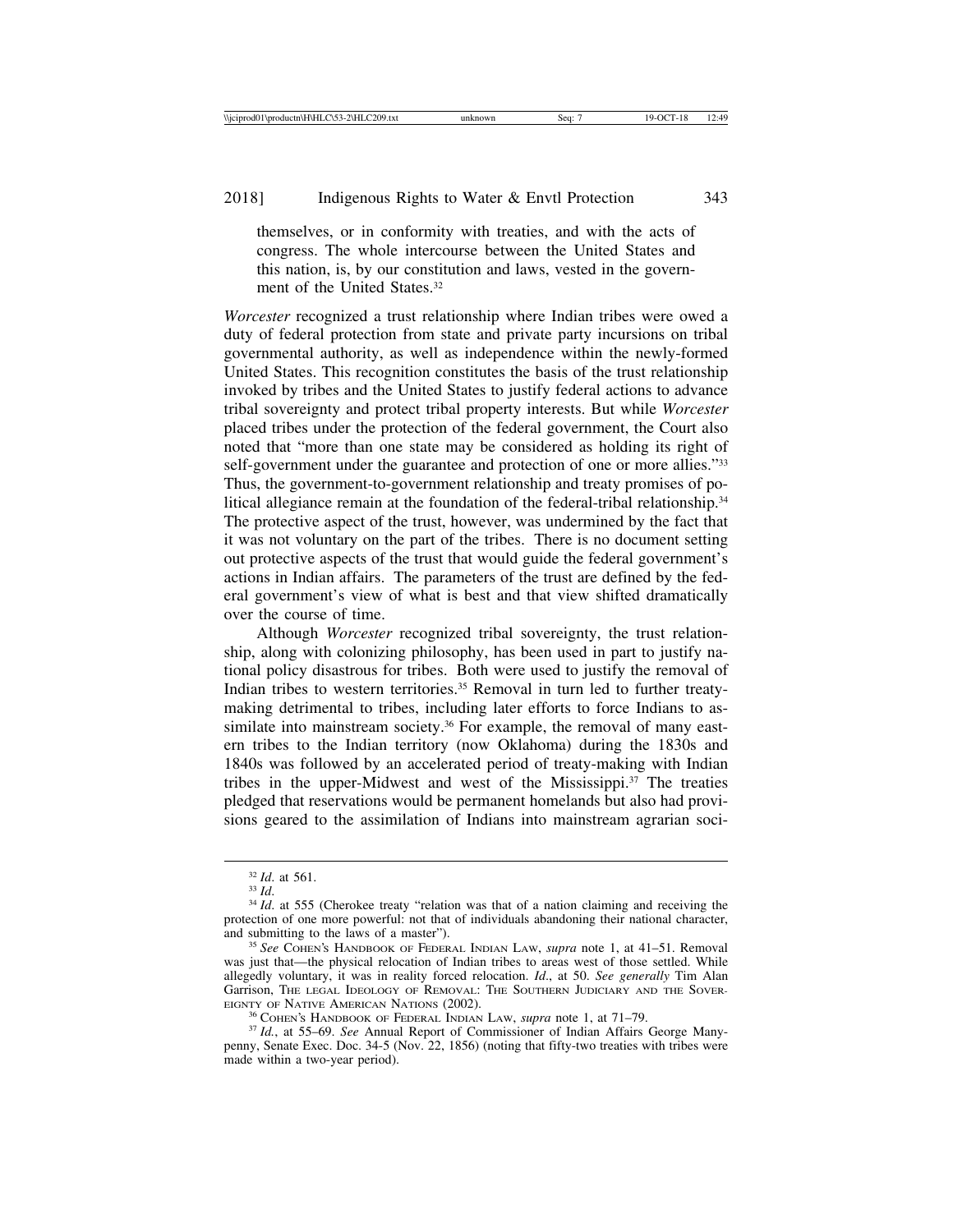ety.38 Through these provisions, communal reservation lands were broken up and allotted to individual Indians as part of this policy of assimilation.<sup>39</sup> Lands considered "surplus" to Indian needs were returned to the public domain by Congress.40 This process would be repeated as it was nationalized: The Dawes Act of 1887<sup>41</sup> codified this allotment practice. The Act was implemented through individual statutes affecting 118 reservations,<sup>42</sup> which resulted in the loss of approximately 90 million acres of tribal land by 1934.<sup>43</sup> While reservations were originally set aside or reserved under exclusive tribal ownership, the new allotment policies encouraged non-Indians to acquire formal tribal land and allotments that passed out of Indian ownership.44 This resulted in an influx of non-Indians within reservation boundaries.<sup>45</sup> These policies created a checkerboard pattern of land ownership within reservations and accelerated tribal-state jurisdictional conflicts as non-Indians acquired allotted lands by various means.46

Allotment and assimilation policies were formally ended in 1934 with the passage of the Indian Reorganization Act ("IRA").<sup>47</sup> The IRA contained provisions facilitating the restoration of land to tribal ownership.48 Federal support for tribal self-government endured, but was interrupted after World

<sup>39</sup> Treaty with the Crows art. 6, May 7, 1968, 15 Stat. 649; United States v. Powers, 305 U.S. 527, 528 (1939) (discussing allotment of Crow Reservation). *See also* Judith V. Royster,

<sup>40</sup> See, e.g., Nebraska v. Parker, 136 S.Ct. 1072, 1072 (2016); Solem v. Bartlett, 465 U.S. 463, 463 (1984).

<sup>41</sup> General Allotment Act, 24 Stat. 388 (1887).<br><sup>42</sup> COHEN's HANDBOOK OF FEDERAL INDIAN LAW, *supra* note 1, at 1073.<br><sup>43</sup> See Royster, *supra* note 39, at 10–12 (1995).<br><sup>44</sup> In general, communal tribal lands were divide by individual tribal members as "allotments," while unallotted tribal lands were made available for non-Indian acquisition as they were considered "surplus" to tribal and individual Indian needs. See COHEN'S HANDBOOK OF FEDERAL INDIAN LAW, *supra* note 1, at  $\S$  1.04. dian needs. *See* COHEN'S HANDBOOK OF FEDERAL INDIAN LAW, *supra* note 1, at § 1.04. <sup>45</sup> *Id*. <sup>46</sup> For a discussion of the problems, *see generally* Sarah Krakoff, *Tribal Civil Jurisdiction*

*over Non-members: A Practical Guide for Judges*, 81 COLO. L. REV. 1187 (2010); COHEN'S HANDBOOK OF FEDERAL INDIAN LAW, *supra* note 1, § 6.02 [2]. *See* Brendale v. Confederated Tribes & Bands of the Yakima Indian Nation, 492 U.S. 408, 408 (1989); Seymour v. Superintendent of Wash. State Penitentiary, 368 U.S. 351, 351 (1962); Royster, *supra* note 39.

<sup>47</sup> Indian Reorganization Act, 25 U.S.C. § 461 (1934) ("On and after June 18, 1934, no land of any Indian reservation, created or set apart by treaty or agreement with the Indians, Act of Congress, Executive order, purchase, or otherwise, shall be allotted in severalty to any Indian."). *See* Cnty. of Yakima v. Confederated Tribes & Bands of Yakima Indian Nation, 502 U.S. 251, 255 (1992).

<sup>48</sup> Indian Reorganization Act, 25 U.S.C. § 465 (1934) (allowing Secretary of the Interior to acquire land in trust for Indian tribes). *See* Cariceri v. Salazar, 555 U.S. 379, 379 (2009).

<sup>38</sup> *See, e.g*., Treaty with the Navajo art. 5, June 1, 1868, 15 Stat. 667 (promising any individual Navajo 160 acres of tribal land if he agreed "to commence farming"); Treaty with the Eastern Band Shoshoni and Bannock arts. 6–12, July 13, 1868, 15 Stat. 673 (referring to agricultural reservations; providing stipends for each Indian farmer; authorizing allotments for farming purposes; and authorizing \$50 to each of the best ten Indian farmers). *See* In re General Adjudication of All Rights to Use Water in Big Horn River Sys., 753 P.2d 76 (Wyo. 1988) (finding implied treaty promise of water to support farming). *See also* Winters v. United States, 207 U.S. 564, 576 (1908) ("It was the policy of the government, it was the desire of the Indians, to change those habits and to become a pastoral and civilized people.").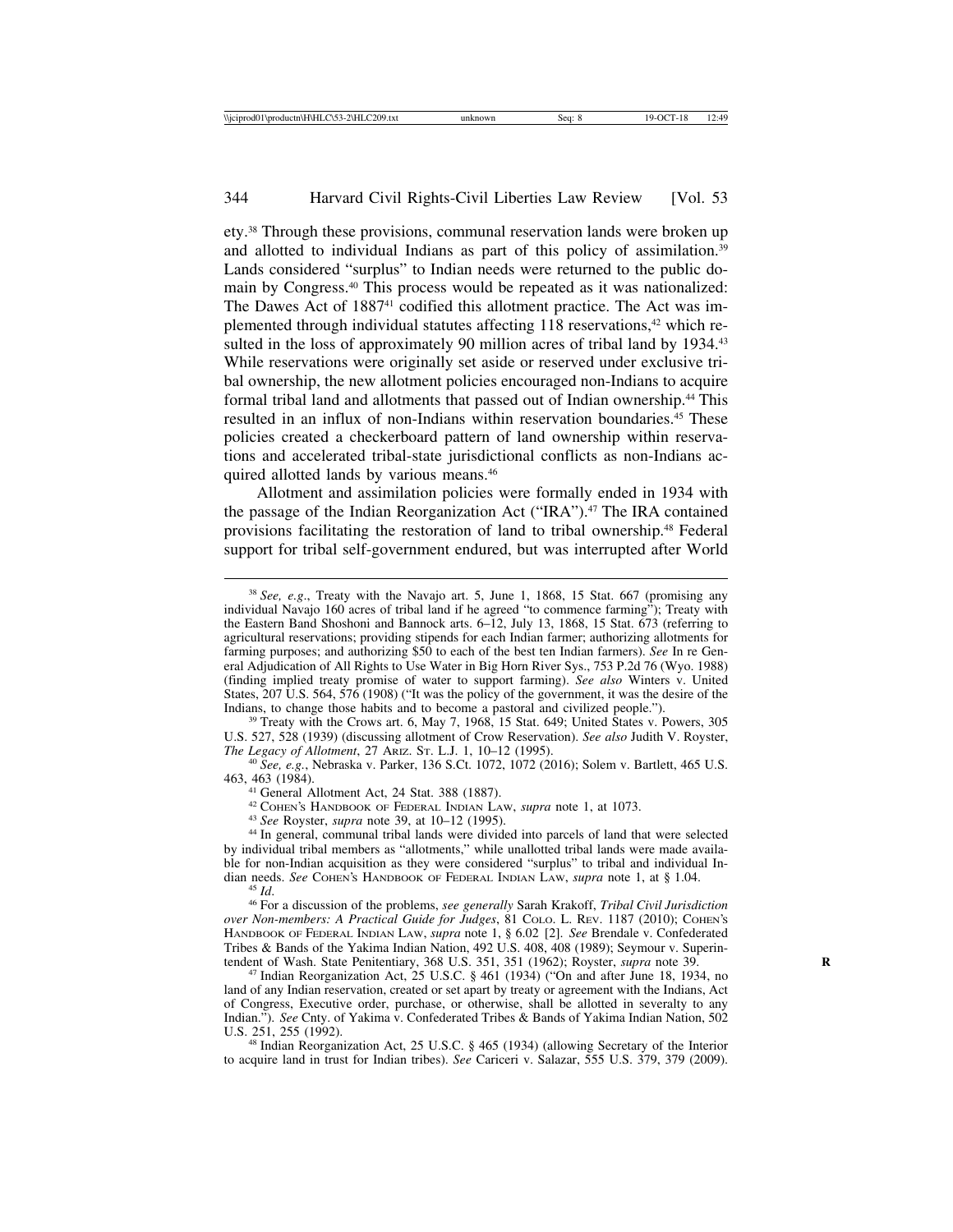War II when Congress adopted a resolution calling for the "termination" of the federal-tribal relationship with certain Indian tribes.<sup>49</sup> This termination era prompted the passage of several tribe-specific statutes ending the government-to-government relationship between the United States and over 70 federally recognized Indian tribes, transferring jurisdiction over those tribes and their lands to the states.<sup>50</sup> Termination was abandoned in the 1960s, but marked a low point in modern federal Indian policy with devastating effects on the terminated tribes.<sup>51</sup>

As the foregoing summary shows, Indian nations and the United States government have a turbulent, sovereign-to-sovereign relationship evidenced by the Constitution,<sup>52</sup> treaties,<sup>53</sup> agreements,<sup>54</sup> acts of Congress,<sup>55</sup> and court decisions.56 The United States government is the entity that provides the rule of law in most matters affecting tribal property and political relations with non-Indian and the states. While the United States has at times protected tribal lands and promotes principles of tribal self-government, much of its history is marked by federal policy and behavior that wreaked havoc on tribal societies. Nevertheless, Indian tribes must look to federal law and lawmaking bodies to protect land, water rights, and Indian tribal sovereignty.<sup>57</sup> The legacy of colonialism places Indian tribes in a special category under federal law,58 but it is a position subservient to federal authority in most

<sup>50</sup> See Charles F. Wilkinson & Eric R. Biggs, *The Evolution of the Termination Policy*, 3 *AM.* IND. L. REV. 139, 151 (1977) (table listing terminated tribes).

<sup>51</sup> See generally Charles F. Wilkinson, BLOOD STRUGGLE: THE RISE OF MODERN INDIAN NATIONS 57-86 (1986); H.R. Doc. 91-363 (repudiating termination).

<sup>52</sup> U.S. CONST. art. I, § 8, cl. 3.  $S^3$  See, *e.g.*, Treaty with the Yakima, June 9, 1855, 12 Stat. 951; Treaty with the Chippewas, *supra* note 16. **R** 54 *See generally* Winters v. United States, 207 U.S. 564 (1906) (discussing agreement

ratified by Congress); CHARLES WILKINSON, AMERICAN INDIANS, TIME, AND THE LAW (1986) (discussing treaty substitutes utilized after 1871). <sup>55</sup> *See generally* Act of June 30, 1834, c. 161, § 12, 4 Stat. 730 (codified in part at 25

U.S.C. § 177 (1834)) (restricting sale of Indian land without federal approval); American Indian Trust Fund Management Reform Act of 1994, 25 U.S.C. §§ 4001–4061 (1994).

<sup>56</sup> See, e.g., Seminole Nation v. United States, 316 U.S. 286, 296–97 (1942).<br><sup>57</sup> See Robert T. Anderson, *Treaty Substitutes in the Modern Era*, *in* The Power of PROMISES, RETHINKING INDIAN TREATIES IN THE PACIFIC NORTHWEST, 321–38 (Alexandra Harmon ed., 2008); *see also* CHARLES F. WILKINSON, MESSAGES FROM FRANKS' LANDING: A STORY OF SALMON TREATIES, AND THE INDIAN WAY 11, 14 (2000).

<sup>58</sup> *Compare* Talton v. Mayes, 163 U.S. 376, 382 (1896) (holding that the Fifth Amendment's grand jury requirement does not apply to tribal governmental action), *with* United States v. Sioux Nation of Indians, 448 U.S. 371, 421–24 (1980) (holding that Congress may

<sup>49</sup> H. Con. Res. 108, 83d Cong. (1953) (directing the Secretary of the Interior to recommend tribes for termination). *See* COHEN'S HANDBOOK OF FEDERAL INDIAN LAW, *supra* note 1, § 1.06, at 95. In general, "[termination] would mean that Indian tribes would eventually lose any special standing they had under Federal law: the tax exempt status of their lands would be discontinued; Federal responsibility for their economic and social well-being would be repudiated; and the tribes themselves would be effectively dismantled." Message to Congress on Indian Affairs (July 8, 1970), H.R. Doc. 91-363, at 1 (1970). *But see* Menominee Tribe v. United States, 391 U.S. 404, 404 (1968) (termination of Menominee Indian Tribe did not abrogate tribal rights to hunt and fish free of state regulation).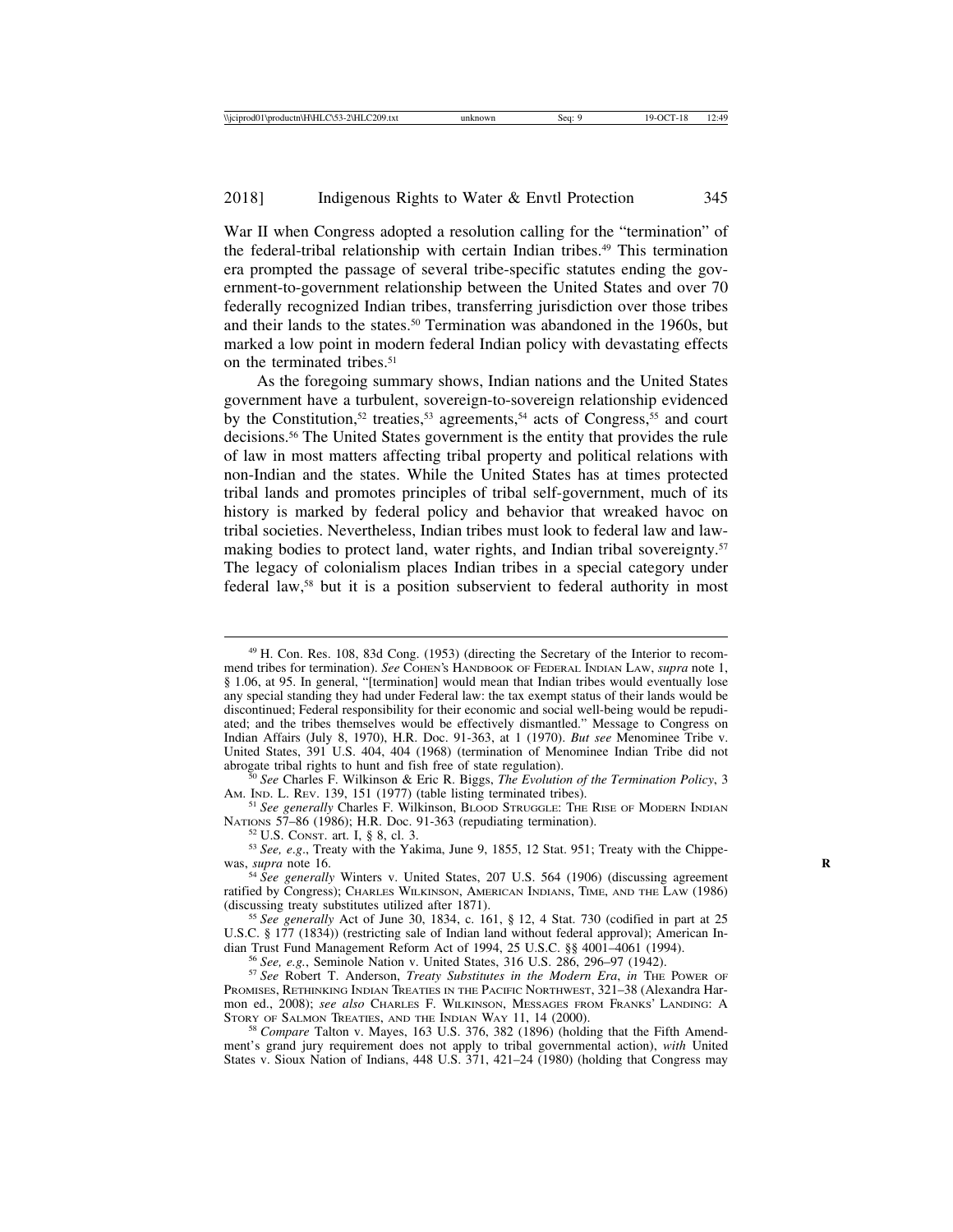areas.59 This trust doctrine presents a contradiction. On the one hand, tribes rely on the federal trust relationship as a shield that provides protection for tribal rights from state and local incursions. But, on the other, the United States has used the trust relationship to dispossess tribal land, decimate tribal societies, and drive some tribes to political extinction. The next Section describes more positive developments in the modern era, but the expansive federal power over Indian tribes and their property presents crucial context for any assertion of an implied right to environmental protection—and ultimately remains an obstacle to fully-realized tribal self-determination.

## II. IMPLIED RIGHTS TO WATER AND ENVIRONMENTAL PROTECTION

An implied right to environmental protection would not only need to avoid the pitfalls of the trust relationship described above. It would also need to build on the most well-developed implied tribal right: that of reserved water rights. Because Indian treaties in general do not directly address water resources, the tribes and the federal government as trustees assert implied rights to water when necessary to satisfy tribal needs.<sup>60</sup> Indian water rights are property rights held in trust by the United States for the benefit of Indian tribes.61 The Supreme Court agreed early in the 20th century with the existence of such implied rights. While tribes control access to their reservation lands as landowners, activities on non-Indian lands can adversely affect adjacent tribal water and land. This section explains the nature of tribal rights to water and environmental protection, and the struggle to protect those rights.

abrogate treaties and take tribal land, but must pay compensation to the tribe under the Fifth

Amendment). <sup>59</sup> *See* United States v. Lara, 541 U.S. 193, 201 (2004) ("Congress's authority would rest in part, not upon "affirmative grants of the Constitution," but upon the Constitution's adoption of preconstitutional powers necessarily inherent in any Federal Government, namely, powers that this Court has described as "necessary concomitants of nationality."); United States v. Kagama, 118 U.S. 375, 378–79 (1886) (explaining that "it would be a very strained construction of this clause" to use it as the basis of a system of criminal laws "without any reference to their relation to any kind of commerce  $\dots$ ").

 $60$  The rights are "implied" because that is the term used to describe the nature of a right not explicitly mentioned, but clearly necessary to fulfil the objective of a treaty or agreement with an Indian tribe. Thus, where a treaty's purpose is to establish a farming economy for an Indian tribe in an arid area, a water right is "implied" to fulfill the purpose of the treaty. *See* Arizona v. California, 373 U.S. 546, 599 (1963) (discussing "[t]he question of the Government's implied reservation of water rights upon the creation of an Indian Reservation").<br><sup>61</sup> Criteria and Procedures for the Participation of the Federal Government in Negotiations

for the Settlement of Indian Water Rights Claims, 55 Fed. Reg. 9223 (Mar. 12, 1990) ("Indian water rights are vested property rights for which the United States has a trust responsibility, with the United States holding legal title to such water in trust for the benefit of the Indians."). *See also* United States v. Sioux Nation, 448 U.S. 371 (1980) (holding that takings of recognized Indian title to property requires payment of compensation).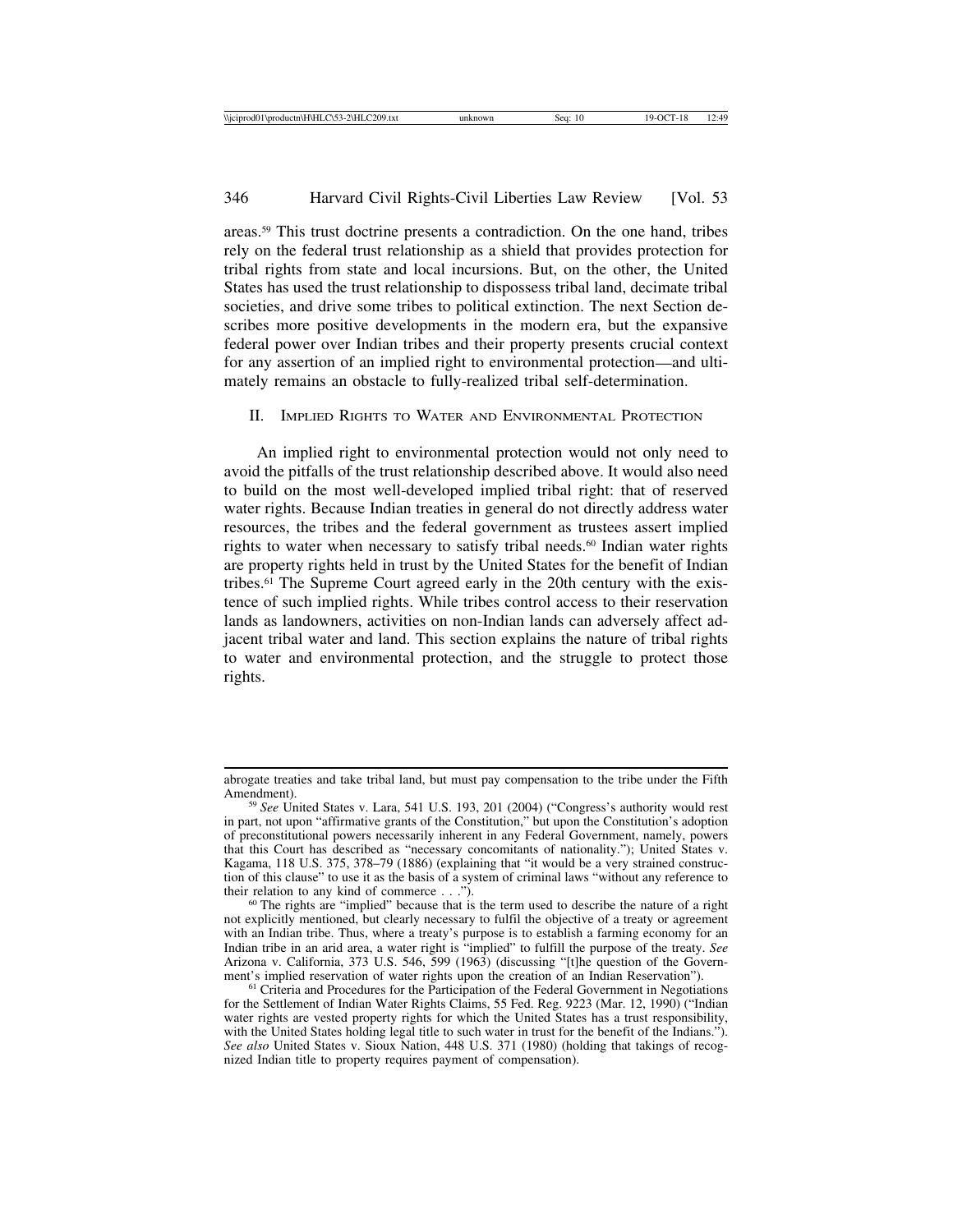## *A. Reservations of Tribal Homelands Include Water Rights.*

The doctrine of discovery and *Johnson v. M'Intosh*62 both recognized Indian aboriginal title, which includes the right of indigenous peoples to use and occupy their land.<sup>63</sup> In the arid West, the right to use land without a corresponding right to use water is nearly valueless. Yet virtually none of the more than 350 treaties, agreements, or Executive Orders establishing Indian reservations directly address water rights.64 And nearly a century passed after *M'Intosh* before the Supreme Court considered whether reserved Indian lands included an implied right to water in *Winters v. United States*. 65

The case was brought by the United States as trustee for the Gros Ventre and Assiniboine Indians, who occupied the Fort Belknap Indian Reservation in Montana pursuant to an agreement ratified by Congress in 1888.<sup>66</sup> Winters was a private irrigator who argued that his water rights were superior to any Indian rights under the state law of prior appropriation. If state law applied, the non-Indians had the better rights because they had actually put water to use for irrigation before the tribes, the determining factor under state law.67 But the Supreme Court rejected Winter's argument, ruling instead that, at least at the time the reservation was established, the United States reserved the Indian water rights, making the non-Indian rights junior in seniority.68 The Court reasoned that ceding water to non-Indians would defeat the declared purpose of the tribes and the government: to assimilate Indians into a "pastoral and civilized people."69 As discussed in Section I, most reservations were established under a government policy holding that Indians should be assimilated into white society, which was dominated by an agrarian economy in the western states.70 The Act establishing the Fort Belknap Indian Reservation codified the federal assimilation policy by providing that some land would be, "adapted for and susceptible of farming and cultivation

<sup>62</sup> *See* discussion *supra* Section I. <sup>63</sup> *See* Johnson v. M'Intosh, 21 U.S. 543, 574 (1823); *supra* note 21 and accompanying

<sup>&</sup>lt;sup>64</sup> See Anderson, *supra* note 16, at 405–06.<br><sup>65</sup> See Winters v. United States, 207 U.S. 564, 565 (1906). 66 Act to Ratify and Confirm an Agreement with the Gros Ventre, Piegan, Blood, Blackfeet, and River Crow Indians in Montana, ch. 213, 25 Stat. 113, 124 (1888) [hereinafter *Act of*

<sup>&</sup>lt;sup>67</sup> The state law prior appropriation doctrine's mantra is "first in time is first in right." In other words, the first to put water to actual use acquires a right senior to all subsequent users. In times of shortage, the most senior user would receive her full quantum of water while junior uses would be eliminated—beginning with the most junior rights. COHEN's HANDBOOK OF FEDERAL INDIAN LAW, *supra* note 1, at 1215.

<sup>&</sup>lt;sup>68</sup> The Indian reserved right would thus date to 1888 if the right was created by the agreement, or earlier if it was the tribe that reserved water held under aboriginal title—a point the court did not decide. *See* Robert T. Anderson, *Indian Water Rights and the Federal Trust Responsibility*, 46 NAT. RESOURCES J. 399, 412 (2006).<br><sup>69</sup> *Winters*, 207 U.S. at 576.<br><sup>70</sup> *See* discussion *supra* notes 38–40.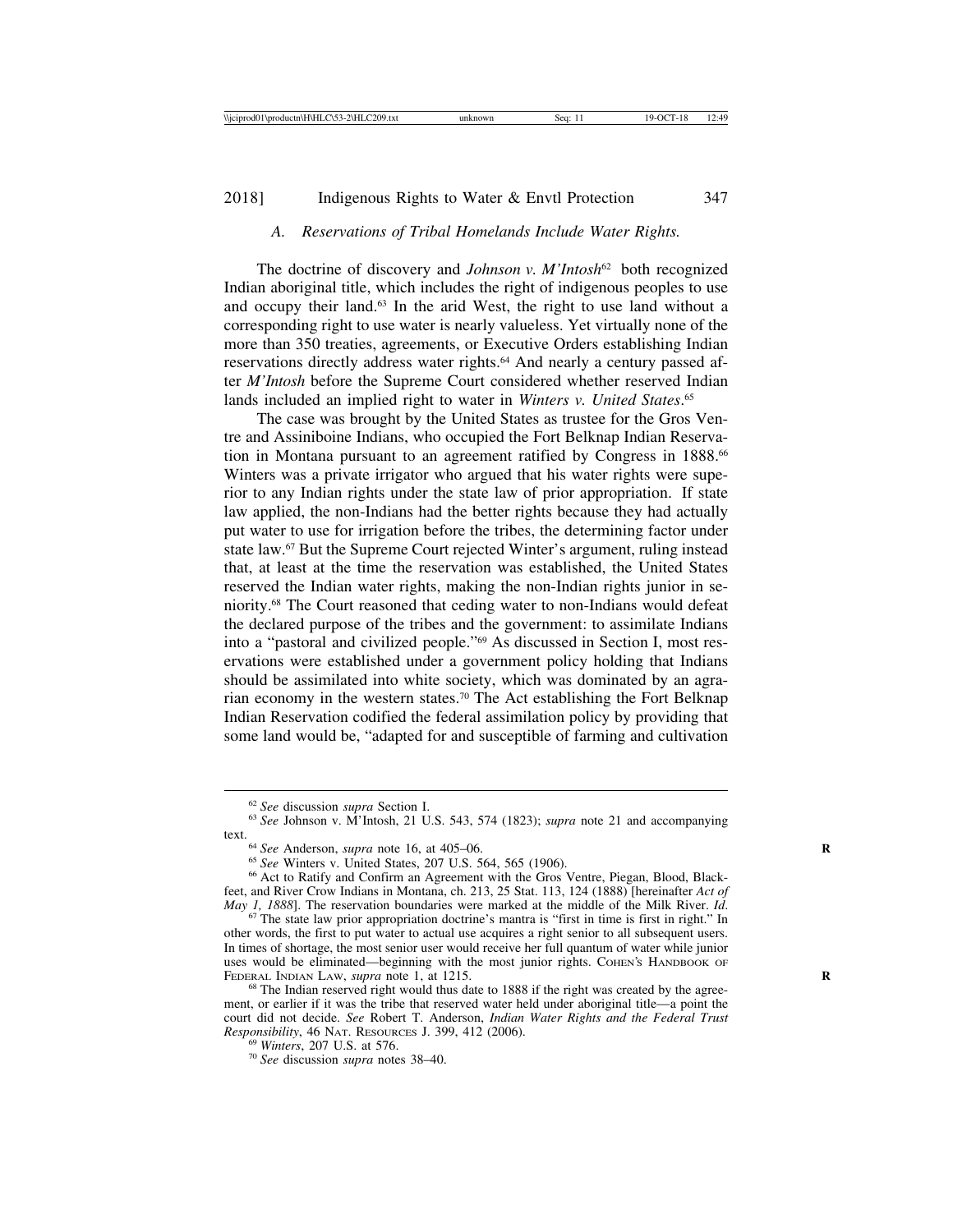and the pursuit of agriculture. . ."71 But as the *Winters* Court noted, "the lands were arid, and, without irrigation, were practically valueless."<sup>72</sup> Important to the case was a judicial canon of Indian treaty interpretation: "By a rule of interpretation of agreements and treaties with the Indians, ambiguities occurring will be resolved from the standpoint of the Indians."73 For the Gros Ventre and Assiniboine, an agrarian economy could not be successful without water for irrigation.<sup>74</sup> Thus, the Supreme Court ruled that Indian ownership of the reservation included an implied right to water in order to grow crops and for other purposes necessary to effectuate the reservation's purposes.75

The *Winters* Court limited non-Indian water use that interfered with the Indians' ability to obtain water for irrigation, but did not determine the tribe's full entitlement to water.<sup>76</sup> In other words, the Winters court simply addressed Indians' right to water for irrigation purposes. The full quantification issue was first considered in *Arizona v. California*, a 1963 case dealing with several Indian reservations located along the Colorado River.<sup>77</sup> The case began as an interstate action to determine the respective states' rights to the Colorado River, and the United States intervened to assert its own rights and the rights of tribes located along the Colorado. Unlike *Winters*, the Colorado River litigation was part of a multi-state effort to determine the allocation of *all* water available from the river. Thus, the Court was not just resolving a dispute related to current uses as in *Winters*; it also had to devise a method for determining the full measure of the tribes' entitlement to water. The Court agreed with an appointed Special Master that the federal government created the reservations to establish tribal farming economies. The agricultural activities upon which those economies would depend upon was impossible without irrigation. By looking to past and potential future irrigation uses of the land, the Court in *Winters* approved the use of an irrigable acreage standard to determine a full entitlement to water for present and future needs of the tribes located along the river.78 In general, the irrigable acreage standard has worked to the benefit of most tribes, although there has been

<sup>&</sup>lt;sup>71</sup> Winters v. United States, 207 U.S. 564, 566 (1906) (quoting *Act of May 1, 1888*). <sup>72</sup> *Id.* at 576. The Indian reserved right would thus date to 1888 if the right was created by

the agreement, or earlier if it was the tribe that reserved water held under aboriginal title—a point the court did not decide. See Anderson, *supra* note 68, at 412 (2006).

<sup>&</sup>lt;sup>73</sup> *Winters*, 207 U.S. at 577. The Indian interpretive canons are rooted in Cherokee Nation v. Georgia, 30 U.S. 1, 17 (1831), and reflect judicial recognition that tribal rights and resources are protected against outside intrusion unless explicitly authorized by Congress. *See* COHEN HANDBOOK OF FEDERAL INDIAN LAW, *supra* note 1, at 116–19.

<sup>&</sup>lt;sup>74</sup> Winters, 207 U.S. at 576 ("[I]t was the desire of the Indians, to change those habits and to become a pastoral and civilized people. If they should become such, the original tract was too extensive; but a smaller tract would be inadequate without a change of conditions.").

<sup>&</sup>lt;sup>75</sup> *Id.* (quoting Act of May 1, 1888, ch. 213, 25 Stat. 113, 124 (1888) (noting that Indians had original control of the water "whether kept for hunting, 'and grazing roving herds of stock,' or turned to agriculture and the arts of civilization.").

<sup>&</sup>lt;sup>76</sup> *Id.* at 565.<br><sup>77</sup> Arizona v. California, 373 U.S. 546, 641–42 (1963).<br><sup>78</sup> *Id.* at 595–601.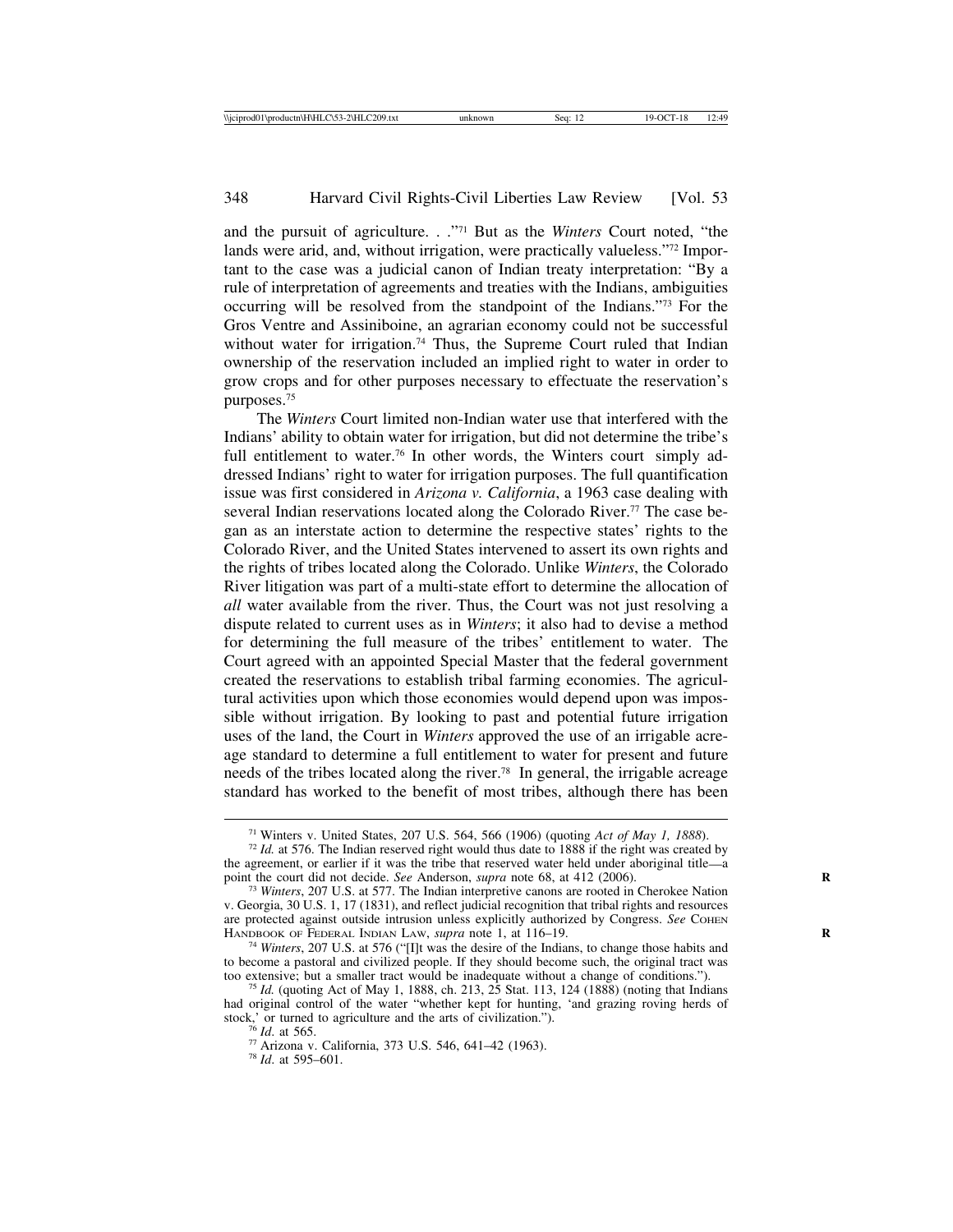some criticism.79 The Supreme Court has offered no further guidance on the question, although lower courts have applied various quantification standards.80 The irrigable acreage standard serves as a centerpiece for calculating tribal claims to water, while some lower courts have also found that water was reserved for fisheries and other purposes.<sup>81</sup>

Federal Indian policy in the 1960s was moving out of the "termination" period, which selectively ended the federal trust relationship with some tribes and removed their property from all forms of federal protection.82 This policy was abandoned in the late 1960s as the federal government rejected the notions of forced assimilation.83 In 1969, Congress commissioned a bipartisan study of federal water policy,84 which criticized the federal government's terrible record of failing to protect Indian water rights.<sup>85</sup> In reaction, the Justice Department commenced a number of lawsuits in federal court to protect and assert Indian water rights.<sup>86</sup> But these federal court lawsuits were largely confounded by a newly-minted abstention doctrine—Colorado River abstention—that resulted in many of the federal cases being deferred to state courts for adjudication. $87$  No matter the forum, the Indian reserved rights doctrine is a rule of federal law that state and federal courts alike are bound

<sup>79</sup> COHEN's HANDBOOK OF FEDERAL INDIAN LAW, *supra* note 1, § 19.03 (5)(b).<br><sup>80</sup> See Anderson, *supra* note 16, at 423–29.<br><sup>81</sup> The search for the purposes of a reservation requires a review not only of the text of the treaty or agreement, but also an inquiry into the understanding of the Indians in making the agreement. *See* Washington v. Wash. State Commercial Passenger Fishing Vessel Ass'n, 443 U.S. 658, 676 (1979) (quoting Jones v. Meehan, 175 U.S. 1, 11 (1899)) ("[T]he treaty must therefore be construed, not according to the technical meaning of its words to learned lawyers, but in the sense in which they would naturally be understood by the Indians."). In general, the federal courts have followed this interpretative rule and found that some tribes reserved water for fisheries and plant habitats. *See, e.g.,* United States v. Adair, 723 F.2d 1394, 1418 (9th Cir. 1984) (holding water reserved for fishery and marsh habitat); United States v. Anderson, 591 F. Supp. 1, 5 (E.D. Wash. 1982), *aff'd in part & rev'd in part*, 736 F.2d 1358 (9th Cir. 1984) (affirming water reserved for fisheries habitat related to water temperature); Colville Confederated Tribes v. Walton*,* 647 F.2d 42 (9th Cir. 1981) (finding water reserved for fisheries habitats); *cf*. In re the General Adjudication of All Rights to Use Water in the Big Horn River System, 753 P.2d at 134 (Wyo. 1988), a*ff'd sub. nom*. Wyoming v. United States, 492 U.S. 406, 407 (1989) (finding implied treaty promise of water to support farming, but rejecting claims for water for on-reservation fishery, mineral and industrial development, and wildlife) and abrogated by Vaughn v. State, 962 P.2d 149 (Wyo. 1998).

<sup>82</sup> COHEN'S HANDBOOK OF FEDERAL INDIAN LAW, *supra* note 1, at 84–93.<br><sup>83</sup> Id. at 94–96.<br><sup>84</sup> Pub. L. No. 90-515, 82 Stat. 868, 870 (1968) (establishing the National Water Commission tasked with reviewing national water resource problems). <sup>85</sup> NAT'L WATER COMM'N, WATER POLICIES FOR THE FUTURE 475 (1973). *See* COHEN'S

HANDBOOK OF FEDERAL INDIAN LAW, supra note 1, at 1257–58; Anderson, *supra* note 16, at **R** 414–18. For a recent critique, see NAT. RES. COMM. DEMOCRATS, WATER DELAYED IS WATER DENIED: HOW CONGRESS HAS BLOCKED ACCESS TO WATER FOR NATIVE FAMILIES (2016), *available at* http://democrats-naturalresources.house.gov/imo/media/doc/House%20Water%20 Report\_FINAL.pdf [https://perma.cc/U83Y-NFRB]. <sup>86</sup> *See* Arizona v. San Carlos Apache Tribe of Arizona, 463 U.S. 545, 553–58 (1983). *See,*

*e.g.*, United States v. Adair, 723 F.2d 1394, 1418 (9th Cir. 1983); United States v. Anderson, 591 F. Supp. 1, 5 (E.D. Wash. 1982).

591 F. Supp. 1, 5 (E.D. Wash. 1982). <sup>87</sup> *See, e.g.*, *Arizona*, 463 U.S. at 571 (directing federal courts in Montana and Arizona to abstain from the adjudication of Indian water rights in favor of state court general stream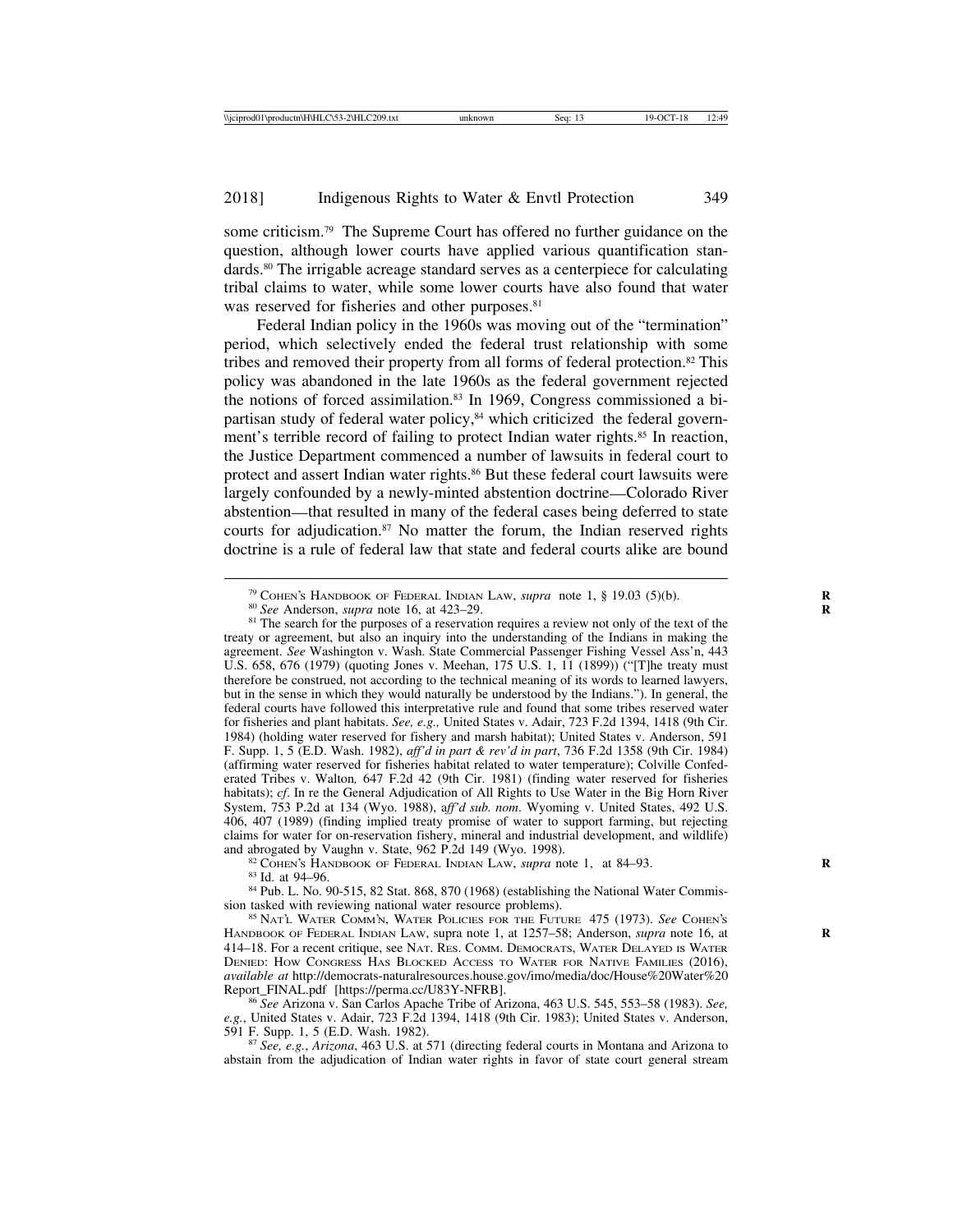to follow.88 While the forum should not—at least in theory—make a difference to the outcome, state courts have traditionally been hostile forums for Indian rights litigation, and that has held true for the modern water cases.<sup>89</sup>

The few cases up to the 1980s that analyzed tribal water rights dealt, like *Arizona* did, with water rights for agricultural purposes, primarily because the federal policy mentioned above dictated that Indians in the arid West convert to an agricultural economy similar to their non-Indian neighbors. A more recent line of cases better protects other uses of water by recognizing tribal water rights to instream flows. Unlike irrigation, which informs questions like whom can use what water (and how much), instream flows concern questions about water use and pollution. The strength and purity of instream flows affects the quality of bodies of water used, for example, for hunting, fishing, and ceremonial purposes.

The Ninth Circuit addressed rights to instream flows in *United States v.* Adair,<sup>90</sup> a case brought by the United States on behalf of the Klamath Tribes. The court concluded that "one of the 'very purposes' of establishing the Klamath Reservation was to secure to the Tribe a continuation of its traditional hunting and fishing lifestyle."91 The court accordingly recognized Indian reserved rights to water for fishery habitats, a right important to the many tribes that rely on fisheries' resources.<sup>92</sup> Water rights for fisheries consist of the right to keep water in lakes and rivers to provide places for fish to spawn, and, for salmon, to travel to and from the ocean. Without habitat for spawning and rearing, fish cannot survive. The water rights reserved for fisheries reflect federal recognition and protection of traditional Indian

adjudications); Colorado River Water Conservation District v. United States, 424 U.S. 800

<sup>&</sup>lt;sup>88</sup> San Carlos Apache Tribe of Arizona, 463 U.S. at 571 ("State courts, as much as federal courts, have a solemn obligation to follow federal law. Moreover, any state court decision alleged to abridge Indian water rights protected by federal law can expect to receive, if brought for review before this Court, a particularized and exacting scrutiny commensurate with the powerful federal interest in safeguarding those rights from state encroachment.").

 $89$  For example, in In re the General Adjudication of all Rights to Use Water in the Big Horn River System, 753 P.2d at 134 (Wyo. 1988), a*ff'd sub. nom*. Wyoming v. United States, 492 U.S. 406, 407 (1989), the Wyoming Supreme Court narrowly interpreted the Indian reserved rights doctrine. The Court found an implied treaty promise of water to support farming, but rejected claims for water for on-reservation fisheries, mineral and industrial development, and wildlife; and it denied access to groundwater. *Cf.* Robert H. Abrams, *Reserved Water Rights, Indian Rights and the Narrowing Scope of Federal Jurisdiction: The* Colorado River *Decision*, 30 STAN. L. REV. 1111, 1131 (1977) ( "For a variety of reasons, state courts may prove incapable of protecting the important federal policies that underlie the reserved rights doctrine and will deprive the United States and Indian groups of vital water rights.").

<sup>&</sup>lt;sup>90</sup> Adair, 723 F.2d at 1418.<br><sup>91</sup> Id. at 1409.<br><sup>92</sup> Other cases have followed that reasoning. *See*, *e.g.*, Colville Confederated Tribes v. Walton*,* 647 F.2d 42, 53 (9th Cir. 1981); State Dep't of Ecology v. Yakima Reservation Irrigation Dist., 850 P.2d 1306, 1317 (Wash. 1993) (*en banc*). *See* COHEN'S HANDBOOK OF FEDERAL INDIAN LAW, *supra* note 1, at 1224. *See also* Anderson, *supra* note 27 at 485–86 (collecting **R** cases). The instream right held by the tribes is the right to keep water in the river for purposes of fisheries and habitat protection. Water not needed for those purposes is available to the tribe or to others for other uses.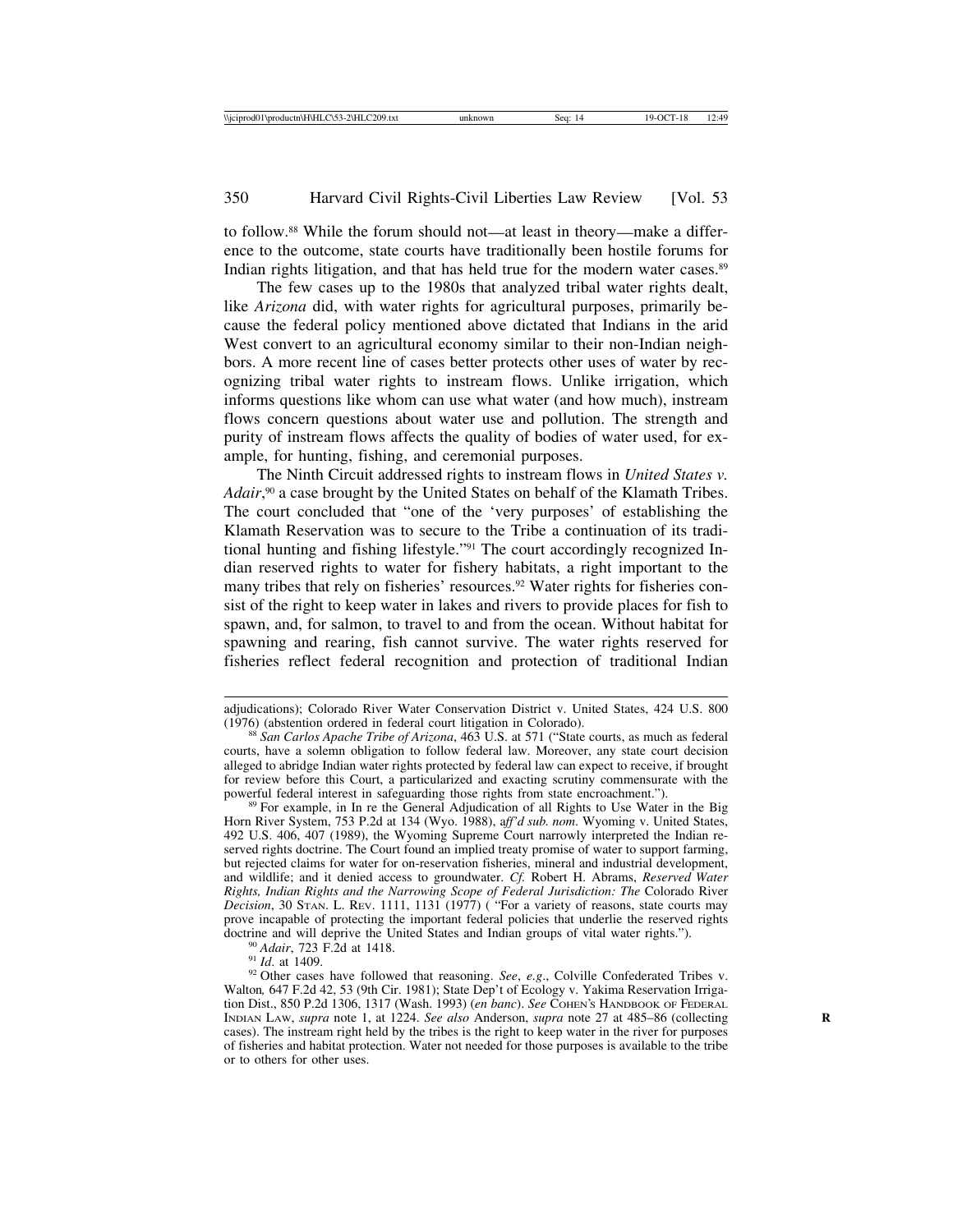needs,93 and support traditional Indian economies and cultural uses. In contrast, water for agricultural purposes most often reflects colonial desires to assimilate Indians into an agrarian economy and lifestyle.<sup>94</sup> The recognition of water for traditional uses shows how federal policy sometimes agreed with tribal desires to maintain traditional activities, while also implementing assimilationist policies centered on agriculture.95

Whether used for irrigation, fisheries habitat, or other purposes, Indian water rights are considered trust property,<sup>96</sup> and the United States thus has legal obligations to protect that property.97 However, it often takes decades for litigation to run its course—a course that may be interrupted by failed attempts to negotiate a settlement.

Two suits are emblematic of the arduous and expensive course Indian tribes face in securing their water rights.98 The San Luis Rey Indian Water Rights Settlement was precipitated by a 1969 suit asserting the rights of five Indian tribes (the Mission Bands are the La Jolla, Pauma, Pala, Rincon, and San Pascual Bands of Mission Indians, each a federally recognized tribe) to roughly 16,000 acre feet of waters in the San Luis Rey River basin in southern California.99 The suit was part of a dispute going back more than a century and accused "the United States, the Vista Irrigation District, and the city of Escondido of acting in the 1920s to illegally divert 90 percent of San Luis Rey River water to an aqueduct—even though five North County Indian

<sup>95</sup> *See* United States v. Adair, 723 F.2d 1394, 1409–10 (9th Cir. 1983). <sup>96</sup> The United States holds legal title to the reserved water in trust for the use of the Indian tribes just as the United States lands holds legal title to land in trust for the benefit of particular tribes. *See* Criteria and Procedures for the Participation of the Federal Government in Negotiations for the Settlement of Indian Water Rights Claims, 55 Fed. Reg. 9223 (Mar. 12, 1990) ("Indian water rights are vested property rights for which the United States has a trust responsibility, with the United States holding legal title to such water in trust for the benefit of the Indians."). While water is not generally owned in that same manner as fee simple ownership of land, the right to use water for various purposes is a protected property right for both out of stream and instream purposes.

<sup>97</sup> *Cf.* Nevada v. United States, 463 U.S. 110, 145 (1983) (Brennan, J. concurring) ("If, however, the United States actually causes harm through a breach of its trust obligations the Indians should have a remedy against it. I join the Court's opinion on the understanding that it reaffirms that the Pyramid Lake Paiute Tribe has a remedy against the United States for the breach of duty that the United States has admitted"). *See* Ann C. Juliano, *Conflicted Justice: The Department of Justice's Conflict of Interest in Representing Native American Tribes*, 37 GA. L. REV. 1307 (2003). *Cf.* Shoshone-Bannock Tribes v. Reno, 56 F.3d 1476, 1482 (D.C. Cir. 1995) (United States may not be compelled to litigate on behalf of tribe claim it deter-

<sup>98</sup> Water Infrastructure Improvements for the Nation (WIIN) Act of 2016, Pub. L. No. 114-322, §§ 3605, 3712–24, 130 Stat 1628 (2016) (Blackfeet); *id.* at § 3605 (San Luis Rey).

<sup>99</sup> The five tribes formed an intertribal entity to administer the rights. *See* SAN LUIS REY INDIAN WATER AUTH., http://www.slriwa.org [https://perma.cc/JXU8-HKXV].

<sup>&</sup>lt;sup>93</sup> See generally Washington v. Washington State Commercial Passenger Fishing Vessel Ass'n, 443 U.S. 658 (1979); Menominee Tribe v. United States, 391 U.S. 404 (1968).

<sup>&</sup>lt;sup>94</sup> Of course, many tribes relied on irrigated agriculture for food. *See* Arizona v. California, 373 U.S. 546, 552 (1963) ("The Special Master found that "as long as 2,000 years ago the ancient Hohokam tribe built and maintained irrigation canals near what is now Phoenix, Arizona, and that American Indians were practicing irrigation in that region at the time white men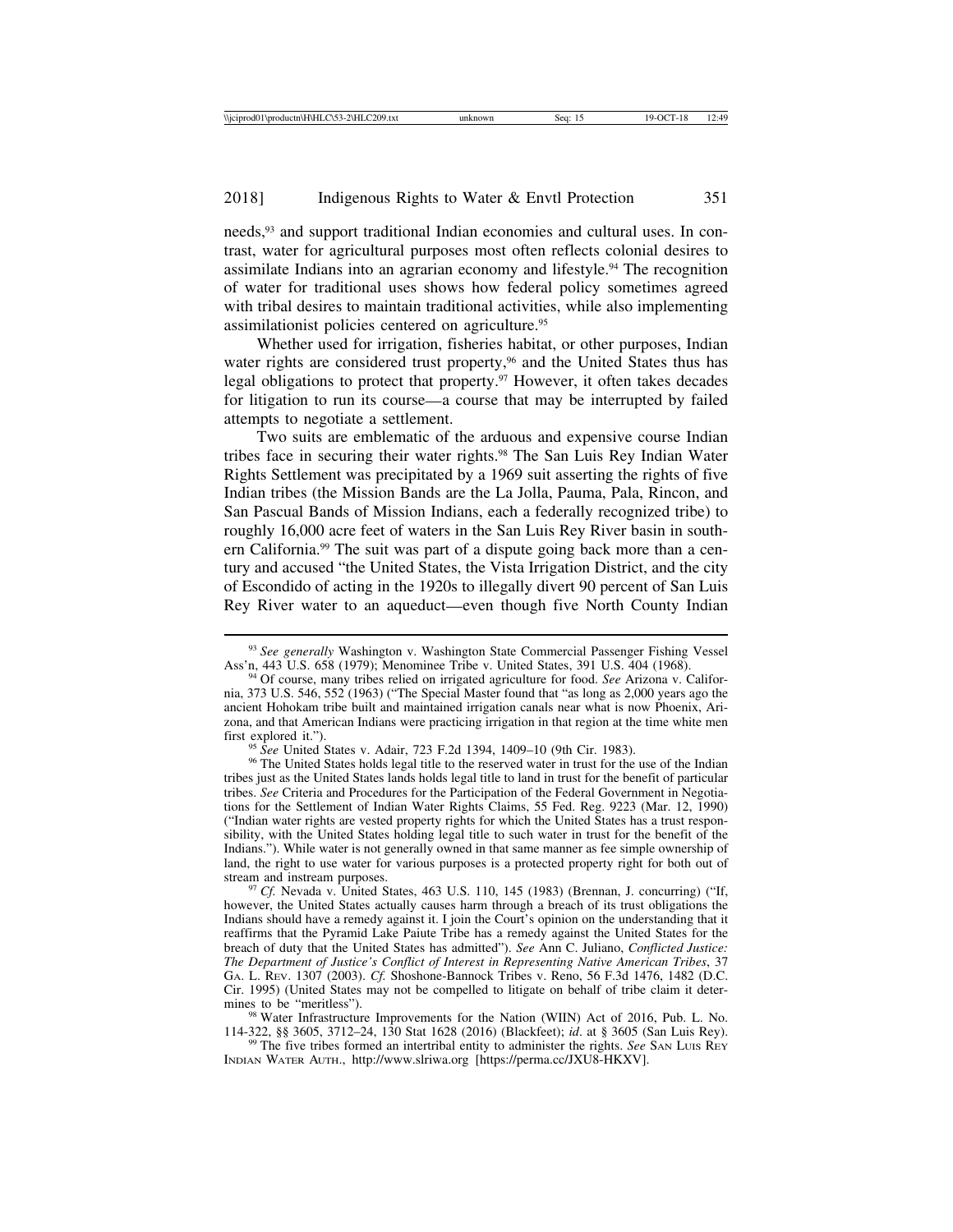tribes [the Mission Bands] relied on the water to supply their lands."100 The Mission Bands filed the initial suit because the United States had done nothing to protect tribal water use and needs. It took the suit, years of ensuing litigation, and three trips to Congress for the tribes to piece together their settlement and claim their rights to the disputed water—only eventually with the support of the United States, which for years was not forthcoming.101

Even when tribal and state parties *can* reach a settlement, Congress may not be willing to take action to ratify the agreement or provide funds needed to make the deal work.102 The Blackfeet Indian Water Rights Settlement, finally approved by Congress in 2016, was the product of litigation commenced by the United States in the '70s and eventually transferred to the Montana state courts as part of a comprehensive adjudication of all waters in Montana.103 Out of decades of litigation came a 2009 agreement between the Tribe and the State of Montana.104 The Blackfeet Indian Water Rights Settlement included authorization for approximately \$422 million to implement the Settlement.105

Though they each took decades to litigate, both the Blackfeet and San Luis Rey cases in fact bridge hundreds of years of conflict over water use. Both the San Luis and Blackfeet settlements confirmed tribal water rights and provided ways to put the water to use. After establishing reservations for the various tribes, the United States did virtually nothing to protect tribal water rights,<sup>106</sup> and in fact build myriad projects for non-Indians that used water actually reserved for tribal use.<sup>107</sup> The federal government bears responsibility to many tribes for failing protect their water. Despite the 1908 *Winters* precedent, the United States Bureau of Reclamation encouraged non-Indian use of waters reserved by Indian tribes in treaties and agreements.

<sup>100</sup> J. Harry Jones, *Decades of Water Rights Litigation Put to Rest*, San Diego Union at (Dec. 20, 2016), http://www.sandiegouniontribune.com/communities/north-county/sd-no-water-lawsuits-20161220-story.html [https://perma.cc/N6K4-W245].

<sup>&</sup>lt;sup>101</sup> San Luis Rey Indian Water Rights Settlement Act, Pub L. No. 100-675,102 Stat. 4000 (1988). The San Luis Rey Indian Water Authority's website contains more information about the litigation and path to settlement. *Litigation*, SAN LUIS REY INDIAN WATER AUTH., http://<br>www.slriwa.org/litigation [https://perma.cc/8VAR-KEFZ].

<sup>&</sup>lt;sup>102</sup> For example, the tribes of the Fort Belknap Indian Reservation still do not have a final quantification of their water rights, despite having reached a settlement compact with the State of Montana in 2001. *See* Mont. Code Ann. § 85-20-1001. Federal legislation to ratify the Compact was introduced in Congress but did not pass. Gros Ventre and Assiniboine Tribes of the Fort Belknap Indian Community Water Rights Settlement Act, S. 1394, 113th Cong.

<sup>&</sup>lt;sup>103</sup> See Arizona v. San Carlos Apache Tribe of Arizona, 463 U.S. 545, 553–58 (1983) (describing litigation and holding that state courts may adjudicate Indian water rights pursuant to the McCarran Amendment, 43 U.S. C. § 666).<br><sup>104</sup> WIIN Act, *supra* note 98, at § 3704.<br><sup>105</sup> *Id.* at § 3718.<br><sup>106</sup> *See* NAT. RES. COMM. DEMOCRATS, *supra* note 85, at 475.<br><sup>107</sup> *See* Anderson, *supra* note 16, at 43

irrigation projects "left tribal needs for irrigation, protection of fisheries and wildlife habitat, and domestic consumption to languish").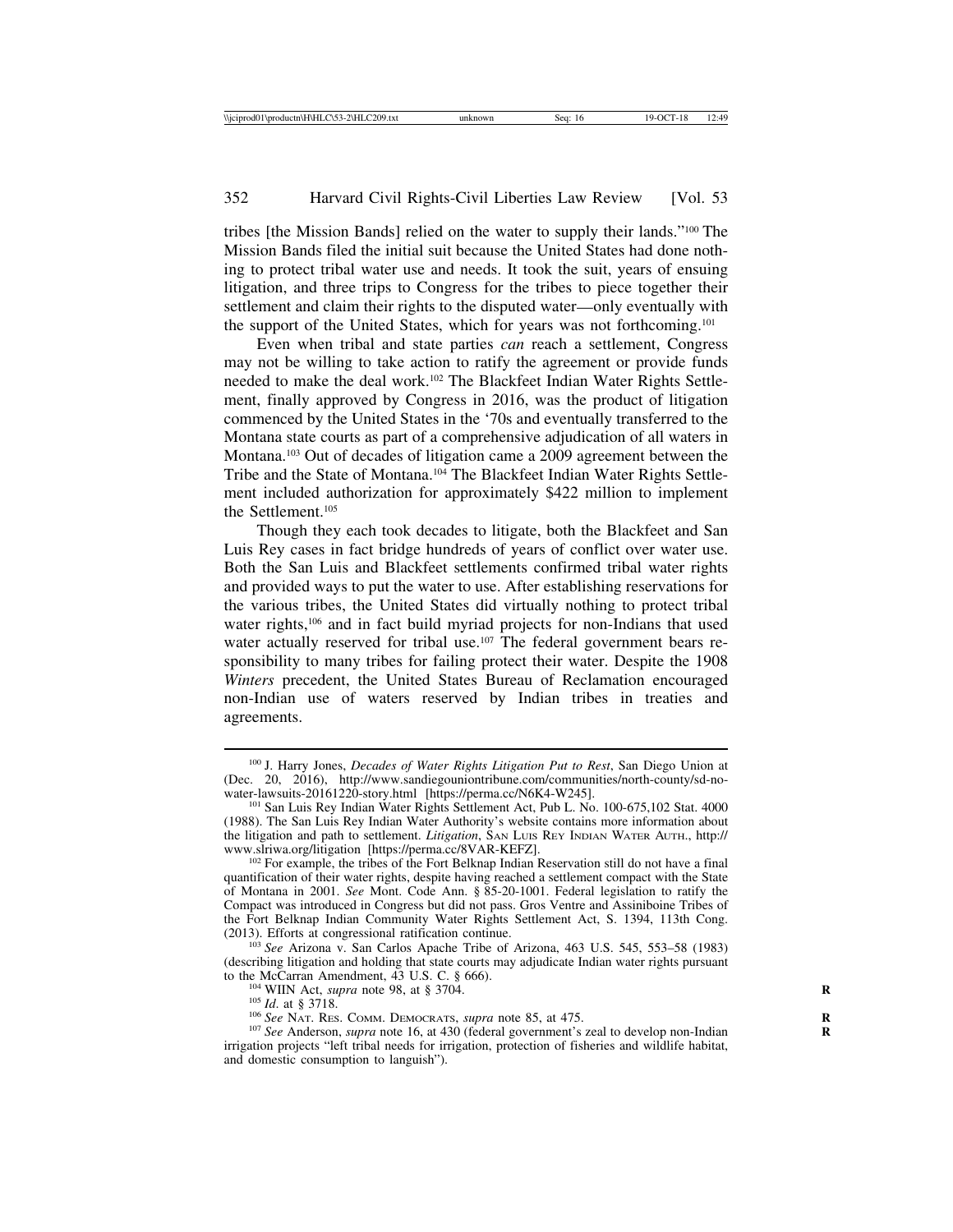Federal litigation support along with financial and political commitments to settle tribal cases is essential to live up to legal obligations owed the tribes. The Secretary's Indian Water Rights Office was established to coordinate support from across the Department for settlements.108 Despite difficulties in obtaining adequate funding and political support, there have been thirty-two comprehensive Indian water settlements confirmed by Congress,109 and there are approximately thirty other tribes with federal settlement teams appointed to participate in negotiations that take place in a litigation context.<sup>110</sup>

This implied right to water is closely related to implied rights to environmental protection. A right to use reservation lands and implied rights to water for drinking, irrigation, and fisheries requires that the water be usable, *i.e.*, that it is not so polluted that it is unable to be used. This right is discussed next.

### *B. The Implied Right to Environmental Protection*

As noted above, Indian treaty rights to hunt, fish, and gather are property rights protected under federal law.111 Two cases, one decided in 1905, the other in 2017, serve as bookends to demonstrate the implied right to

*Secretary's Indian Water Rights Office*, U.S. DEP'T OF THE INTERIOR, https://www.doi.gov/<br>siwro [https://perma.cc/684C-7CBS].

<sup>109</sup> *See* COHEN's HANDBOOK OF FEDERAL INDIAN LAW, *supra* note 1, at §19.05[2]. <sup>110</sup> Federal Indian Water Rights Settlements (July 2015) (on file with Secretary of the Interior's Indian Water Rights Office, Department of the Interior, 1849 C Street, Washington D.C.), *available at* https://www.doi.gov/sites/doi.open gov.ibmcloud.com/files/uploads/2015-07-28\_List%20of%20Federal%20Teams\_SIWRO.pdf [https://perma.cc/8LWX-G4X5]. The United States has multiple obligations and it is the states, not the tribes, that have the strongest representation in Congress. Thus, when tribes seek substantial amounts of funding to facilitate Indian water settlements, or to restore tribal lands, they are thrown into a battle for appropriations with myriad other requests from federal agencies, states and others. For example, to even get an Indian water rights bill considered by the relevant committee in the House of Representatives, tribes must obtain a letter from the Department of Justice and Department of the Interior explaining why the expenditure of federal funds is necessary and justified in terms of federal liability for past harm. Letter from Representative Rob Bishop, Chairman, House Resources Committee to Att'y Gen. Jeff Sessions and Sec'y of the Interior Ryan Zinke and (April 27, 2017)(on file with House Resources Commit-<br>tee). This slows an already fraught process.

<sup>111</sup> See generally Washington v. Washington State Commercial Passenger Fishing Vessel Ass'n, 443 U.S. 658 (1979); Menominee Tribe v. United States, 391 U.S. 404, 405–06 (1968). *See also* COHEN'S HANDBOOK OF FEDERAL INDIAN LAW, *supra* note 1, at 1156.

<sup>108</sup> As described on the Department of Interior's website:

The Secretary's Indian Water Rights Office (SIWRO) is part of the Secretariat as set forth in the Departmental Manual at Part 109, Section 1.3(E)(2). The mission of SIWRO is to manage, negotiate, and oversee implementation of settlements of Indian water rights claims, with the strong participation of Indian tribes, states, and local parties. SIWRO works in concert with tribes and all water stakeholders to deliver long promised water resources to tribes, certainty to all their non-Indian neighbors, and a solid foundation for future economic development for entire communities dependent on common water resources.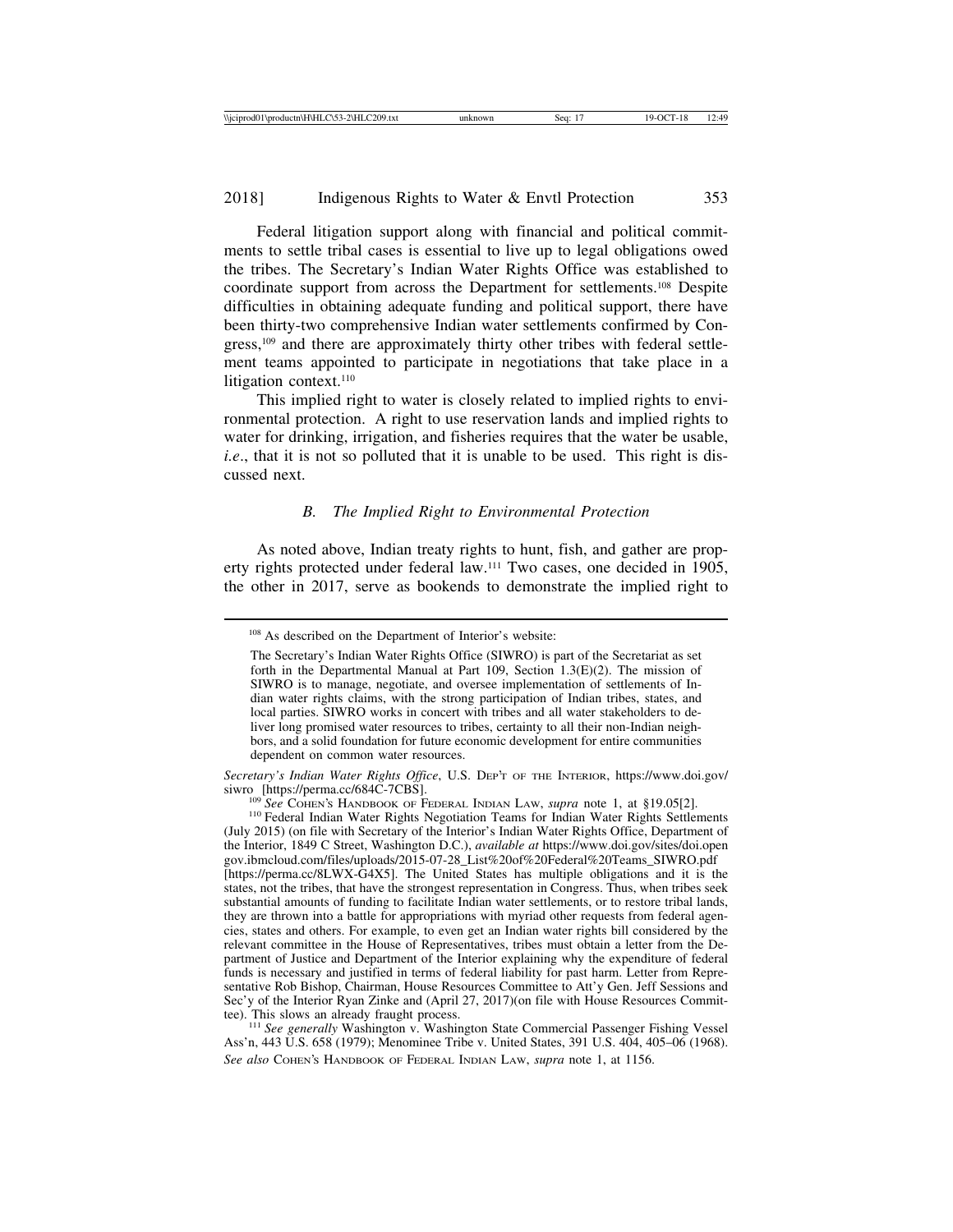habitat protection. *United States v. Winans* involved the right of Yakama Nation citizens to access off-reservation fishing grounds reserved by treaty.112 Non-Indian landowners objected to the presence of the Indians on land the non-Indians had received from the United States.<sup>113</sup> The Court recognized that the tribes had an implied right of access over privately-held land to exercise treaty fishing rights.<sup>114</sup> A number of lower federal courts have also ruled that protection of Indian treaty rights can preclude federal or state action that could adversely affect those rights by harming species' habitat, or the places at which the tribes are entitled to exercise their rights.115

The bookend to *Winans* is a case arising out of the long-running *United States v. Washington* litigation.116 The *Washington* case was brought by the United States and a number of Indian tribes to force the state of Washington to stop harming salmon habitat. The State owns and maintains a large number of culverts under state roads that impede salmon access to and from areas where salmon reproduce.<sup>117</sup> The culverts prevent as many as  $250,00$ 

<sup>115</sup> See N.W. Sea Farms v. U.S. Army Corps of Eng'rs, 931 F. Supp. 1515, 1521–22 (W.D. Wash. 1996); Muckleshoot Indian Tribe v. Hall, 698 F. Supp. 1504, 1515–16 (W.D. Wash. 1988); Umatilla v. Alexander, 440 F. Supp. 553 (D. Or. 1977) (finding duty to protect fish and fishing rights reserved by treaties applies to federal agencies as well as state and local governments; Army Corps of Engineers may not destroy fishing grounds absent authorization by Congress); No Oilport! v. Carter, 520 F. Supp. 334, 372–73 (W.D. Wash. 1981) (ordering hearing on whether sedimentation caused by proposed oil pipeline would adversely affect spawning habitat); Lummi Indian Nation v. Cunningham, No. C92-1023 (W.D. Wash. 1992). For a recent example of an administrative action to protect tribal treaty rights, see Memorandum for Record: Gateway Pacific Terminal Project and Lummi Nation's Usual and Accustomed Treaty Fishing Rights at Cherry Point, Whatcom County, at 28, Pacific International Holdings, LLC, NWS-2008-260 (U.S. Army Corps of Eng'rs., May 9, 2016).

<sup>116</sup> United States v. Washington, 853 F.3d 946 (9th Cir. 2017) (amended decision), *aff'd by an equally divided court*, 138 S. Ct. 1832 (2018). The State of Washington has consistently fought against Indian treaty rights to fish. *Id.*, at 957–58 ("During the 1960s and early 1970s, in what came to be called the 'fish wars,' some Indians fished openly and without licenses in 'fish-ins' to bring attention to the State's prohibitions against off-reservation fishing."). State reaction to the "fish-ins" sometimes led to violence. *See, e.g.*, *Shots Fired, 60 Arrested in Indian-Fishing Showdown*, SEATTLE TIMES, Sept. 9, 1970; Alex Tizon, *The Boldt Decision / 25 Years*—*The Fish Tale That Changed History*, SEATTLE TIMES, Feb. 7, 1999, *available at* http:// community.seattletimes.nwsource.com/archive/?date=19990207&slug=2943039 [https://per ma.cc/PH8L-BJU6] (describing the State's 'military-style campaign,' employing 'surveillance planes, high-powered boats and radio communications,' as well as 'tear gas,' 'billy clubs,' and 'guns'). *See also Washington State Commercial Passenger Fishing Vessel Ass'n*, 443 U.S. at 669 ("non-Indians began to dominate the fisheries and eventually to exclude most Indians from participating in it—a trend that was encouraged by the onset of often discriminatory state regulation in the early decades of the 20th century."). <sup>117</sup> *Washington,* 853 F.3d at 954.

<sup>112</sup> United States v. Winans, 198 U.S. 371, 377 (1905). <sup>113</sup> *Id*. at 380. <sup>114</sup> *Id.* at 381, 384. *See* Michael C. Blumm, *Indian Treaty Fishing Rights and the Environment: Affirming the Right to Habitat Protection and Restoration*, 92 WASH. L. REV. 1, 9–11 (2017); Anderson, *supra* note 27, at 476–77.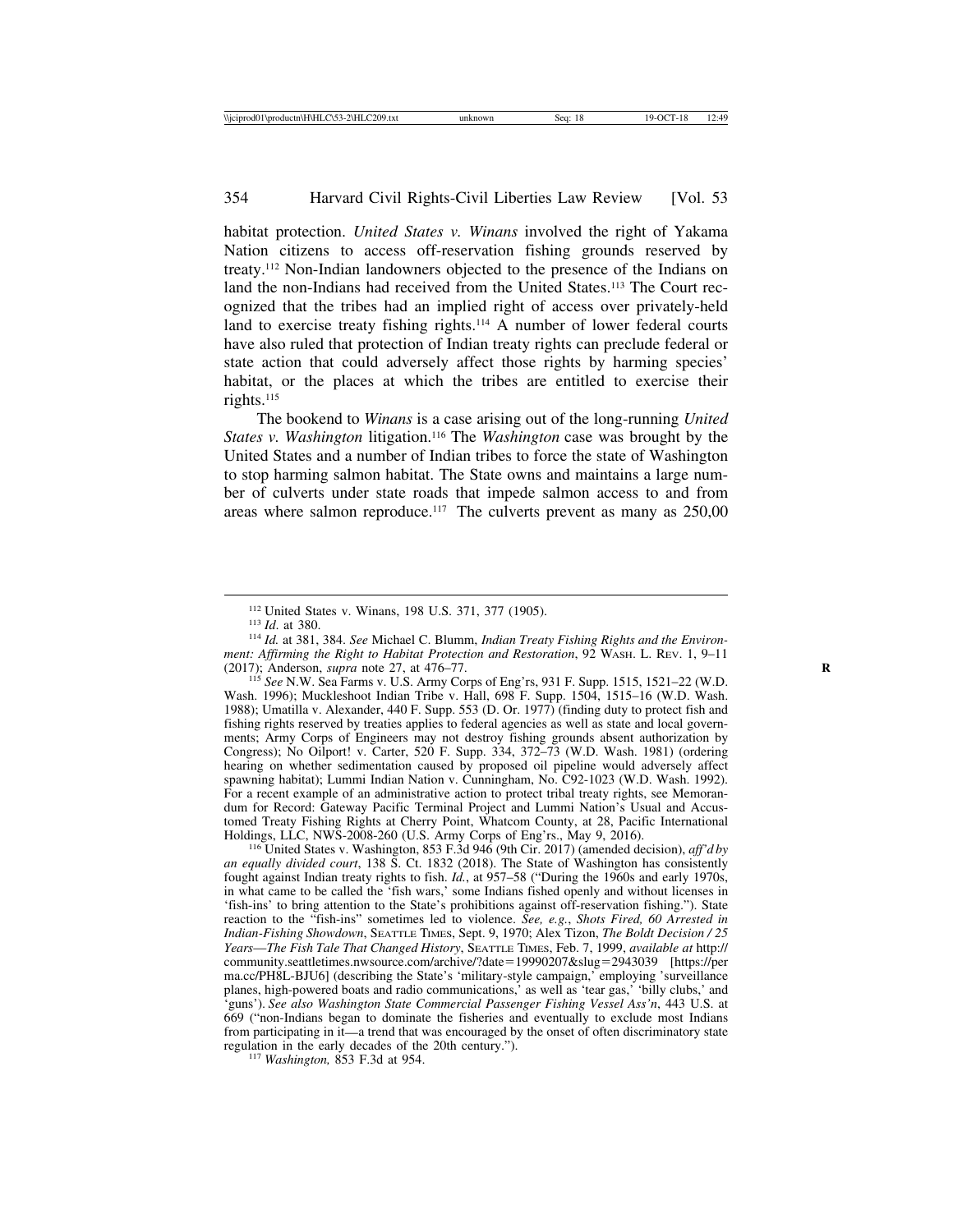adult salmon from returning to their natal streams.<sup>118</sup> The court of appeals concluded that "[t]he Indians did not understand . . . that they would have access to their usual and accustomed fishing places, but with a qualification that would allow the government to diminish or destroy the fish runs. Governor Stevens did not make . . . such a cynical and disingenuous promise."119 The court accordingly upheld the district court's injunction mandating that the State of Washington repair salmon-blocking culverts over a seventeenyear period.120 Recognition of this right, along with reserved waters jurisprudence should serve as the foundation for further protection.

## III. AN IMPLIED RIGHT TO ENVIRONMENTAL PROTECTION SUPPORTS THE ABILITY OF INDIAN TRIBES TO PROTECT TRADITIONAL LAND USES AND TO ENGAGE IN PRODUCTIVE USE OF RESERVATION LAND AND WATER.

As discussed in Part I, the federal trust responsibility is a product of colonialism, and the United States is the political successor to the European nations that started the colonizing process. Land acquisition was the federal focus in the 19th Century and was accompanied a consolidation of political power in the federal government that was complete by the advent of the 20th Century. Assimilationist plans and efforts were the norm until about 1934 and were briefly resuscitated during the brief termination period of the 1950s and early 60s. Since about 1970, however, federal Indian policy has been one of "Indian self-determination without termination." While the termination policy related to the very existence of tribes as governments under federal law, tribal property rights to water and environmental protection depend in large part on federal recognition and protection under the trust doctrine. At the same time paternalistic aspects colonialism persist. The federal government itself defines the scope and ramifications of the trust. While Congress has ample authority to define the trust, it has not done so in any comprehensive way. Consequently, Indian tribes are left to seek definition of the trust in the context of discrete disputes that arise in litigation. The courts, which are part of the federal government, give meaning to the trust in light of the history of colonization. In this way the tribes are forced to seek relief from federal administrative action in a forum created by the colonial process, and controlled by the federal government itself. This need not be a bad thing. As Professor Frickey noted, "[b]y aggressively reading Indian treaties to protect against all but clear tribal cessions," the Supreme Court provides a normative tool to protect against unthoughtful interference with

<sup>&</sup>lt;sup>118</sup> *Id.* at 966 ("If these culverts were replaced or modified to allow free passage of fish, several hundred thousand additional mature salmon would be produced every year. Many of these mature salmon would be available to the Tribes for harvest."). <sup>119</sup> *Id*. at 966. <sup>120</sup> *Id*. at 966.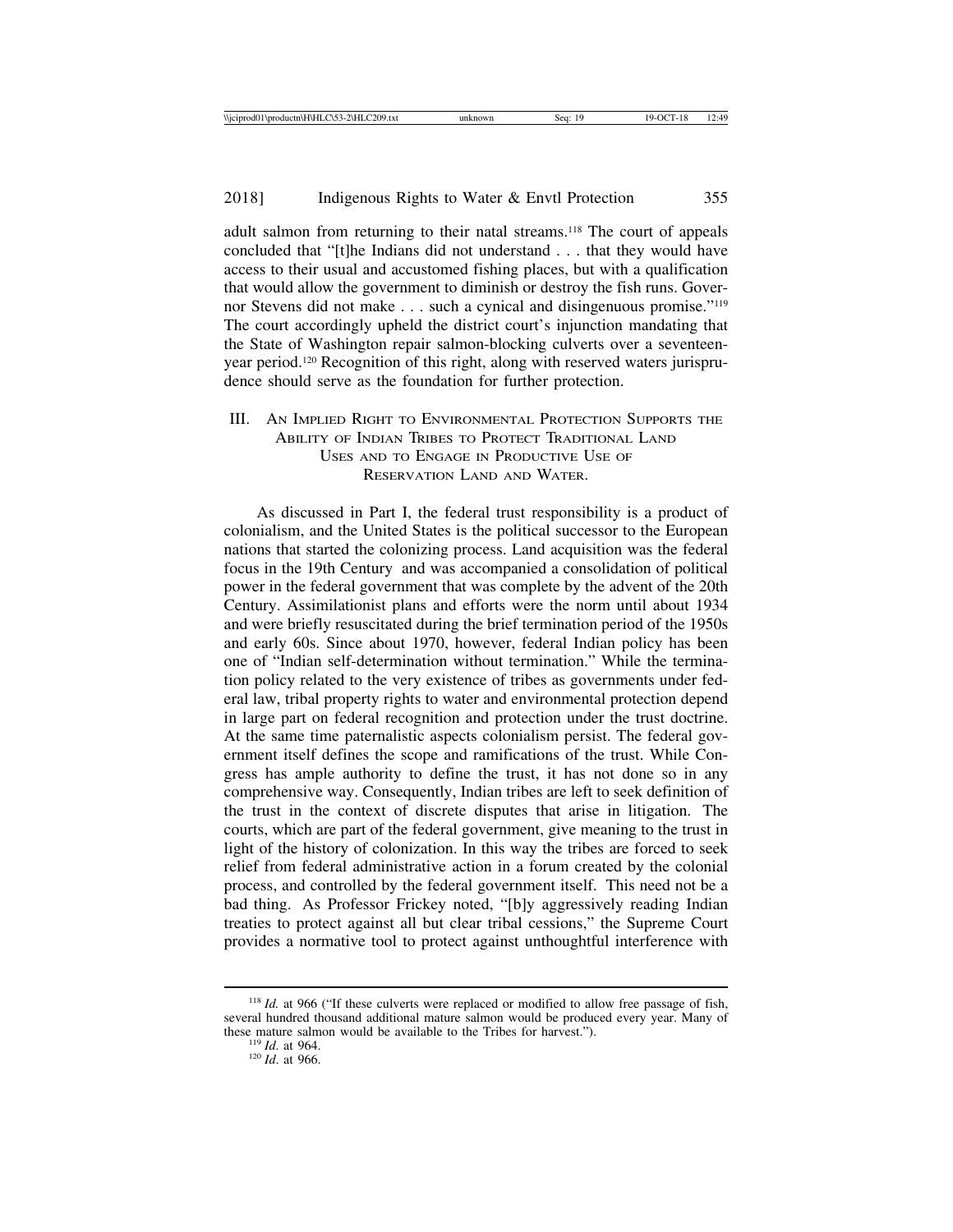tribal interests.121 The difficulty lies in getting the courts to apply this tool to enhance environmental protection.

## *A. The Trust Doctrine Today.*

Modern federal Indian policy has two seemingly inconsistent features. First, Indian tribes are governmental units with inherent sovereignty; and second, Indian tribes are subject to congressional authority and depend on federal law for insulation from state jurisdiction and interference. The Supreme Court's role in determining the contours of tribal powers and authority has increased substantially in the self-determination era. This is no doubt due in part to Congress's unwillingness to directly address many difficult and broad policy questions. The Indian trust doctrine is at the center of federal policy because the United States actually holds property (Indian land and water) in trust for the benefit of tribes, and because it is a major part of the government-to-government relationship established through bilateral treaties and other arrangements.

In *Cherokee Nation v. Georgia*,<sup>122</sup> the Court described the indigenous tribes as "domestic dependent nations,"123 a phrase that connoted a dignified status accorded to the family of nations under international law.124 The Court reasoned that by treaty the Cherokee Nation formally recognized the existence and power of the United States government and placed itself under federal authority and protection. But despite their governmental status, the Cherokee were not considered a "foreign nation" within the meaning of Article III of the Constitution, "not . . . because a tribe may not be a nation, but because it is not foreign to the United States."125 One year later the Court rejected Georgia's claim of any jurisdiction over the Cherokee Nation's territory and anyone present therein.126 The Court described the effect of the treaty between the Cherokee and the United States: "They receive the Cherokee nation into their favour and protection. The Cherokees acknowledge themselves to be under the protection of the United States, and of no other power. Protection does not imply the destruction of the protected."127 The

<sup>&</sup>lt;sup>121</sup> Philip P. Frickey, *(Native) American Exceptionalism in Federal Public Law*, 119 HARV. L. REV. 431, 443 (2005).

<sup>&</sup>lt;sup>122</sup> Cherokee Nation v. Georgia, 30 U.S. 1 (1831).<br><sup>123</sup> *Id.* at 17.<br><sup>124</sup> *Id.* at 16 ("The numerous treaties made with them by the United States recognize them as a people capable of maintaining the relations of peace and war, of being responsible in their political character for any violation of their engagements, or for any aggression committed on the citizens of the United States by any individual of their community.").

<sup>&</sup>lt;sup>125</sup> *Id.* at 19.<br><sup>126</sup> Worcester v. Georgia, 31 U.S. 515, 561 (1832) ("The Cherokee nation, then, is a distinct community, occupying its own territory, with boundaries accurately described, in which the laws of Georgia can have no force, and which the citizens of Georgia have no right to enter, but with the assent of the Cherokees themselves, or in conformity with treaties, and with the acts of [C]ongress.").<br> $^{127}$  *Id.* at 552.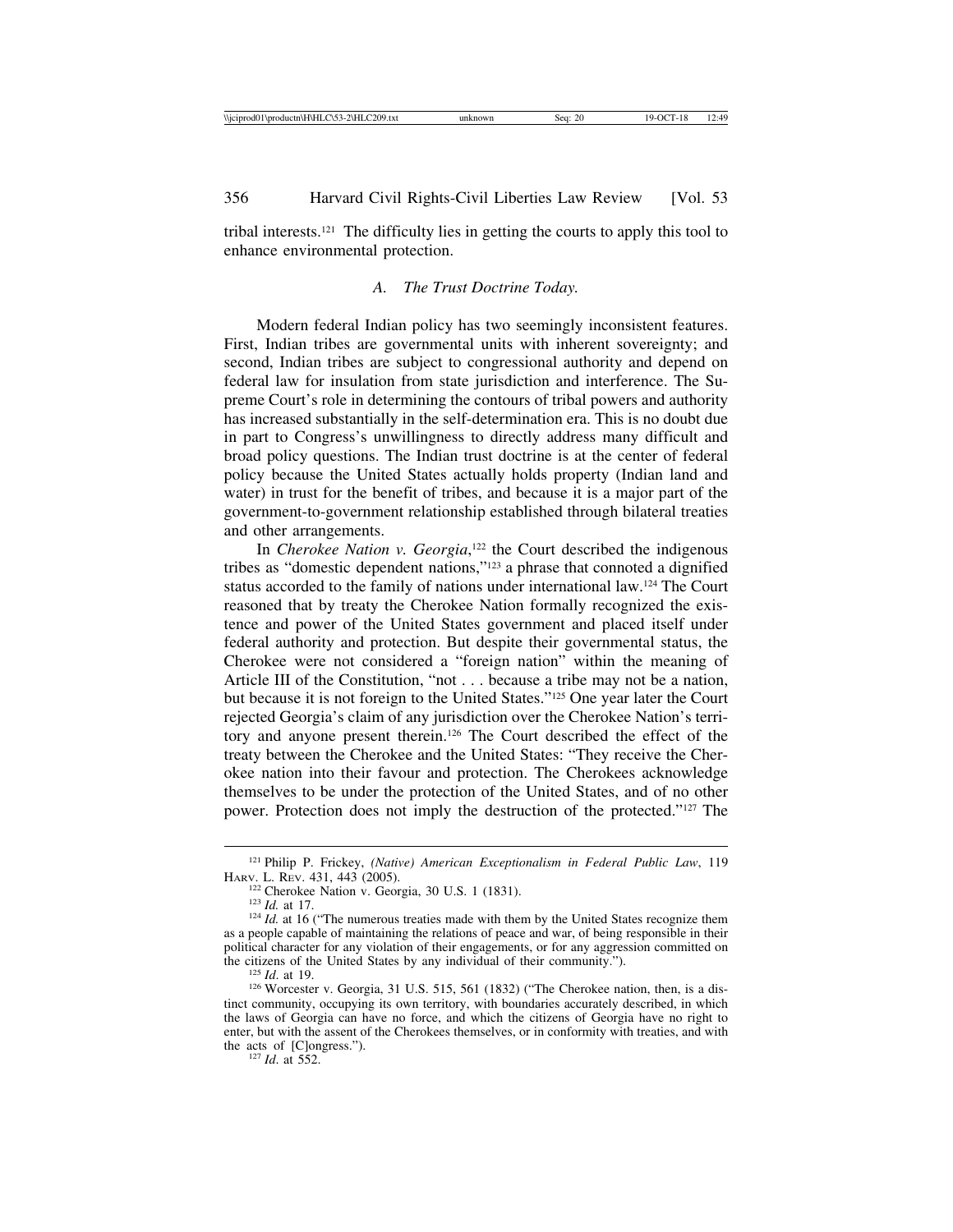view that the Cherokee were a dependent *nation* within the boundaries of the United States was supplanted about 50 years later with pejorative descriptive terms that characterized the federal-tribal relationship more like that of a guardian to an under-aged ward: "These Indian tribes *are* the wards of the nation. They are communities *dependent* on the United States—dependent largely for their daily food; dependent for their political rights. They owe no allegiance to the states, and receive from them no protection."128 The characterization of tribes as helpless wards is obsolete in the modern Self-Determination era, but remnants of the paternalistic aspect of the trust relationship remain.

Federal law implementing the trust provides important protections like immunity from state and local taxes, but those protections are coupled with a number of limitations on the use of tribal property without federal consent. A prime example is the Trade and Intercourse Act of 1790's restriction on the alienation of Indian land without the consent of Congress.129 It protects Indian land from involuntary loss and most forms of state regulation and for that reason is generally viewed by tribes as a good thing. On the other hand, use of tribal lands for agricultural purposes, mineral development and other economic development ventures can be stalled if accomplished through leases to third parties because the Secretary of the Interior is required to approve the lease.130 This is a direct result of the colonial process and the doctrine of discovery which places the federal government in a dominant and supervisory position respecting tribal land and water resources.

President Richard Nixon characterized the nature of the federal-tribal relationship as the "special relationship between Indians and the federal government [which] is the result of solemn obligations, which have been entered into by the United States Government."131 Congress relied on this characterization of the trust responsibility when it passed over a dozen federal statutes in consultation with Indian tribes to promote economic selfsufficiency, protect tribal natural resources and support the distinct sovereign status of Indian nations and their people.132 Still, there are frequent com-

(July 8, 1970). <sup>132</sup> *See, e.g*., Indian Self-Determination and Educational Assistance Act (ISDEA) of 1975,

25 U.S.C. § 450 *et seq*. (amended by the Tribal Self-Governance Acts of 1988, 1994, and 2000, 25 U.S.C. §§ 458aa to 458aaa-18); Tribally Controlled Schools Act of 1988, 25 U.S.C. § 2501 *et seq*.; Tribally Controlled Colleges and Universities Act of 1978, 25 U.S.C. § 1801 *et seq*.; Native American Housing Assistance Self-Determination Act of 1996, 25 U.S.C. § 4101

<sup>&</sup>lt;sup>128</sup> United States v. Kagama, 118 U.S. 375, 383–84 (1886)<br><sup>129</sup> It is codified, as amended, at 25 U.S.C. § 177 (2012).<br><sup>130</sup> 25 U.S.C. § 415 (2012); COHEN's HANDBOOK OF FEDERAL INDIAN LAW, *supra* note 1, § 17.01. Congress has made some recent, positive adjustments in this area. *See* Helping Expedite and Advance Responsible Tribal Home Ownership Act of 2012, Pub. L. No. 112-151, § 2, *amending* 25 U.S.C. § 415; At its worst, it was used as a justification for abrogating Indian treaties without consent of the affected tribes. Lone Wolf v. Hitchcock, 187 U.S. 553, 568 (1903) (finding unilateral breach of treaty permissible; taking tribal reservation land without tribal consent characterized as a "mere change in the form of investment" by a trustee for its ward).<br><sup>131</sup> Richard M. Nixon, President of the United States, Special Message on Indian Affairs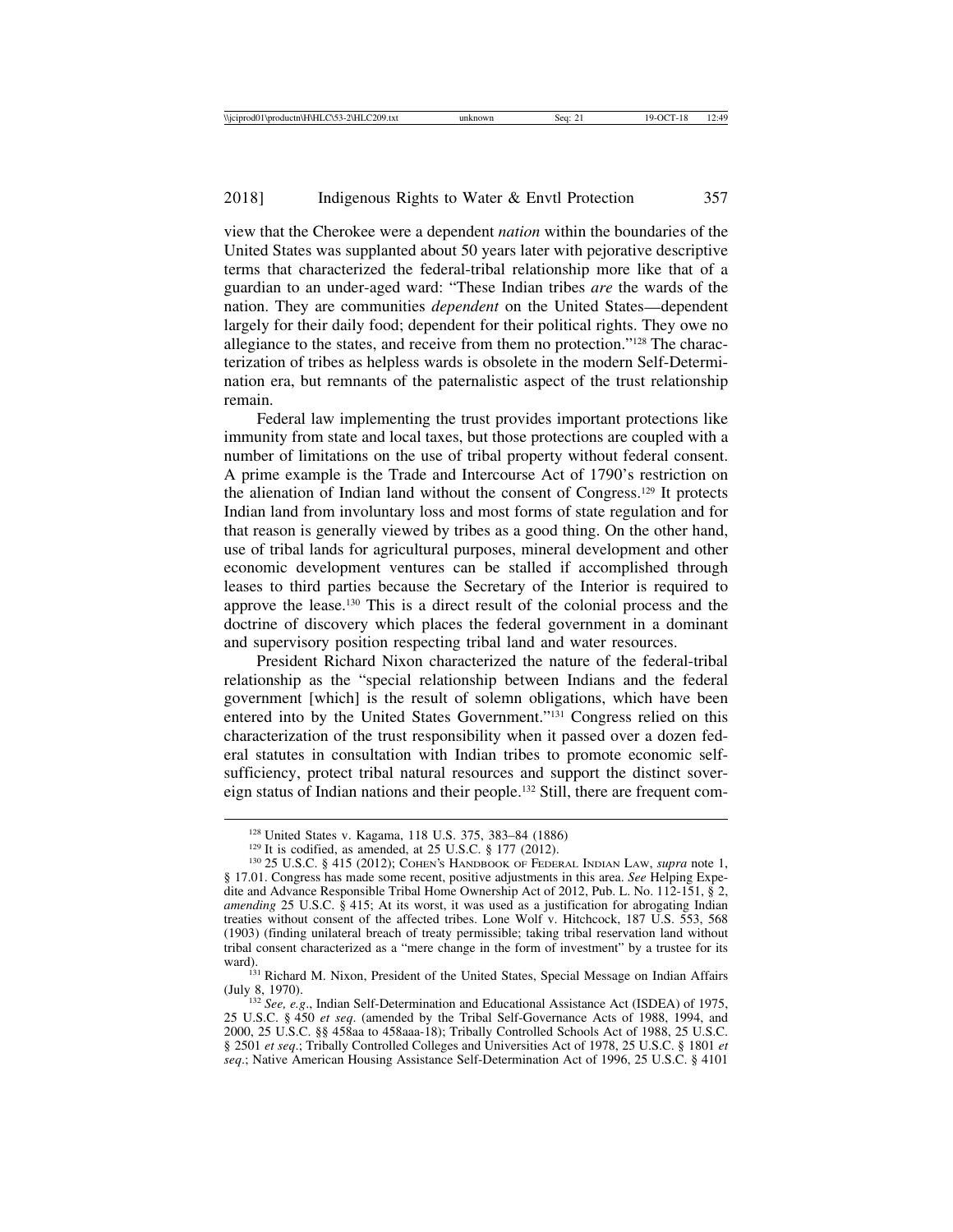plaints from tribes regarding the federal government's conduct as the dominant partner in this bilateral relationship.<sup>133</sup> The federal government typically defends itself in litigation brought against it by tribes on the ground that it has broad discretion under the trust doctrine to administer tribal assets (including land and water).134 The federal government also invokes the trust doctrine to suggest that it is liable for damages only under the most narrow of circumstances.135

Myriad federal statutes and regulations allow tribal assets to be leased and developed subject to varying degrees of federal oversight and control.<sup>136</sup> When federal management harms tribal resources, or results in meager revenues from those resources, tribes can sue the United States for damages caused if the losses were caused by a breach of fiduciary duties.137 This happens in cases involving private companies that purchase the right to harvest timber, coal, or other assets from tribal lands.<sup>138</sup> It also occurs when tribes or individual Indian citizens ask the government to account for funds that it holds in trust for them.139 The suits are possible because Congress waived federal sovereign immunity in the Tucker Act<sup>140</sup> and the Indian Tucker Act.<sup>141</sup>

*et seq*.; Indian Financing Act of 1974, 25 U.S.C. § 1415 *et seq*.; Indian Forest Resources Management Act, 25 U.S.C. §§ 3101–3120; Indian Mineral Development Act of 1982, 25 U.S.C. §§ 2101-2108; Indian Gaming Regulatory Act, 25 U.S.C. §§ 2701-2721; Tribal Treatment as State under the Clean Air and Clean Water Acts, 42 U.S.C. § 7474(c) (Clean Air Act), 33 U.S.C. § 1377(e) (Clean Water Act); Indian Child Welfare Act of 1978, 25 U.S.C. §§ 1901–1931; American Indian Religious Freedom Act of 1978, 42 U.S.C. § 1996; Native American Languages Act of 1990, 25 U.S.C. §§ 2901–2906; Native American Grave Protection and Repatriation Act of 1990 (NAGPRA), 18 U.S.C. § 1170, 25 U.S.C. §§ 3001–3013; Tribal Law and Order Act of 2010, Pub. L. No. 111-211, 111th Cong. 2d Sess., 124 Stat. 2258, 2261–2301; Violence Against Women Reauthorization Act (HEARTH Act), Pub. L. No. 113- 4, Title IX, § 904, 127 Stat. 120 (codified at 25 U.S.C. § 1304). *See* Anderson, *supra* note 27, at 479-482. <sup>133</sup> *See* DEP'T OF THE INTERIOR, REPORT OF THE COMMISSION ON INDIAN TRUST ADMINIS-

TRATION AND REFORM (2013), *available at* https://www.doi.gov/sites/doi.gov/files/migrated/ cobell/commission/upload/Report-of-the-Commission-on-Indian-Trust-Administration-and-

Reform\_FINAL\_Approved-12-10-2013.pdf [https://perma.cc/TDL7-A8CQ]. The Report is discussed more fully in Anderson, *supra* note 27, at 481–82 (2016). The author of this chapter **R** was a member of the Commission and co-author of the Report. *See* Secretarial Order 3292 (Dep't of the Interior, December 8, 2009) (establishing Commission).<br><sup>134</sup> United States v. Navajo Nation, 537 U.S. 488, 490–92 (2003).<br><sup>135</sup> See COHEN's HANDBOOK OF FEDERAL INDIAN LAW, *supra* note 1, at 427 ("the [fed-

eral] government has argued that no duty should be imposed upon the government not set forth explicitly in statues and regulations.").

<sup>136</sup> See generally, COHEN'S HANDBOOK OF FEDERAL INDIAN LAW, *supra* note 1, § 17.<br><sup>137</sup> See United States v. Mitchell, 463 U.S. 206, 212 (1983) (failure to protect timber

resources). <sup>138</sup> *See id*. at 212 (1983) (timber harvests); and *United States v. Navajo Nation*, 537 U.S. at

488 (coal leases). <sup>139</sup> *See, e.g*., United States v. Jicarilla Apache Tribe, 564 U.S. 162, 165 (2011) (tribal trust

funds); Cobell v. Norton, 240 F.3d 1081, 1086 (D.C. Cir. 2001) (individual Indian money accounts).<br><sup>140</sup> 28 U.S.C. § 1491 (2012). The Tucker Act waives federal sovereign immunity to allow

suits against the United States for damages in non-tort cases. <sup>141</sup> 28 U.S.C. § 1505 (2012). *See* Mitchell, 463 U.S. at 210 n.8 ("Section 24 of the Indian

Claims Commission Act, 28 U.S.C. § 1505, provides tribal claimants the same access to the Court of Claims provided to individual claimants by 28 U.S.C. § 1491.").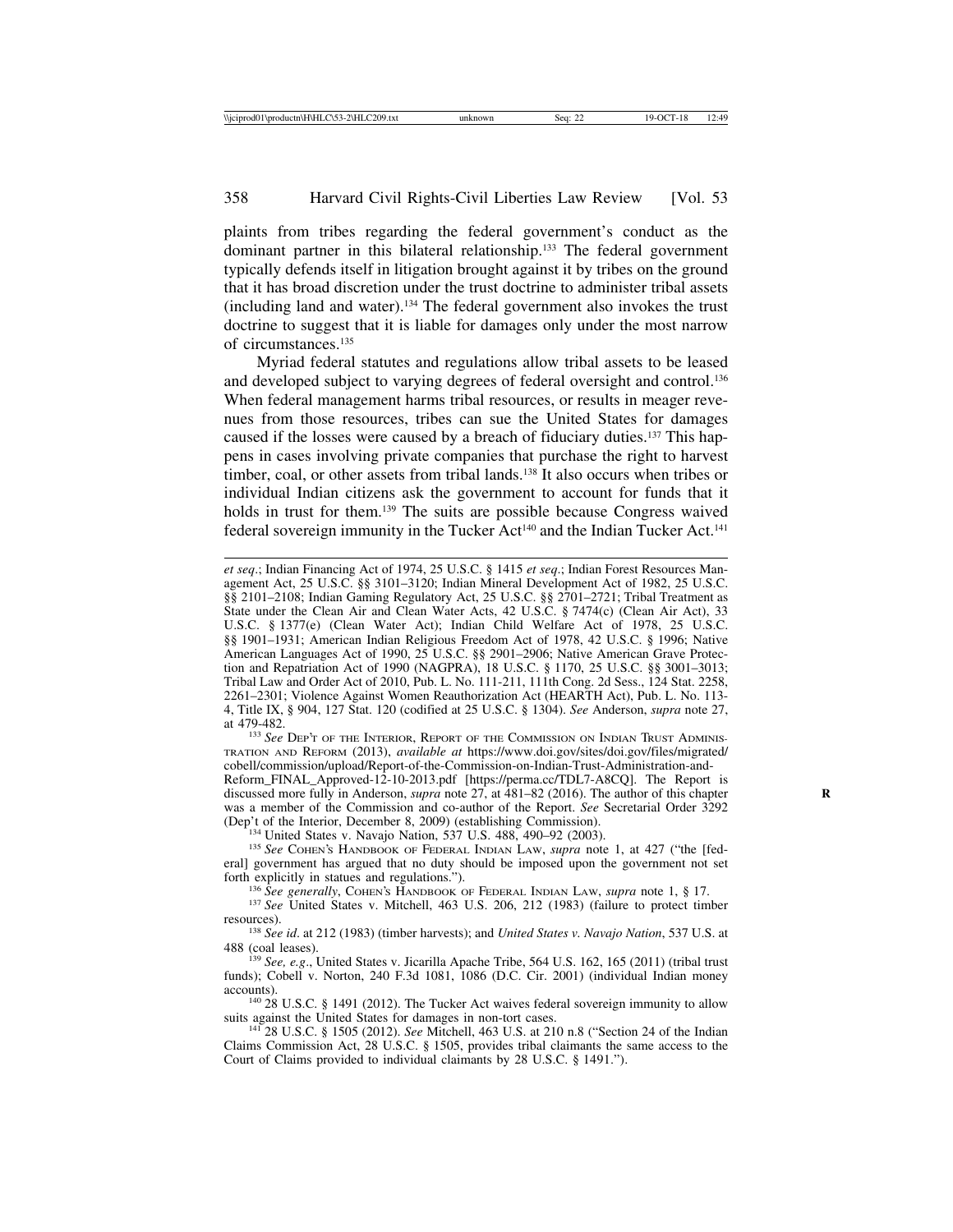The cases are relatively straightforward when the government's role is similar to a private trustee and is directly managing tribal resources.<sup>142</sup> Problems arise, however, in cases where the government's role is not so clear-cut.

Most cases brought by tribes for money damages are brought under the Indian Tucker Act, which waives federal sovereign immunity.143 In cases brought under the Act, the Supreme Court has cautioned that an Indian "claimant must demonstrate that the source of substantive law he relies upon can fairly be interpreted as mandating compensation by the Federal Government for the damages sustained."144 This standard is vague; thus, the results of tribal suits against the United States to enforce the trust through damages awards are mixed.145 To recover money damages for a breach of trust, tribes must demonstrate that there is a textual basis in statute to conclude that Congress assigned an administrative function to a federal agency, and intended that money damages be available for a breach of that duty.146 In *United* States v. Navajo Nation,<sup>147</sup> the Court considered claims that the Secretary of the Interior and the Bureau of Indian Affairs ("BIA") failed to act in the Navajo's best interest in the renewal of an expired coal lease between the Navajo and the Peabody Coal Company. The substance of the claim rested on the Indian Mineral Leasing Act, which requires the Secretary of the Interior to approve tribal coal leases.<sup>148</sup> The tribe claimed that it ended up agreeing to a lower royalty rate because the Secretary of the Interior had secretly tipped the balance in favor of Peabody Coal.<sup>149</sup> The Court concluded that the Secretary's duty as spelled out in text was simply to approve the proposed tribal lease or not, and his faithless behavior toward his tribal beneficiary breached no statute or regulation.150 According to the Court, because Congress intended to maximize tribal control over mineral leasing decisions, the federal trust responsibility imposed no additional duties on the BIA beyond the bare requirement to approve or disapprove the proposed lease. On the opposite end of the spectrum is *United States v. Mitchell*, 151 where the BIA breached specific statutory and regulatory duties governing on-reservation

<sup>&</sup>lt;sup>142</sup> *See* HANDBOOK OF FEDERAL INDIAN LAW, *supra* note 1, § 5.05[4][a].<br><sup>143</sup> A tribe may bring suit when its "claim is one arising under the Constitution, laws or treaties of the United States, or Executive orders of the President, or is one which otherwise would be cognizable in the Court of Federal Claims[.]" 28 U.S.C. § 1505.<br><sup>144</sup> United States v. Mitchell, 463 U.S. 206, 216–17 (1983) (internal quotations and cita-

tions omitted).<br>
<sup>145</sup> *See* Anderson, *supra* note 27, at 483–85<br>
<sup>146</sup> *Id.*<br>
<sup>147</sup> United States v. Navajo Nation, 537 U.S. at 493.<br>
<sup>148</sup> *Id.*<br>
<sup>148</sup> *Id.*<br>
<sup>148</sup> *Id.*<br>
<sup>149</sup> *Id.*<br>
<sup>150</sup> *Id.* Justice Souter dissen

because the facts support "the Tribe's claim that the Secretary defaulted on his fiduciary responsibility to withhold approval of an inadequate lease accepted by the Tribe while under a disadvantage the Secretary himself had intentionally imposed." *Id*. at 520 (Souter, J., dissenting). <sup>151</sup> *See* United States v. Mitchell, 463 U.S. 206, 212 (1983).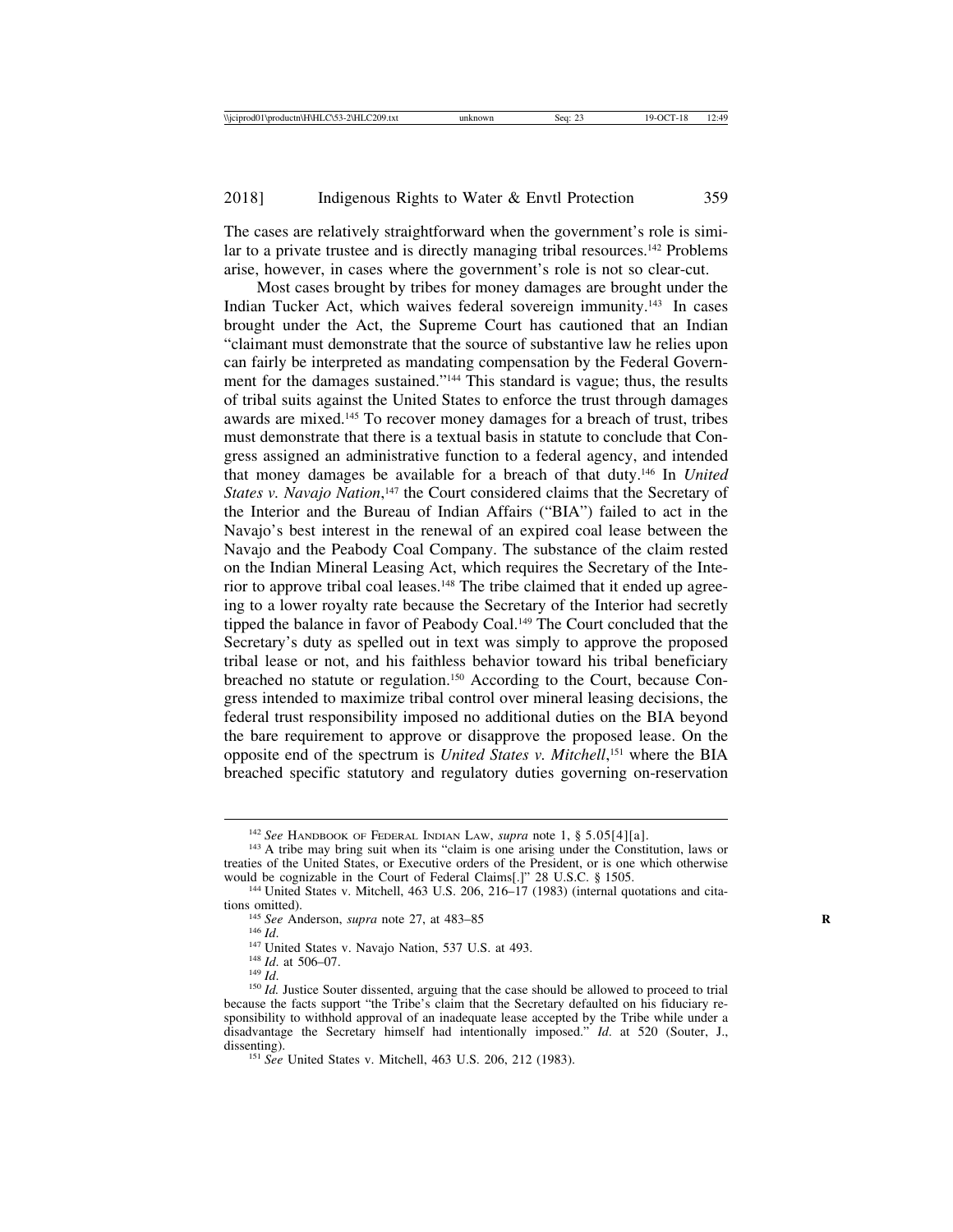timber production.152 The Court concluded that because the BIA exercised nearly complete control over all aspects of timber production, "the statutes and regulations at issue in this case clearly establish[ed] fiduciary obligations of the Government in the management and operation of Indian lands and resources . . .[.]"153 Breach of the duty to provide an appropriate return on timber resources, and regenerate the forest for future income from timber sales was remedied by a damages award.

The trust cases place tribes in a difficult position. While removing federal domination from the trust relationship is desirable, it presents to tribes the difficult choice of remaining subject to substantial federal oversight (like ultimate lease approval authority), while at the same time losing the ability to hold the federal government accountable for faithless actions so long as federal agencies do the bare minimum required by statute and regulation.

The most recent word from the Supreme Court on the nature of the trust comes from two cases that do not bode well for judicial enforcement of the trust in damages-related litigation. The first, *United States v. Jicarilla Apache Nation*, involved the production of documents related to trust fund management that the United States had refused to release to the tribe based on attorney-client privilege.154 The dispute arose in a case where the underlying claim was brought under the Tucker Act for alleged mismanagement of funds held by the United States in trust for the Tribe.155 In *Jicarilla*, the Court rejected the request to overcome the attorney-client privilege for documents developed by Interior Department lawyers for trust management purposes.<sup>156</sup> The tribe argued that under the common law of trusts, the documents were not privileged at all because they related to managing assets held in trust for the beneficiary.157 The claim was rejected on the ground that the federaltribal trust was less deserving of protection than a private trustee relationship because the "Government acts not as a private trustee but pursuant to its sovereign interest in the execution of federal law."158 The second case, *Menominee Indian Tribe of Wisconsin v. United States*, 159 involved an effort to escape a missed statute of limitations in a case for money damages under the

<sup>&</sup>lt;sup>152</sup> *Id.* at 220. 153 *Id.* at 226 (internal quotations omitted). *See* United States v. White Mountain Apache Tribe, 537 U.S. 465, 469 (2003) (federal government liable for allowing trust property it actually used and occupied to fall into disrepair).

<sup>&</sup>lt;sup>154</sup> United States v. Jicarilla Apache Nation, 564 U.S. 162, 165 (2011)<br><sup>155</sup> *Id.* at 165–66.<br><sup>156</sup> *Id.* at 168.<br><sup>157</sup> *Id.* at 168. As Justice Sotomayor pointed out in dissent, the common-law trust sup-<br><sup>158</sup> *Id.* at ported release of communications between the Government and its attorneys relating to trust fund management. *Id.* at 188 (Sotomayor, J., dissenting). Justices Ginsburg and Breyer concurred in the judgment based on their concern that the Court had gone too far in holding that the Government "assumes Indian trust responsibilities only to the extent it expressly accepts those responsibilities by statute." *Id.* (Ginsburg, J., concurring). <sup>159</sup> 136 S.Ct. 750 (2016).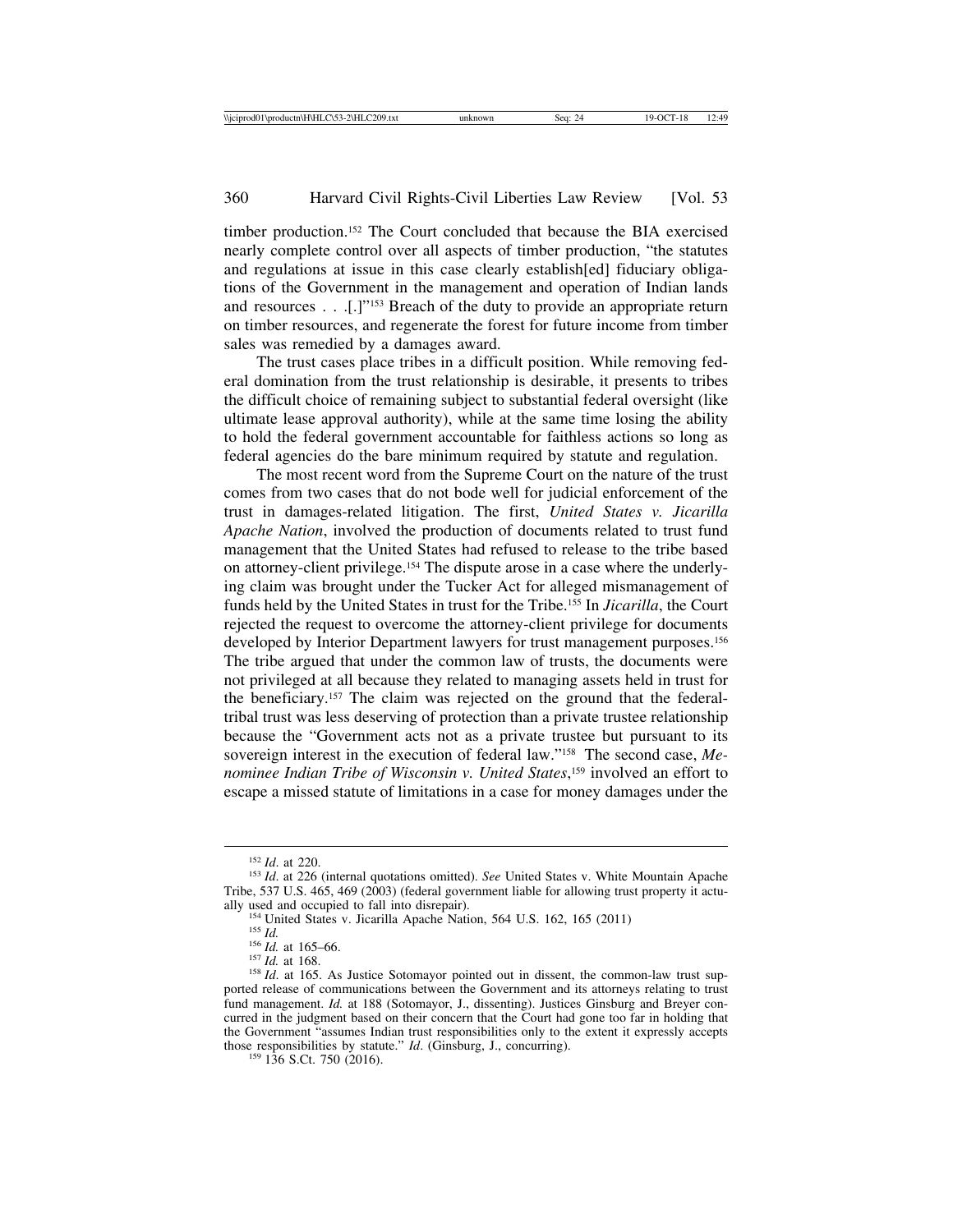Contract Disputes Act.160 The court unanimously rejected equitable tolling arguments and rebuffed arguments that the federal trust responsibility could override the explicit language of the statutes. In so doing, the Court repeated the limiting statement from *Jicarilla* that "any specific obligations the Government may have under that relationship are 'governed by statute rather than the common law.'" 161 In other words, common law trust principles had no role to play in determining federal obligations because the Court read the statute of limitations as a stand-alone provision unaffected by the Indian trust doctrine. In an earlier case imposing liability, however, the Court noted that "[w]hile the premise to a Tucker Act claim will not be lightly inferred, a fair inference will do."162 The court did not elaborate upon what might constitute a "fair inference," but its citation to *Mitchell* indicates that substantial federal control over a tribal asset may be required.163

The next question is whether the courts should use (or can be compelled to use) Indian trust principles as part of the law applied to guide agency conduct in actions brought under the Administrative Procedures Act (APA). This is really the central issue when tribes seek federal support when the United States is leasing its land, or permitting activities on those lands and waters that affect tribal natural resources and people.

The cases raising this question typically involve the federal government's administration of non-Indian water projects, or permitting actions affecting water or other public land resources that affect Indian water rights, or habitat important for tribal use—whether on or off tribal lands.<sup>164</sup> In the typical case, federal land managers or permitting agencies are acting pursuant to statutes that do not directly reference Indian tribal lands or other rights, and tribes want more protective action taken than may be required on the face of the statute or regulations.

<sup>&</sup>lt;sup>160</sup> *Id.* at 753–54.<br><sup>161</sup> *Id.* at 757.<br><sup>162</sup> United States v. White Mountain Apache Tribe, 537 U.S. 465, 473 (2003) (internal quotations and citation omitted). <sup>163</sup> *See id.* (internal citations omitted) ("The two *Mitchell* cases give a sense of when it is

fair to infer a fiduciary duty qualifying under the Indian Tucker Act and when it is not. The characterizations of the trust as 'limited' or 'bare' distinguish the Allotment Act's trust-in-name from one with hallmarks of a more conventional fiduciary relationship. On the other hand, the newest member of the Court, Justice Gorsuch, noted in a recent breach of trust opinion that the Court has said "we *may* refer to traditional trust principles when those principles are consistent with the statute and help illuminate its meaning." Fletcher v. United States, 730 F.3d 1206, 1210 (10th Cir. 2013) (emphasis in original). Then-Judge Gorsuch also noted that "within the narrow field of Native American trust relations statutory ambiguities must be 'resolved in favor of the Indians.'" *Id.* (citing Bryan v. Itasca County, 426 U.S. 373, 392 (1976)). <sup>164</sup> *See infra* notes 177–78.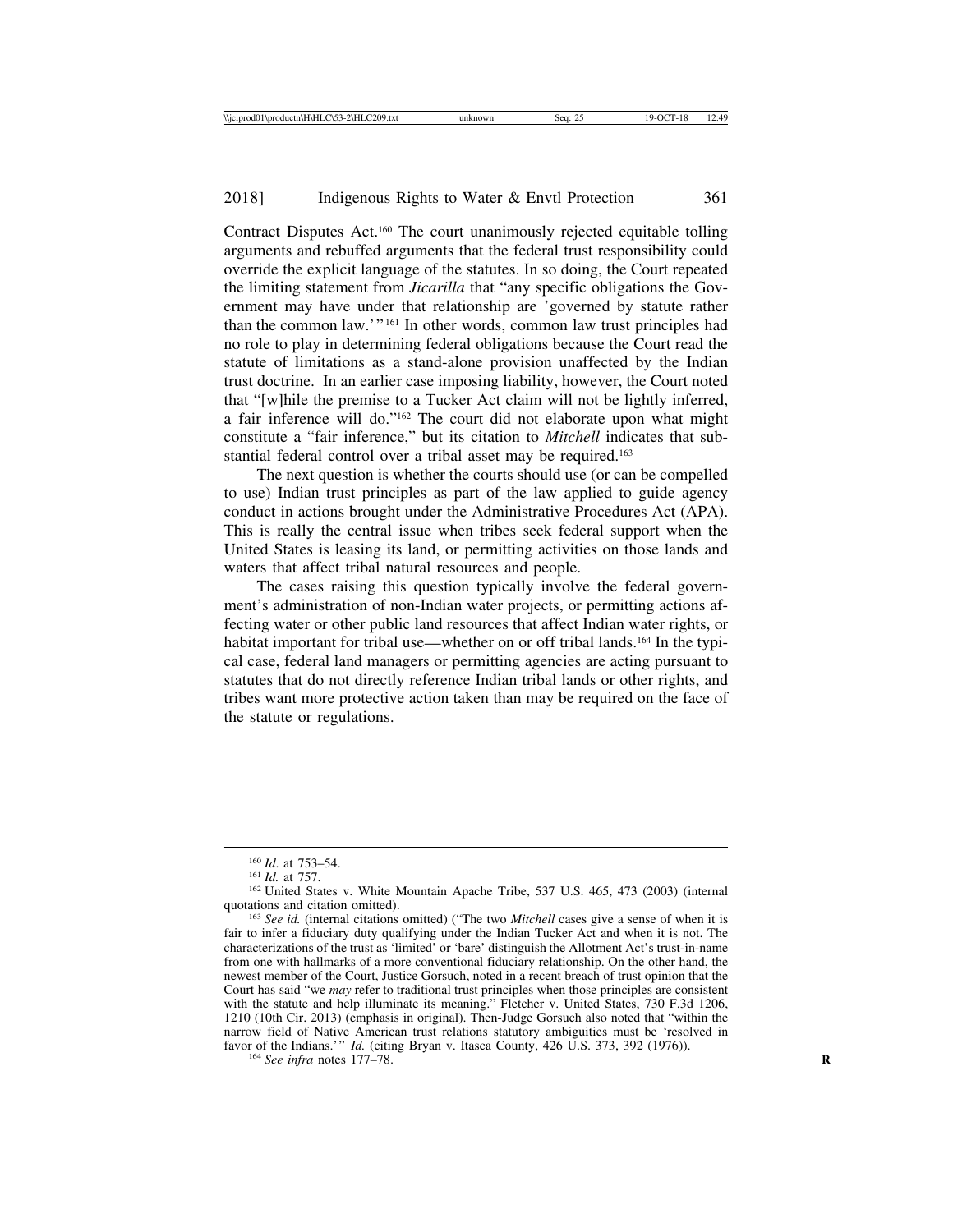## *B. The Role of the Indian Trust Doctrine in Federal Administrative Actions Affecting Tribal Resources and the Environment.*

As discussed above, common law trust principles and the Indian trust doctrine come into play when the federal government exercises pervasive control over tribal property. The harder questions relate to the role of the trust when federal agencies implement statutes that do not explicitly target tribal property or sovereignty interests but may implicate these interests in practice. This can occur when the federal government permits mining activity in an area near a reservation and linked to the tribe's watershed. It can also occur when the agencies issue permits for construction activity in the context of rights of way across federal land or waters. Tribes have forceful arguments that the federal government has a heightened responsibility when its actions affect tribal property interests, including water rights, and other land-based values like sacred areas on or near Indian reservations. So far, however, most courts have refused to find enforceable trust claims by tribes absent a direct and imminent negative impact on tribal resources.165 That failure is inconsistent with the federal trust responsibility, and courts should hold agencies to a higher standard under these circumstances in order to protect tribal citizens and tribal territories.

Most Indian tribes in the lower forty-eight states are located in the western states, and are near federal public lands and federal water projects.<sup>166</sup> Road construction and other activities in national forests can have detrimental impacts on tribal religious practices.167 Bureau of Reclamation projects may compete directly with the water needs of tribal fisheries and Indian reserved water rights.168 In such cases, federal agencies may focus on issues directly related to private party use of federal lands and waters, but affected

<sup>&</sup>lt;sup>165</sup> See infra notes 179–84.<br><sup>166</sup> See Carol Hardy Vincent, et al., Cong. Research Serv., Federal Land Owner-SHIP: OVERVIEW AND DATA 7–8, Table I (2017) (listing federal land ownership by state). There are 567 federally recognized Indian tribes in the United States. *Entities Recognized and Eligible to Receive Services From the United States Bureau of Indian Affairs*, 82 Fed. Reg. 4915 (2017). For a list of tribes by state, see NAT'L CONFERENCE OF STATE LEGISLATURES, *Federal and State Recognized Tribes*, http://www.ncsl.org/research/state-tribal-institute/list-of-federal-

<sup>&</sup>lt;sup>167</sup> See, e.g., Lyng v. Northwest Indian Cemetery Protection Ass'n, 485 U.S. 439, 442 (1988) (tribal challenge to Forest Service road construction in sacred area of National Forest); Navajo Nation v. United State Forest Service, 535 F.3d 1058, 1063 (9th Cir. 2008) (*en banc*) (Forest Service permit for use of reclaimed sewage water for artificial snow-making in sacred area of National Forest); South Fork Band Council of Western Shoshone of Nevada v. U.S. Dept. of Interior, 588 F.3d 718, 723 (9th Cir. 2009) (gold mining project on the side of sacred

<sup>&</sup>lt;sup>168</sup> See Nevada v. United States, 463 U.S. at 113–16 (conflict between Reclamation project and water rights needed for tribal fishery habitat); Klamath Water Users Protective Ass'n v. Patterson, 204 F.3d 1206, 1214 (9th Cir. 2000) (same); Pyramid Lake Paiute Tribe v. Morton, 354 F. Supp. 252, 254 (D.D.C. 1972) (Secretary obliged under trust doctrine to exercise discretion in favor of tribal water rights); Gila River Pima-Maricopa Indian Cnty. v. United States, 684 F.2d 852, 861-62 (Ct. Cl. 1982) (failure to take action to protect tribal water rights prior to 1905 appropriation was breach of trust). *See also* Juliano, *supra* note 97, at 1309. **R**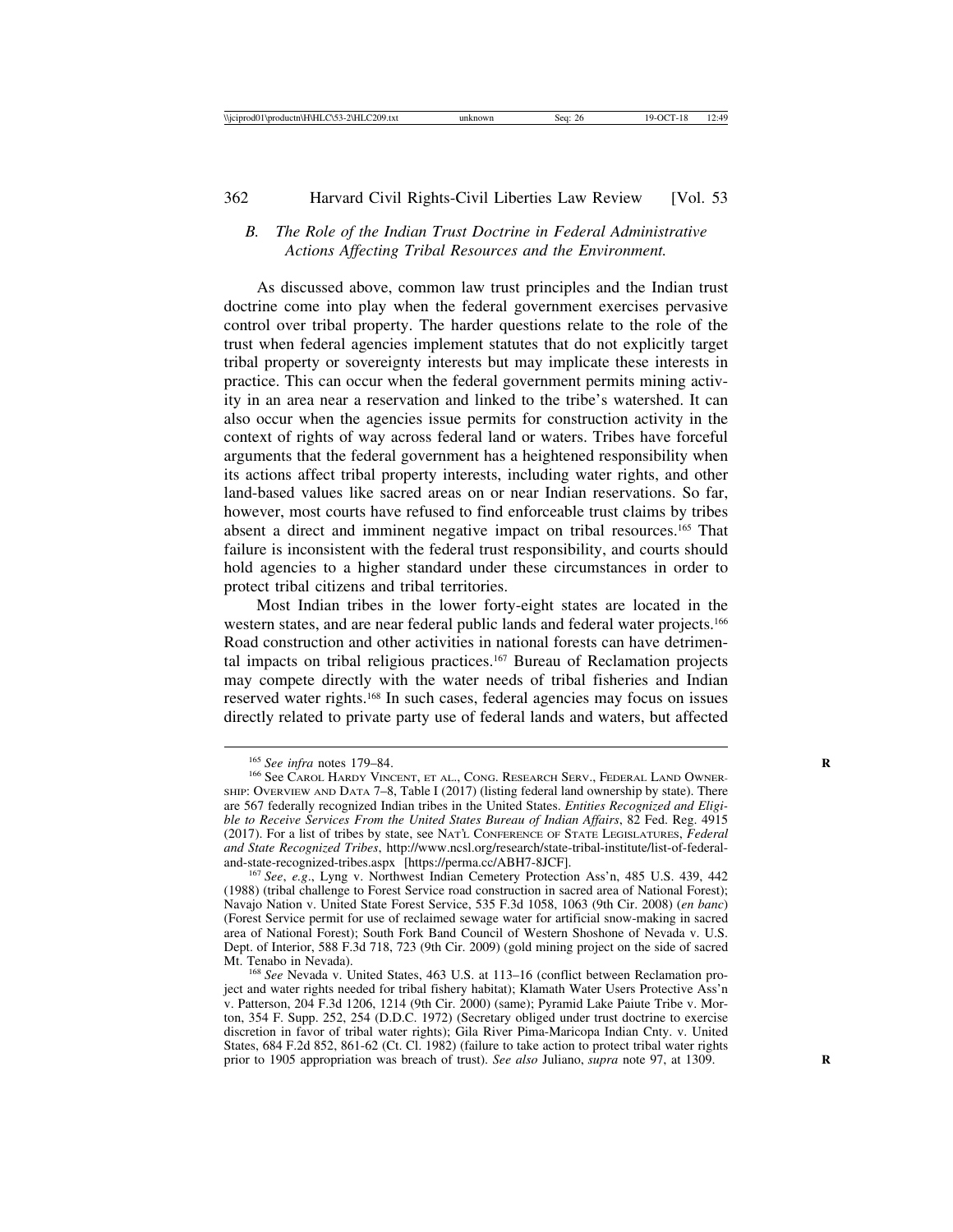Indian interests may not get careful consideration because a statute and/or a regulation does not directly address Indian rights. In such a case, any effect on tribal rights may be viewed as incidental and therefore less important.169 For its part, the federal Bureau of Land Management has jurisdiction over roughly 250 million acres of land,<sup>170</sup> and its management decisions frequently affect Indian property rights.171 Indian tribes can bring suit under the APA to challenge final agency action that is "arbitrary, capricious, an abuse of discretion, or otherwise not in accordance with law."172 The most difficult cases arise when agencies are carrying out statutes and implementing regulations that were not intended to address the rights of Indian tribes, but nevertheless may have a profound effect on tribal rights and interests.

While APA actions may include claims for injunctive or declaratory relief, the question is whether the Indian trust doctrine provides law that may be applied to compel agencies to take action to prevent harm to tribal resources.173 The most complete analysis of the issues faced by tribes in efforts to obtain robust enforcement of a trust duty to ensure the "best interests" of the tribes is set out in an article by Professor Mary Wood.174 She argues that courts should engage in "enhanced scrutiny of agency action" in the trust asset context,<sup>175</sup> and that "courts should devise a substantive test to prioritize native property and treaty resources in conflict situations involving off reser-

<sup>171</sup> See, e.g., Gros Ventre Tribe v. United States, 469 F.3d 801 (9th Cir. 2006) (suit over effect from two cyanide heap-leach gold mines located on BLM land upriver from the Tribe's reservation).<br><sup>172</sup> 5 U.S.C. § 706 (2016).<br><sup>173</sup> The most prominent modern breach of trust case is Cobell v. Norton, 240 F.3d 1081

<sup>174</sup> Mary Christina Wood, Protecting the Attributes of Native Sovereignty: A New Trust *Paradigm for Federal Actions Affecting Tribal Lands and Resources*, 1995 UTAH L. REV. 109, 222–33 (1995).

<sup>175</sup> *Id*. at 225.

<sup>169</sup> *See generally* Judith V. Royster, *Equivocal Obligations: The Federal-Tribal Trust Relationship and Conflicts of Interest in the Development of Mineral Resources*, 71 N.D. L. REV.

<sup>&</sup>lt;sup>170</sup> VINCENT ET AL., *supra* note 166, at 4. This BLM also administers the subsurface min- eral estates of 700 million acres. *Id*.

<sup>(</sup>D.C. Cir. 2001), which was a class action seeking an accounting for thousands of owners of Individual Indian Money accounts. The court denied the federal government's motion to dismiss for lack of jurisdiction, holding that "section 702 of the Administrative Procedure Act waives federal officials' sovereign immunity for actions 'seeking relief other than money damages involving a federal official's action or failure to act. 5 U.S.C. § 702. Insofar as the plaintiffs seek specific injunctive and declaratory relief—and, in particular, seek the accounting to which they are entitled—the government has waived its sovereign immunity under this provision." *Id*. at 1094. Declaratory relief is authorized by 28 U.S.C. § 2201. *See* Abbot Laboratories v. Gardner, 387 U.S. 136 (1967) (allowing declaratory judgment action to proceed prior to actual enforcement of regulation). *See* Richard J. Pierce, Jr., ADMINISTRATIVE LAW TREATISE § 18.4, p. 1700–02 (discussing actions for declaratory and injunctive relief as an important supplement to statutory review under the APA). 3 ADMINISTRATIVE LAW & PRACTICE § 8:33 (3d ed.) (Supreme Court "agreed with the general observations that the APA's judicial review provisions should be given generous and hospitable interpretations."). The waiver does not include actions for damages. Marceau v. Blackfeet Housing Authority, 455 F.3d 974 (9th Cir. 2006) (federal district court could not hear claims for damages caused by substandard federal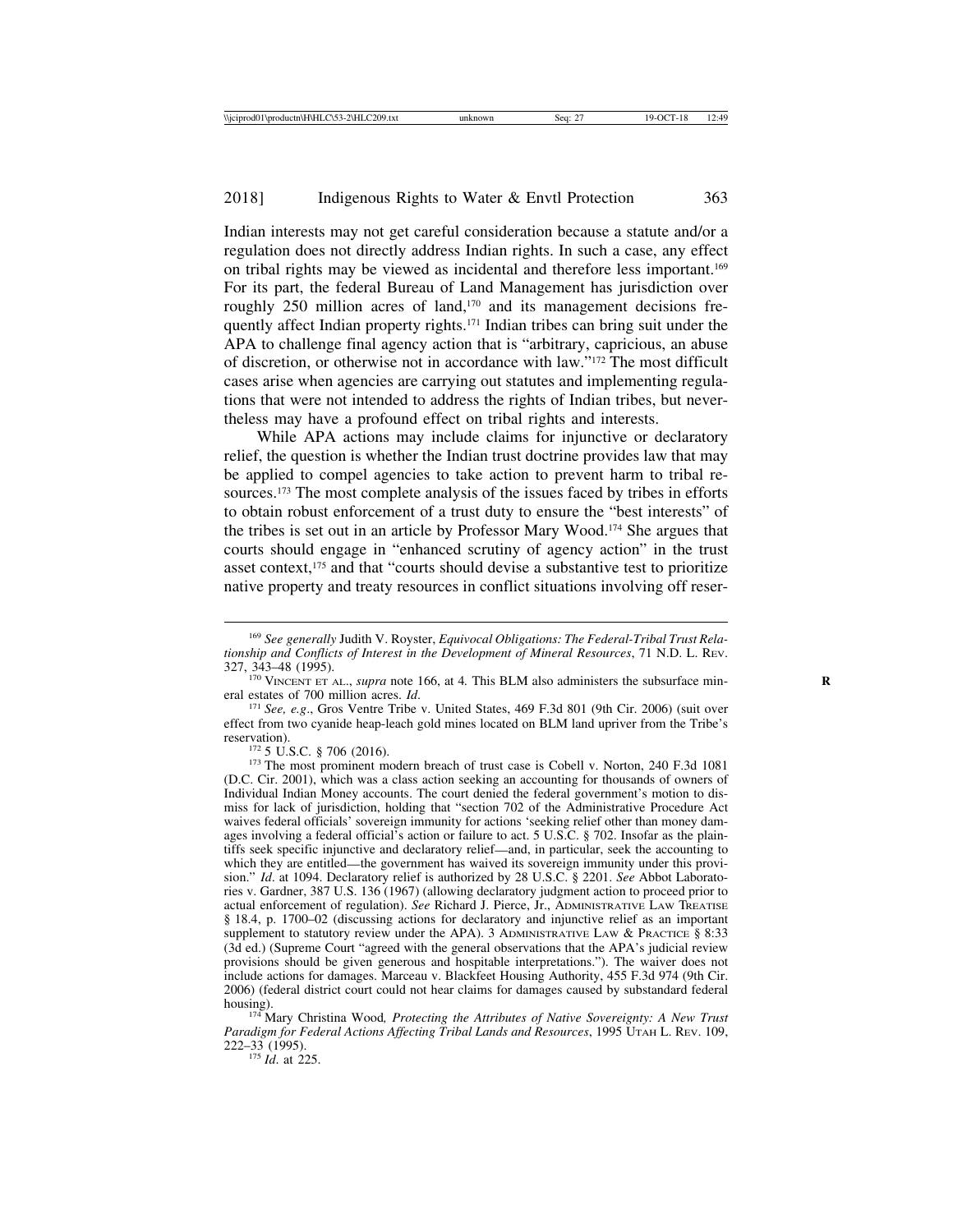vation conduct."176 Such a doctrine would depart from that of *Chevron* deference<sup>177</sup> to agency implementation of statutes affecting tribal property rights and related treaty resources.178 Professor Wood and others argue that the trust responsibility should allow courts to more closely scrutinize agency actions affecting tribes than they otherwise would be permitted to do under *Chevron*. 179 The few decisions that addressed the question are discussed below.

For the most part, tribal claims challenging agency action brought under the APA and founded on trust responsibility theories have not been successful, and thus leave tribes with only the protection of statutes and regulations with no special consideration of the federal trust responsibility. Courts have generally looked only at whether the agency followed applicable statutes and regulations. For example, in *Gros Ventre and Assiniboine Tribes v. United States*, the tribes "filed suit claiming that the government breached its trust responsibility to the Tribes by approving, permitting, and failing to reclaim" mines alleged to leach cyanide into the tribe's water supply.180 The govern-

<sup>178</sup> Some courts have ruled that the agency deference can be limited when a statute directly addressing Indian rights or property is at issue. *Cobell v. Norton,* 240 F.3d 1081, 1101 (D.C. Cir. 2001) ("This departure from the *Chevron* norm arises from the fact that the rule of liberally construing statutes to the benefit of the Indians arises not from ordinary exegesis, but 'from principles of equitable obligations and normative rules of behavior,' applicable to the trust relationship between the United States and the Native American people."). *See* HAND-BOOK OF FEDERAL INDIAN LAW, *supra* note 1, at § 2.02 n. 65 (collecting cases where Indian law canon trumps *Chevron* deference). *See* Kenneth A. Bamberger, *Normative Canons in the Review of Administrative Policymaking*, 118 YALE L.J. 64, 78 (2008) ("[A]lthough the Supreme Court has not squarely addressed the relationship between *Chevron* and the Indian liberal construction canon, a number of courts of appeals have followed the Supreme Court's general canon case law, holding that the Indian canons, as well as the presumption against preemption, the avoidance canon, and other construction rules, each trump Chevron's deference regime in this manner."); Alex Tallchief Skibine, *The* Chevron *Doctrine in Federal Indian Law and the Agencies' Duty to Interpret Legislation in Favor of Indians*, 11 ST. THOMAS L. REV. 15 (1998). *See also* Texas v. United States, 497 F.3d 491, 525 (5th Cir. 2007) (Dennis, J., dissenting) (noting "that when the two principles of deference are in conflict, the Indian canon trumps the *Chevron* doctrine, requiring deference to the interpretation that is most favorable to the Indian tribes."); Scott C. Hall, *The Indian Law Canons of Construction v. The Chevron* Doctrine: Congressional Intent and the Unambiguous Answer to the Ambiguous

<sup>179</sup> See Anderson, *supra* note 27, at 485-87. The cases discussed all involved federal permitting actions that had a significant and direct effect on Indian off-reservation treaty rights. The harder cases are presented when the effect on Indian rights is less direct, which can lead agencies to do little more that comply with administrative or statutory consultation policies. *See* Colette Routel & Jeffrey Holth, *Toward Genuine Tribal Consultation in the 21st Century*,

<sup>176</sup> *Id*. at 231. <sup>177</sup> Chevron U.S.A. Inc. v. Nat'l Res. Def. Council, Inc., 467 U.S. 837 (1984). *See* Kathryn A. Watts, *From* Chevron *to* Massachusetts: *Justice Stevens's Approach to Securing the Public*

 $^{180}$  Gros Ventre Tribe v. United States, 469 F.3d 801, 806 (9th Cir. 2006). The tribe had success in its challenge at the Interior Board of Land Appeals. Island Mountain Protectors, National Wildlife Federation, Assiniboine and Gros Ventre Tribes, and Fort Belknap Community Council, 144 IBLA 168, 203 (1998), 1998 WL 344223 ("Review of the record leads to the conclusion that BLM did not fully observe its trust responsibility to the Tribes" in decision related to acid mine drainage.). *See* HANDBOOK OF FEDERAL INDIAN LAW, *supra* note 1, at  $§ 5.05[3][c].$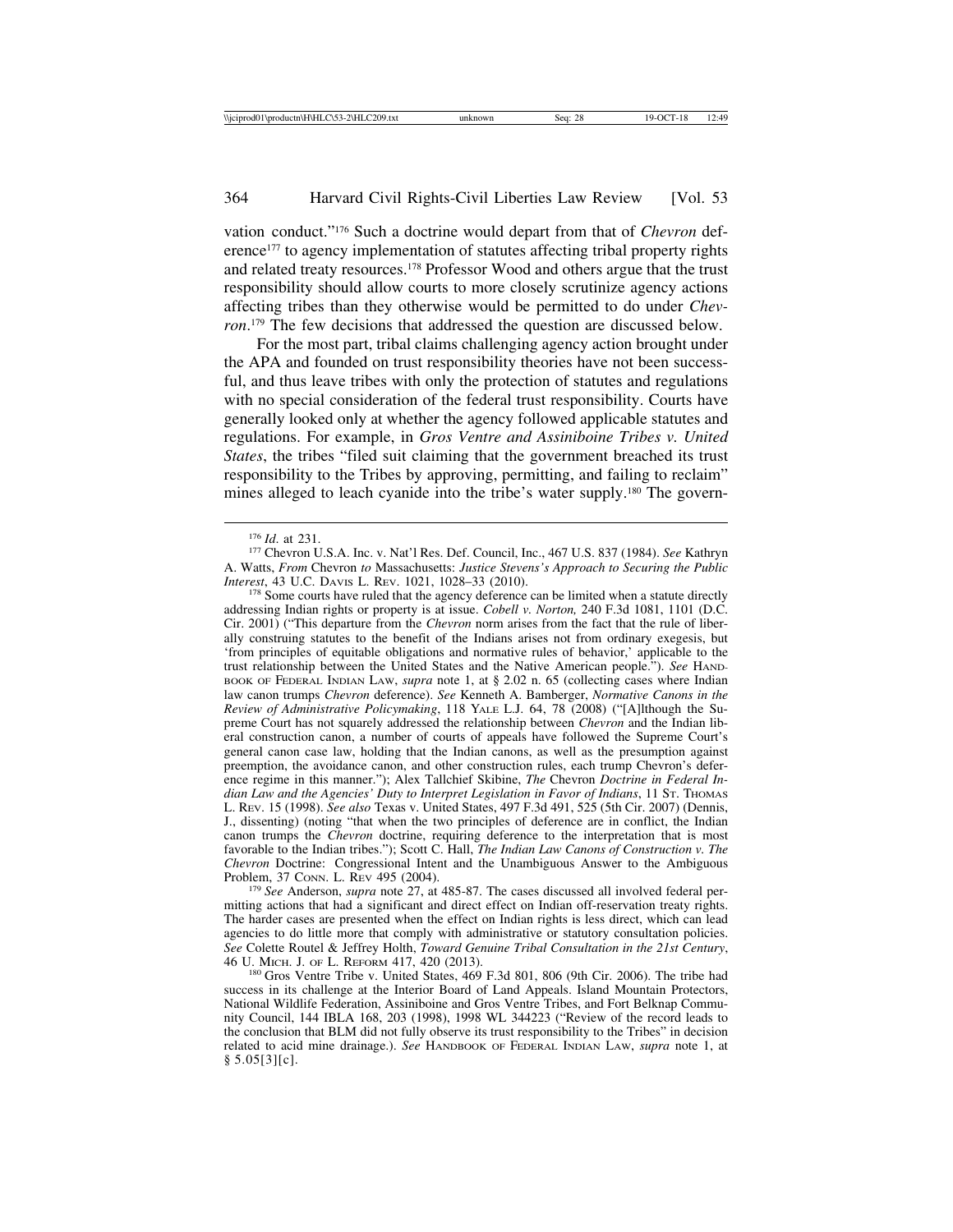ment defended itself on the ground that it had followed federal law. The Ninth Circuit panel first faulted the tribes for conflating actions attacking final agency action under the APA with common law breach of trust claims,181 stating that without "a specific duty . . . placed on the government with respect to Indians, [the trust] responsibility is discharged by the agency's compliance with general regulations and statutes not specifically aimed at protecting Indian tribes."182 Further emphasizing its point, the court attacked the tribe's claim that the BLM failed "to fully reclaim the mines and restore the quantity and quality of the Tribes' water resources."183 It called this claim "no different from that which might be brought under the generally applicable environmental laws available to any other affected landowner, subject to the same statutory limitations."184 This line of reasoning was extended to a challenge to the EPA's regulation of air quality near the Hopi Indian Reservation, where the tribe argued that the agency failed to protect Hopi interests: "To the extent the Hopi contend the trust relationship required the United States to put their interests above all others, we have rejected that position."185 This judicial approach leaves the protection of tribal water rights, as well as the environment surrounding reservation resources, to general federal statutes and regulations—without regard to the federal government's heightened responsibility for actions potentially affecting tribal property interests.

Other tribes have been more successful in litigating the trust responsibility under the APA. In 1973, a federal court made the most prominent decision invoking the federal trust to shape agency action in a way favorable to an affected tribe.186 The Pyramid Lake water rights dispute concerned the federal government's Newlands Irrigation Project, which was built at a time when federal policy favored diverting water to large storage projects for delivery to desert lands.<sup>187</sup> The Project was designed to deliver over 400,000

<sup>181</sup> *Gros Ventre*, 496 F.3d at 808–09. The court discussed, but did not resolve, the question whether the APA's waiver of immunity applied only to situations where there was final agency action, or if breach of trust claims could be brought as part of a claim for declaratory or injunctive relief. *See Assiniboine & Sioux Tribes of the Fort Peck Indian Reservation v. Bd. of Oil & Gas Conservation,* 792 F.2d 782, 793 (9th Cir. 1986) ("This Court has held that [APA] section 702 does waive sovereign immunity in non-statutory review actions for non-monetary relief brought under 28 U.S.C. § 1331.").

<sup>&</sup>lt;sup>182</sup> Id. at 806 (quoting *Morongo Band of Mission Indians v. FAA,* 161 F.3d 569, 573-74 (9th Cir. 1998)). The court also stated that because "the government's general trust obligations must be analyzed within the confines of generally applicable statutes and regulations, we reject the suggestion to create by judicial fiat a right of action Congress has not recognized by treaty or statute."  $Id$ . at 803.

<sup>&</sup>lt;sup>183</sup> *Id.* at 811.<br><sup>184</sup> *Id.*<br><sup>185</sup> Hopi Tribe v. EPA, 851 F.3d 957, 960 (9th Cir. 2017).<br><sup>186</sup> Pyramid Lake Paiute Tribe of Indians v. Morton, 354 F. Supp. 252, 256 (D.D.C. 1973)<br><sup>187</sup> *See generally* DANIEL W. MCCOOL,

SETTLEMENTS AND THE SECOND TREATY ERA (2002); MARC REISNER, CADILLAC DESERT (1986).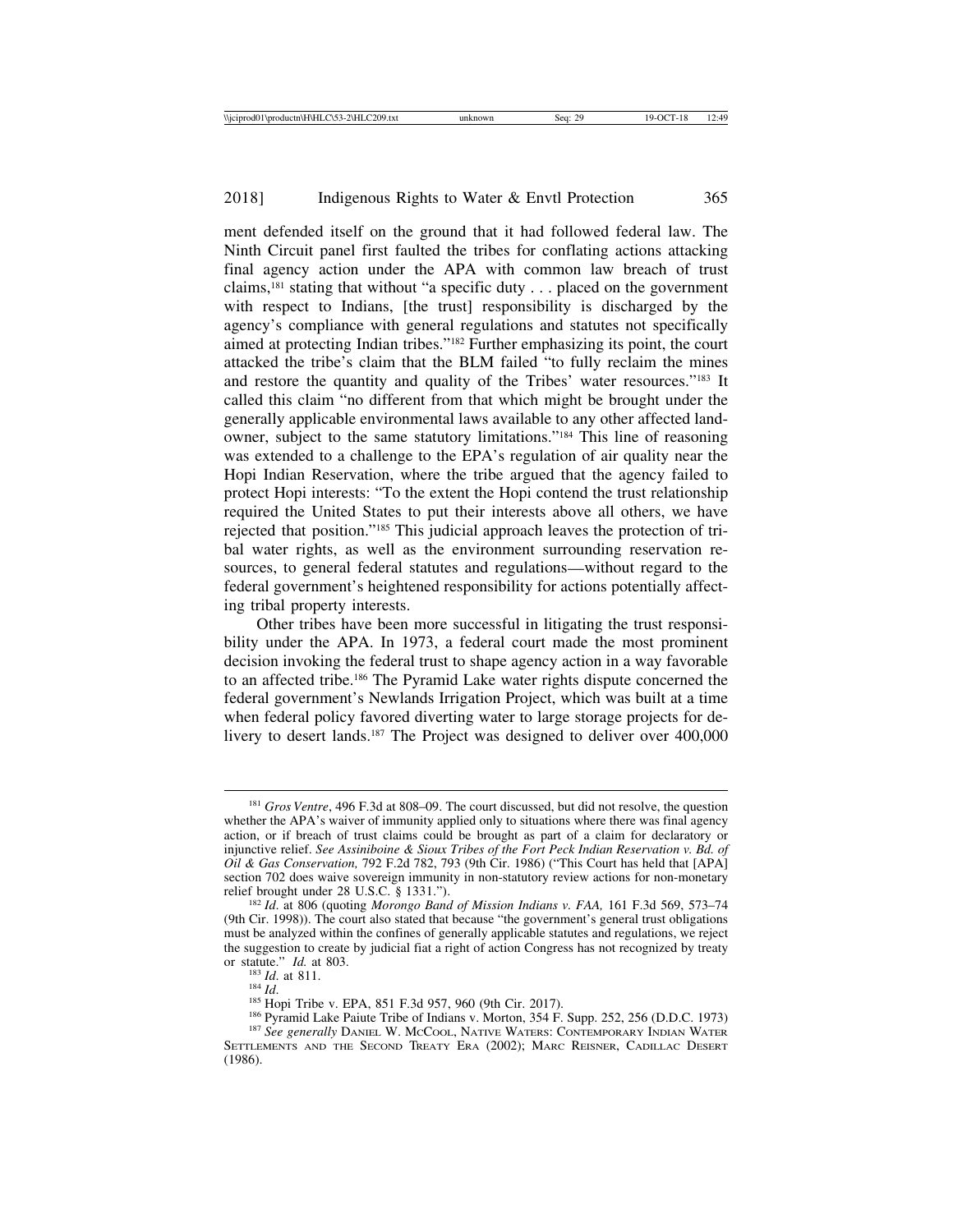acre feet of water for irrigation of arid lands in Nevada.188 The Project, however, did not account for the needs of the Pyramid Lake Indian Tribes, whose aboriginal home included both Pyramid Lake and water needed for fisheries purposes in the lake.189 In filing suit, the Tribe contended "that the regulation delivers more water to the District than required by applicable court decrees and statutes, and improperly diverts water that otherwise would flow into nearby Pyramid Lake located on the Tribe's reservation."190

The court ruled that the Secretary's decision was arbitrary and capricious under the APA because it lacked justification in the record, as well as failed to adequately control wasteful non-Indian use over which the Secretary had regulatory authority:191 "In order to fulfill his fiduciary duty, the Secretary must insure, to the extent of his power, that all water not obligated by court decree or contract with the District goes to Pyramid Lake."192 The decision is significant in that it relied on the trust doctrine as a guide and limit on the exercise of agency discretion.<sup>193</sup> In *Northern Cheyenne Tribe v. Hodel*, the court upheld a challenge to coal leasing adjacent to the Northern Cheyenne Reservation in the Powder River Basin.194 The agency had failed to provide separate consideration of tribal interests through consultation required by federal leasing regulations.<sup>195</sup> On remand, the district court adhered to its ruling setting aside the leases, and observed "that the Secretary has a special trust relationship with the Tribe, rising to the level of a fiduciary responsibility.196

As discussed further below, the effort to use the trust doctrine to force a robust consideration of tribal interests beyond the statutory minimum did not meet with success in a recent high-profile case.

<sup>&</sup>lt;sup>188</sup> WM. JOE SIMONDS, BUREAU OF RECLAMATION, THE NEWLANDS PROJECT (1996), *available at https://www.usbr.gov/projects/pdf.php?id=142 [https://perma.cc/ENE9-XPWR].* 

<sup>&</sup>lt;sup>189</sup> Pyramid Lake Paiute Tribe of Indians, 354 F. Supp. at 254.<br><sup>190</sup> Id. at 257–59.<br><sup>191</sup> Id. at 256.<br><sup>192</sup> Id. at 256.<br><sup>192</sup> Id. at 256. assert water for fisheries that had been omitted by the federal government in the prior litigation was rejected. Nevada v. U.S., 463 U.S. 110, 142 (1983) ("where Congress has imposed upon the United States, in addition to its duty to represent Indian tribes, a duty to obtain water rights for reclamation projects, and has even authorized the inclusion of reservation lands within a project, the analogy of a faithless private fiduciary cannot be controlling for purposes of evaluating the authority of the United States to represent different interests."). *See* Northern Cheyenne Tribe v. Lujan, 804 F. Supp. 1281, 1285 (D. Mont. 1991) ("Although the Secretary also has duties to all United States citizens, '[t]he Secretary's conflicting responsibilities and federal actions taken in the "national interest"... do not relieve him of his trust obligations.'").<br><sup>194</sup> 851 F.2d 1152 (9th Cir. 1988).<br><sup>195</sup> *Id.* at 1157.<br><sup>196</sup> Northern Cheyenne Tribe v. Lujan, 804 F. Supp. 1281, 1285 (

omitted). The case, however, turned on the failure to follow the regulations requiring tribal consultation, and not on an independent federal trust obligation ground.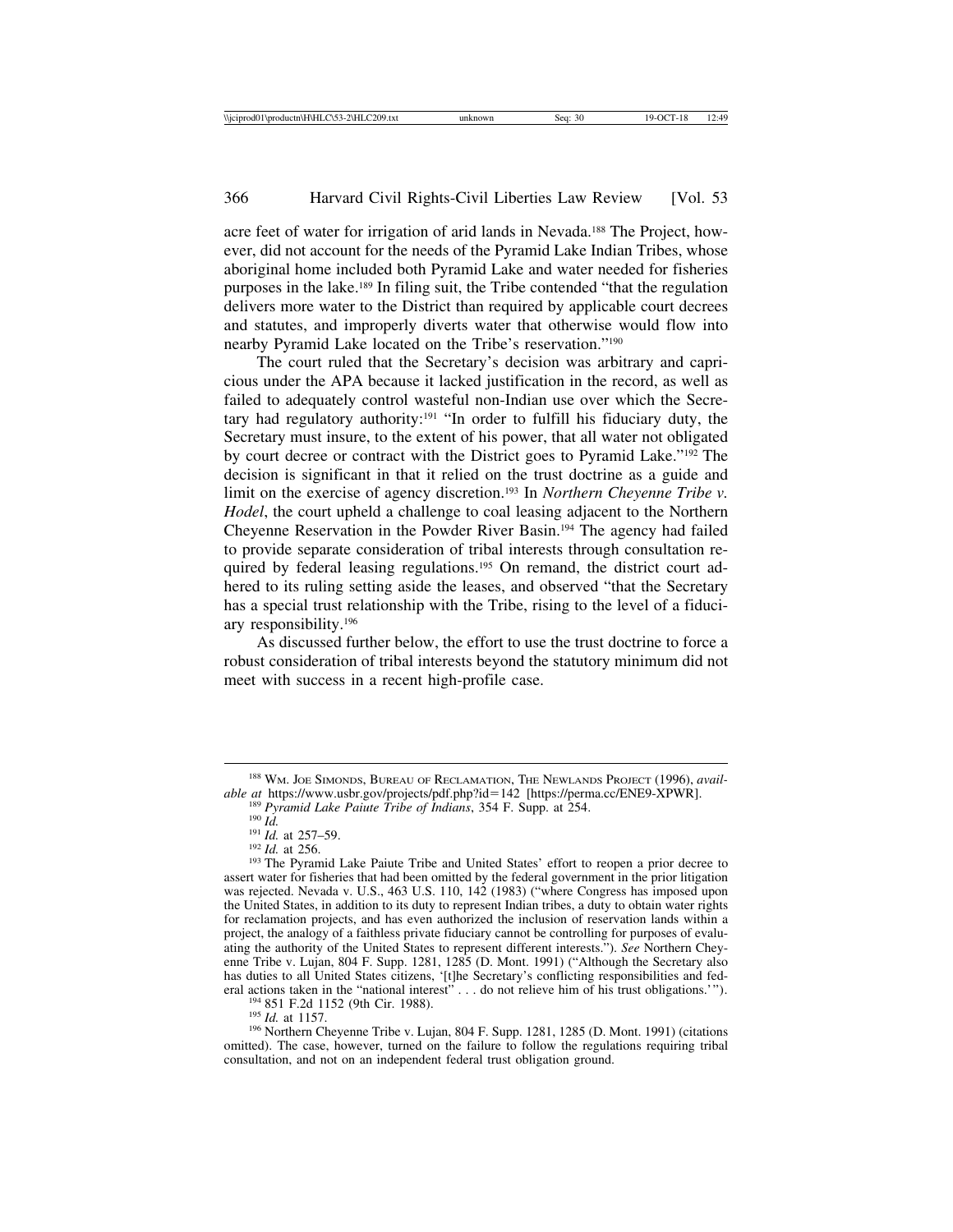## 2018] Indigenous Rights to Water & Envtl Protection 367

## IV. BROKEN TREATIES AND THE DAPL CONTROVERSY.

The Dakota Access Pipeline (DAPL) is an oil pipeline construction project designed to transport oil from North Dakota to Illinois. It is a project largely immune from federal regulation except when crossing federal property or waters of the United States. Thus, DAPL required federal approval in order to cross the Missouri River at a reservoir, Lake Oahe, just one-half mile from the Standing Rock Sioux Reservation in North Dakota.197 Public controversy surrounded the project due to tribal objections and massive onsite protests in the autumn of 2016. Because the project did not cross the Standing Rock Reservation, tribal property interests were not directly implicated and concerns about the effects of a potential spill could only be addressed through the federal permitting action related to the river crossing. Legal challenges to the project took shape in the context of permits required under the Clean Water Act<sup>198</sup> and the Rivers and Harbors Act.<sup>199</sup> In addition, the Mineral Leasing Act required that the Army Corps of Engineers issue an easement to cross the river.<sup>200</sup> Those permits, in turn, triggered application of other federal laws, including the National Environmental Policy Act (NEPA)201 and the National Historic Preservation Act (NHPA).202 The Tribes' challenge was ultimately unsuccessful, but is an excellent case study on the role of the trust doctrine in the construction of a project located just outside a reservation. The colonial process is on full display in this context, as well as the limited role of the trust doctrine in the judicial review process.

#### *1. Federal Acquisition of Sioux Territory*

The controversy over construction of the Dakota Access Pipeline cannot be understood without a brief review of the history of relations between the Sioux Nation and the United States in the second half of the 19th century.203 The legal path to Sioux dispossession began with the assertion of exclusive federal power to acquire Indian lands in the name of the United

<sup>197</sup> Standing Rock Sioux Tribe v. U.S. Army Corps of Eng'rs, 205 F. Supp. 3d 4, 12–13 (D.D.C. 2016) (hereinafter *Standing Rock I*). There are three other reported decisions involving the project: Standing Rock Sioux Tribe v. U.S. Army Corps of Eng'rs, 239 F. Supp. 3d 77 (D.D.C. 2017) (hereinafter *Standing Rock II*); Standing Rock Sioux Tribe v. U.S. Army Corps of Eng'rs, 249 F. Supp. 3d 516 (D. D.C. 2017) (hereinafter *Standing Rock III*); Standing Rock Sioux Tribe v. U.S. Army Corps of Eng'rs, 255 F. Supp. 3d 101 (D.D.C. 2017) (hereinafter

<sup>&</sup>lt;sup>198</sup> 33 U.S.C. §§ 1311(a), 1342(a), 1344 (2016).<br><sup>199</sup> 33 U.S.C. § 403 (2016).<br><sup>200</sup> 30 U.S.C. § 185 (2016).<br><sup>201</sup> 42 U.S.C. § 4332 (2016).<br><sup>202</sup> 54 U.S.C. § 3001010<br><sup>202</sup> 54 U.S.C. § 3001010 Standing Rock Sioux, who signed the Fort Laramie Treaty of 1868. John P. LaVelle, *Rescuing Paha Sapa: Achieving Environmental Justice by Restoring the Great Grasslands and Returning the Sacred Black Hills to the Great Sioux Nation*, 5 GREAT PLAINS NAT'L RESOURCES J. 40, 42 n.10 (2001).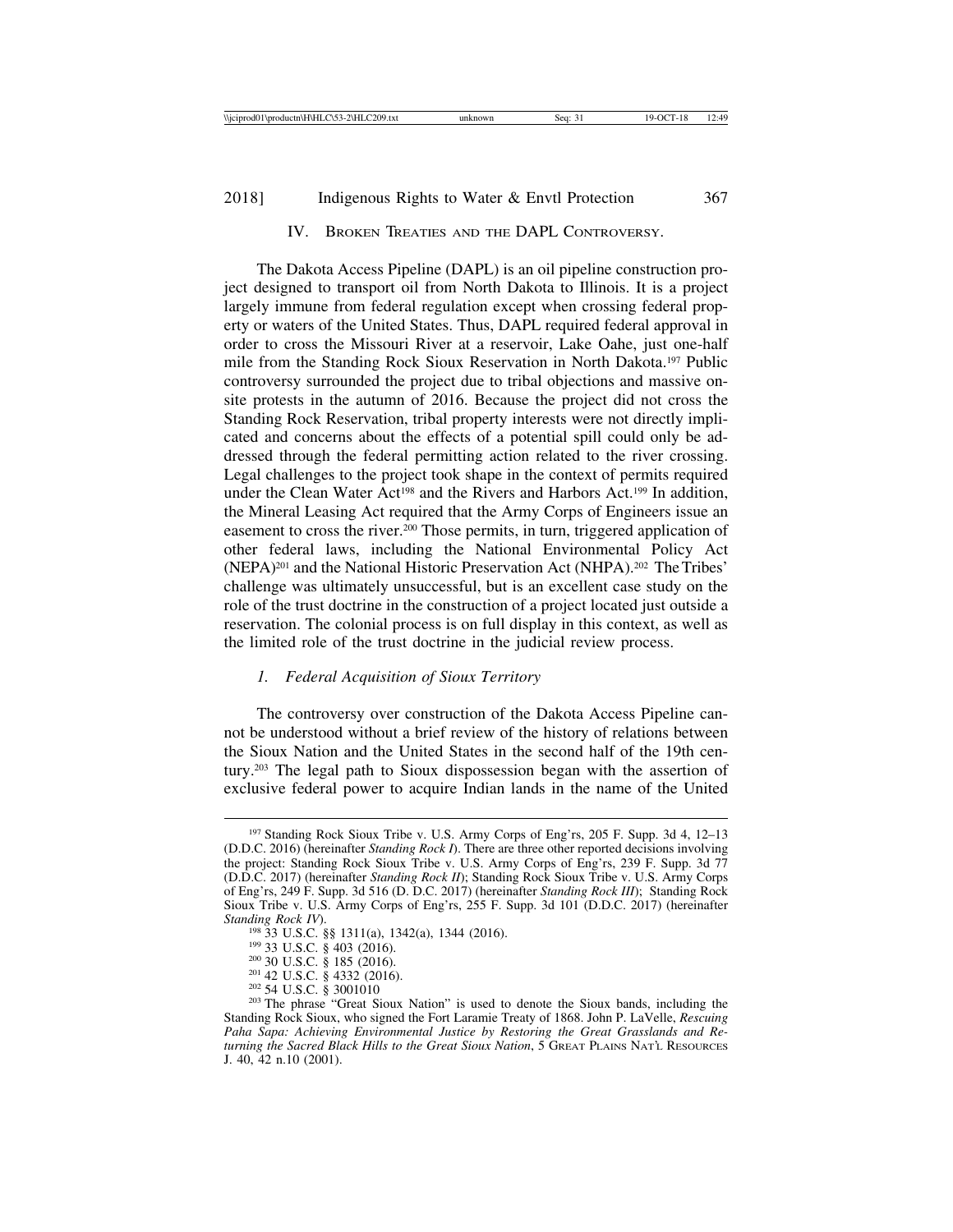States.<sup>204</sup> An 1851 peace treaty recognized Sioux tribal territory, that included much of the present day Dakotas, and parts of Wyoming and Nebraska.205 The peace did not last long once non-Indian settlement into the area began in earnest.206 The Powder River War between the Sioux and the U.S. Army took place between 1865 and 1867 and was prompted by continuing non-Indian trespass and depredations into tribal territory. The war ended when General William Tecumseh Sherman led a peace commission to the engage in negotiations.207 The product of those negotiations was the Treaty of 1868 that guaranteed a vast territory was to forever remain a tribal reservation.208 The peace was short-lived due to the United States' duplicity. As recounted by the Supreme Court:

Eventually, however, the Executive Branch of the Government decided to abandon the Nation's treaty obligation to preserve the integrity of the Sioux territory. In a letter dated November 9, 1875, to [Brigadier General] Terry, [Lt. General] Sheridan reported that he had met with President Grant, the Secretary of the Interior, and the Secretary of War, and that the President had decided that the military should make no further resistance to the occupation of the Black Hills by miners, "it being his belief that such resistance only increased their desire and complicated the troubles." *Id*., at 59. These orders were to be enforced "quietly," *ibid*., and the President's decision was to remain "confidential." *Id*., at 59–60 (letter from Sheridan to Sherman).<sup>209</sup>

The destruction of George Armstrong Custer's forces at the Little Big Horn was followed by an increased United States military effort and eventual defeat of the Indian forces. Despite the failure to obtain the consent of 3 /4 of the adult males as required by the 1868 Treaty, an 1877 "agreement" ceding the Black Hills to the United States was approved by Congress.<sup>210</sup> No compensation was provided by Congress.

<sup>&</sup>lt;sup>204</sup> *See supra* text accompanying notes 28–35; HANDBOOK OF FEDERAL INDIAN LAW, *supra* note 1, at 48 (recounting the removal of tribes and the Trail of Tears).

<sup>&</sup>lt;sup>205</sup> Treaty of Fort Laramie with the Sioux, etc., 11 Stat. 749, art. 5 (1851).<br><sup>206</sup> Some Sioux who resided in southwest Minnesota became incensed by white settler encroachments on their territory, which led to conflicts resulting in a mass public hanging of 38 Santee Sioux men after "military trials" reported to last about five minutes each. HAND-BOOK OF FEDERAL INDIAN LAW, *supra* note 1, at 66. ANGIE DEBO, A HISTORY OF THE INDIANS OF THE UNITED STATES 187–88 (7th prtg. 1983).

<sup>&</sup>lt;sup>207</sup> DEE BROWN, BURY MY HEART AT WOUNDED KNEE: AN INDIAN HISTORY OF THE AMERICAN WEST 145–46 (1970).<br><sup>208</sup> United States v. Sioux Nation of Indians, 448 U.S. 371, 374 (1980).<br><sup>209</sup> *Id.* at 378.<br><sup>210</sup> *Id.* at 382; An Act: To ratify an agreement with certain bands of the Sioux Nation of

Indians, and also with the Northern Arapaho and Cheyenne Indians., ch. 72, 19 Stat. 254, 264 (1877). An act of Congress ended treaty-making in 1871. An Act: Making appropriations for the current and contingent expenses of the Indian department, and for fulfilling treaty stipulations with various Indian tribes, for the year ending June thirty, eighteen hundred and seventy-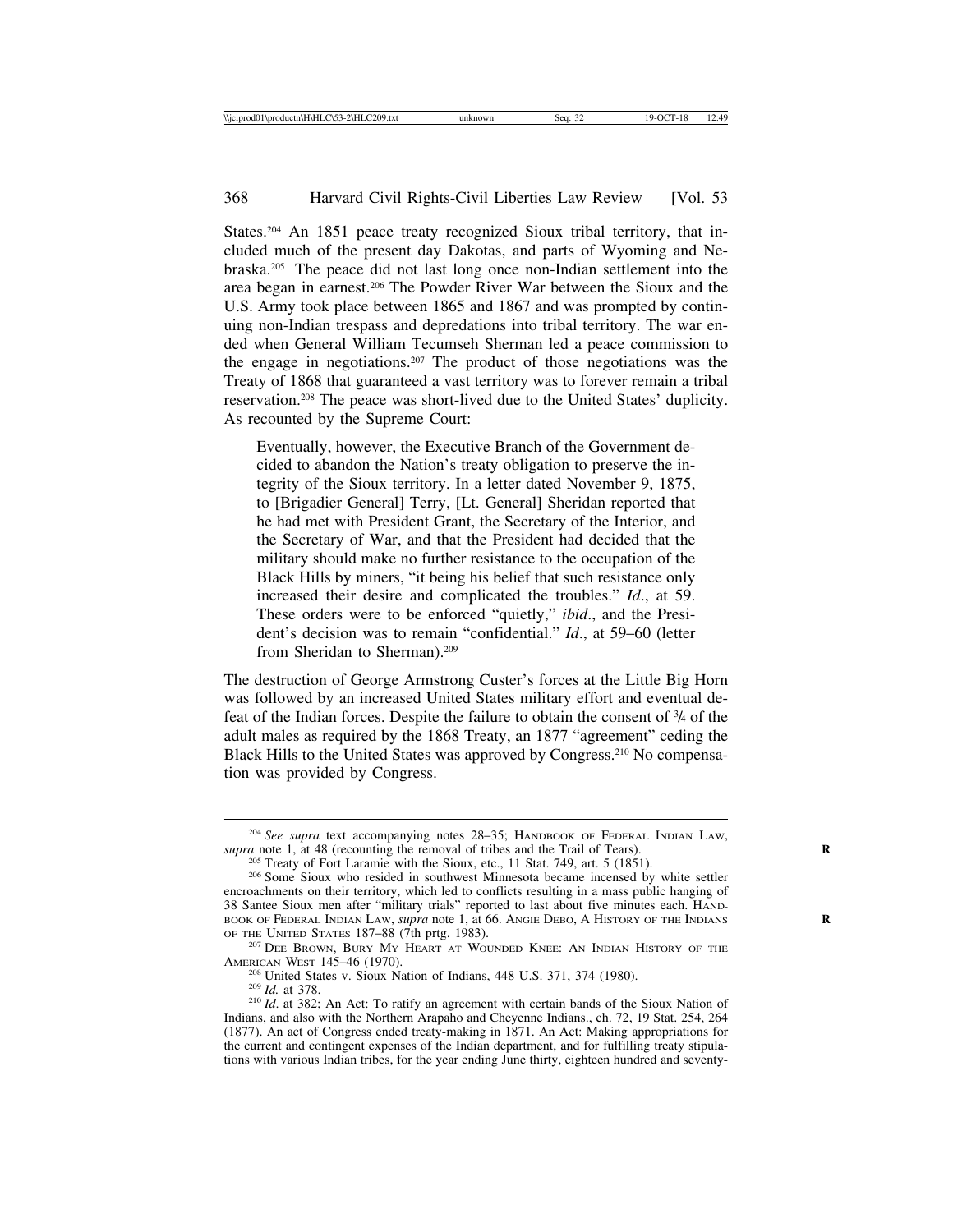#### 2018] Indigenous Rights to Water & Envtl Protection 369

If lands are recognized as tribally owned by the United States through treaty, statute, or other action, they are protected by the Just Compensation Clause of the Fifth Amendment.211 However, even if the land is held by treaty provision, this protection may mean little. In *Lone Wolf v. Hitchcock,* the Supreme Court held that the federal government has the power to amend an Indian treaty without tribal consent,<sup>212</sup> and that such action was not subject to judicial review.213 While this unilateral authority was not clear before *Lone Wolf*, the United States had often used the threat of force and other coercion to obtain Indian "agreement" to land cessions.214 The Court did not even address whether the United States owed compensation to the Sioux Nation for land taken from them under the 1877 Act until the dispute finally reached the Supreme Court in 1980.215 The Court ruled that the taking was subject to judicial review and thus limited *Lone Wolf*, but upheld the action taken by Congress in 1877 to abrogate the Fort Laramie Treaty of 1868.216 While the Fifth Amendment required that compensation be paid, the Sioux Nation rejected the payment—though the rejection could not undo the taking of the property.217 The Sioux tribes have continued to press for the return of at least some of their ancestral lands taken during the treaty period,<sup>218</sup> as well as land taken in the twentieth century by a flood control project on reserva-

<sup>213</sup> Lone Wolf, 187 U.S. at 567–68.<br><sup>214</sup> See Ann Laquer Estin, Lone Wolf v. Hitchcock: *The Long Shadow*, *in* THE AGGRES-SIONS OF CIVILIZATION: FEDERAL INDIAN POLICY SINCE THE 1880'S 215, 216 (Sandra L. Cadwalader & Vine DeLoria, Jr., eds., 1984) (quoting Commissioner of Indian Affairs' statement to tribal leaders that "babies [will] die from the cold" if tribes did not sign proposed agreement to cede most of their reservation).<br><sup>215</sup> United States v. Sioux Nation of Indians, 448 U.S. 371, 424 (1980). Even though the

Supreme Court took the case, the only relief available was for money damages. The United States as the colonizing power sets the terms for which it may be sued and lawsuits for the return of tribal land are not allowed against the United States in most circumstances.

<sup>216</sup> *Id.* at 424 (1980) ("The 1877 Act effected a taking of tribal property, property which had been set aside for the exclusive occupation of the Sioux by the Fort Laramie Treaty of 1868. That taking implied an obligation on the part of the Government to make just compensation to the Sioux Nation, and that obligation, including an award of interest, must now, at last, be paid.").<br><sup>217</sup> *See* LaVelle, *supra* note 203, at 64–68 (2001); Rebecca Tsosie, *Sacred Obligations:* 

*Intercultural Justice and the Discourse of Treaty Rights*, 47 UCLA L. REV. 1615, 1644–45 (2000) (both discussing the refusal to accept the Supreme Court's money damages award). Once funds are paid into the treasury in satisfaction of an Indian Claims Commission judgment, the United States' trust obligations and tribal title to the land are extinguished. United States v. Dann, 470 U.S. 39, 50 (1985). There are administrative and congressional avenues for the return of land, but after tribal title is extinguished the property is generally treated as if it

<sup>218</sup> *See* LaVelle, *supra* note 203, at 267–68.

two, and for other purposes, ch. 120, 16 Stat. 544, 571 (1871) (codified at 25 U.S.C. § 71 (2016)). <sup>211</sup> HANDBOOK OF FEDERAL INDIAN LAW, *supra* note 1, at 1004–12. *Cf.* Tee-Hit Ton Indi-

ans v. United States, 348 U.S. 272 (1955) (Alaska Native lands in Tongass National Forest not

 $2^{12}$  Lone Wolf v. Hitchcock, 187 U.S. 553, 556 (1903) (finding "power exists to abrogate the provisions of an Indian treaty" without tribal consent). This aspect of *Lone Wolf* remains the law. See HANDBOOK OF FEDERAL INDIAN LAW, *supra* note 1, at 395.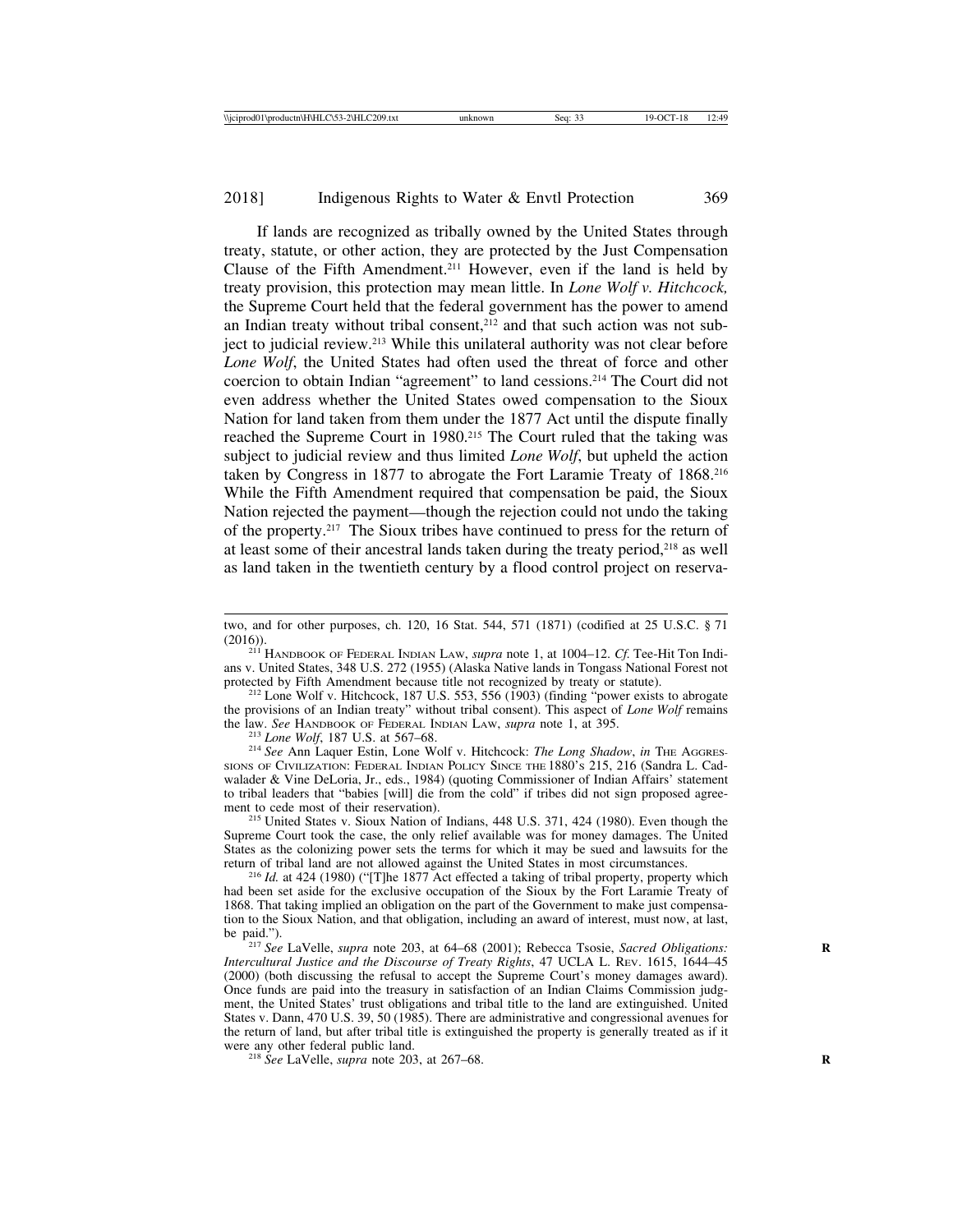tion land, which included a loss of 56,000 acres at Standing Rock.219 The federal government's treatment of the tribes had created animosity and distrust.220 This pattern continued with the U.S. Army Corps of Engineers' approval of an oil pipeline crossing the river and passing near the Standing Rock Reservation<sup>221</sup>

## *2. The DAPL Controversy*

The DAPL controversy centers on an oil pipeline that now crosses Lake Oahe, a reservoir formed by a dam on the Missouri River one-half mile north of the Standing Rock Sioux Indian reservation in North Dakota. The DAPL project is a 1,200-mile domestic oil pipeline built to move over 500,000 gallons of crude oil from North Dakota through South Dakota and Iowa, to Illinois.222 One might think that a multi-state project to carry a toxic substance would require an extensive federal appraisal, safety, and permitting process. Not so here. Domestic oil pipelines, unlike natural-gas pipelines, require no general approval from the federal government.<sup>223</sup> Here, because ninety-nine percent of DAPL's route is on private land, there is almost no permitting required from the federal government.224 But, the pipeline does cross several hundred federally regulated waters along its route. For this aspect of the project the company needed permits under the Clean Water Act<sup>225</sup> or the Rivers and Harbors Act.<sup>226</sup> Those permits, in turn, triggered application of other federal laws, including the National Environmen-

<sup>219</sup> Pick-Sloan Flood Control Act of 1944, 58 Stat. 887. *See Impact of the Flood Control Act of 1944 on the Indian Tribes Along the Missouri River Before the Senate Comm. on Indian* Affairs, 110th Cong. 25–56 (2007) (Statement of Ron His Horse is Thunder, Chairman, Standing Rock Sioux Tribe).

<sup>&</sup>lt;sup>220</sup> See generally Impact of the Flood Control Act of 1944 on the Indian Tribes Along the *Missouri River Before the Senate Comm. on Indian Affairs*, 110th Cong. 25–56 (Nov. 1, 2007) (Statement of Ron His Horse is Thunder, Chairman, Standing Rock Sioux Tribe).

 $^{221}$  While pipeline proponents argued that chances of a spill were small, there were reports of spills even before the line was fully operational. *See, e.g.*, *Dakota Access Pipeline and a Feeder Line Leaked More Than 100 Gallons in March*, GUARDIAN (May 22, 2017), *available at* https://www.theguardian.com/us-news/2017/may/22/dakota-access-pipeline-oil-leak-en

<sup>&</sup>lt;sup>222</sup> *Standing Rock I*, 205 F. Supp. 3d 4, 7 (D.D.C. 2016). <sup>223</sup> Congress asserted authority to comprehensively regulate natural gas production, sale and transportation in the Natural Gas Regulation Act of 1938. 15 U.S.C. § 717 (2016) ("Federal regulation in matters relating to the transportation of natural gas and the sale thereof in interstate and foreign commerce is necessary in the public interest."). *See* Federal Power Commission v. East Ohio Gas Co., 338 U.S. 464, 466 (1950). There is no comparable statute authorizing federal regulation of oil pipelines. Standing Rock Sioux Tribe v. U.S. Army Corps of Eng'rs, 205 F. Supp. 3d at 7 ("Domestic oil pipelines, unlike natural-gas pipelines, require no general approval from the federal government. In fact, DAPL needs almost no federal per-<br>mitting of any kind because 99% of its route traverses private land.").

<sup>&</sup>lt;sup>224</sup> Standing Rock I, 205 F. Supp.3d at 7.<br><sup>225</sup> 33 U.S.C. §§ 1311(a), 1342(a), 1344 (2016). <sup>226</sup> 33 U.S.C. § 403 (2018).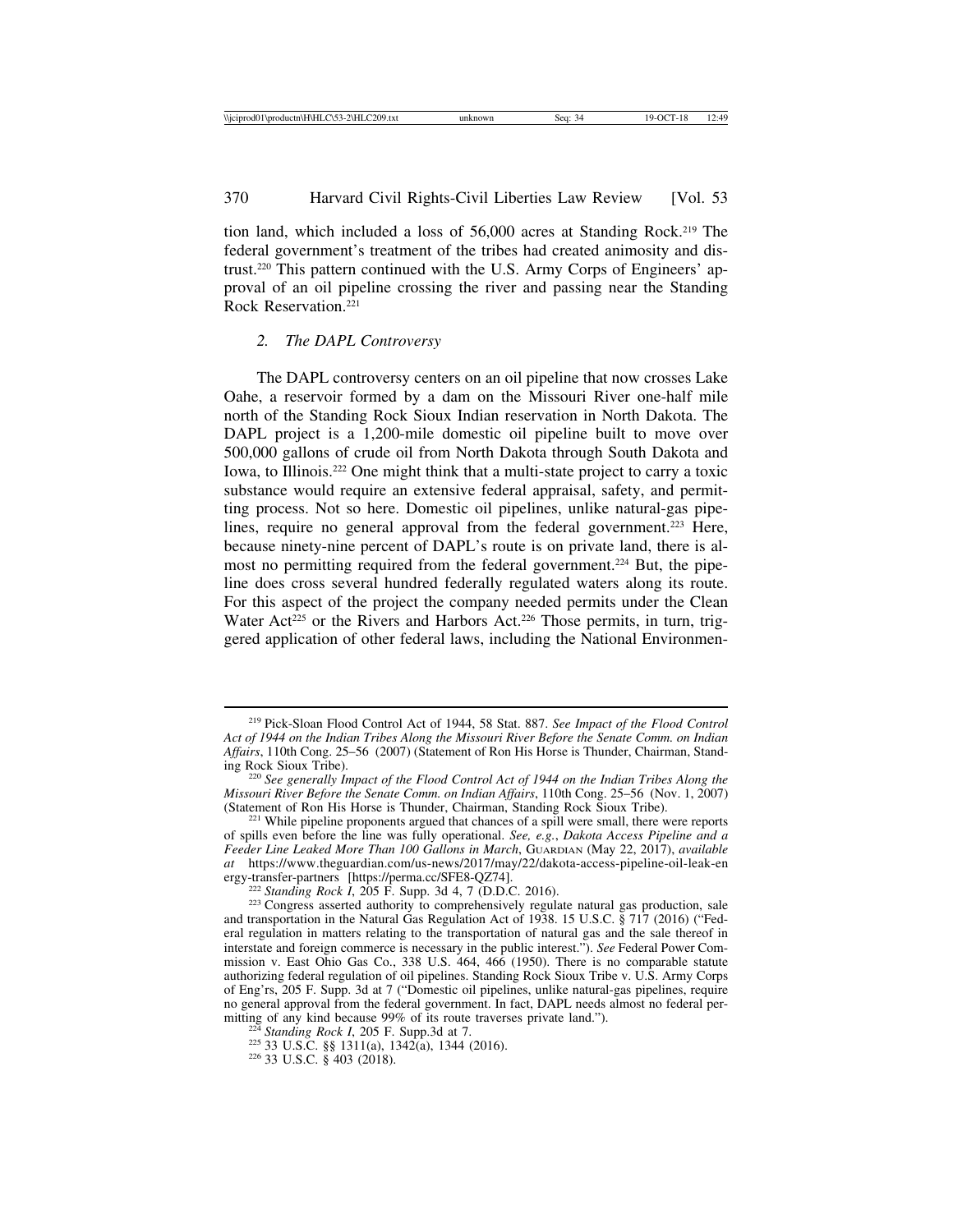tal Policy Act (NEPA)<sup>227</sup> and the National Historic Preservation Act (NHPA).<sup>228</sup>

The Standing Rock Sioux Tribe filed suit in July 2016 to stop the completion of the pipeline, and the Cheyenne River Sioux Tribe intervened to join the challenge.229 The Standing Rock Sioux Tribe's Complaint described the federal government's course of dealing with the Tribe:

The reservation established in the 1851 Treaty of Fort Laramie included extensive lands that would be crossed by the proposed pipeline. The Tribe has a strong historical and cultural connection to such land. Despite the promises made in the two Fort Laramie treaties, in 1877 and again in 1889, Congress betrayed the treaty parties by passing statutes that took major portions of this land away from the Sioux. In 1889, Congress stripped large portions of the Great Sioux Reservation that had been promised to the Tribe forever, leaving nine much smaller Sioux reservations, including Standing Rock.230

Zeroing in on the requirement of the NHPA,<sup>231</sup> the Tribe sought a preliminary injunction premised on the U.S. Army Corps of Engineers' (the permitting agency) failure to adequately consult with the Tribe.232 The duty to consult is a procedural step intended to provide information to inform the permitting agency of the potential consequences of its action, and implementing regulations attach special concern to permits that affect sites with "religious or cultural significance to an area affected by a permit."233 The Corps' alleged failure was closely examined by the district court, which rejected the preliminary injunction request in September 2016.234 The court determined that the Army Corps had adequately consulted with the tribes through a series of meetings that took place before issuing the permit in July of 2016.235

An onsite protest to the action was reminiscent of late-1960s activism and rooted in outrage over a project that seems calculated to skirt the legal

<sup>&</sup>lt;sup>227</sup> 42 U.S.C. § 4332 (2018).<br><sup>228</sup> 54 U.S.C. § 3001010 (2018).<br><sup>229</sup> *Standing Rock I*, 205 F. Supp.3d at 24–25.<br><sup>230</sup> Complaint at 8, *Standing Rock I*, 205 F. Supp. 3d 4 (D.D.C. 2016) (No. 16-1534).<br><sup>231</sup> *Standing Ro* Historic Preservation Act. 54 U.S.C. §§ 306108, 302706 (2018). *See* 36 C.F.R. § 800.2(c)(2)(ii)(D) (2018) ("Federal agencies should be aware that frequently historic properties of religious and cultural significance are located on ancestral, aboriginal, or ceded lands of Indian tribes and Native Hawaiian organizations and should consider that when complying with the procedures in this part."). Consultation is also required under regulations implementing the National Environmental Policy Act, 40 C.F.R. §§ 1501.2 (d)(2), 1501.7(a)(1), and the Endangered Species Act. *See* Secretarial Order 3206, American Indian Tribal Rights, Federal-Tribal Trust Responsibilities and the Endangered Species Act (June 5, 1997). <sup>234</sup> *Standing Rock I*, 205 F. Supp. <sup>235</sup> *Id*. at 20–22.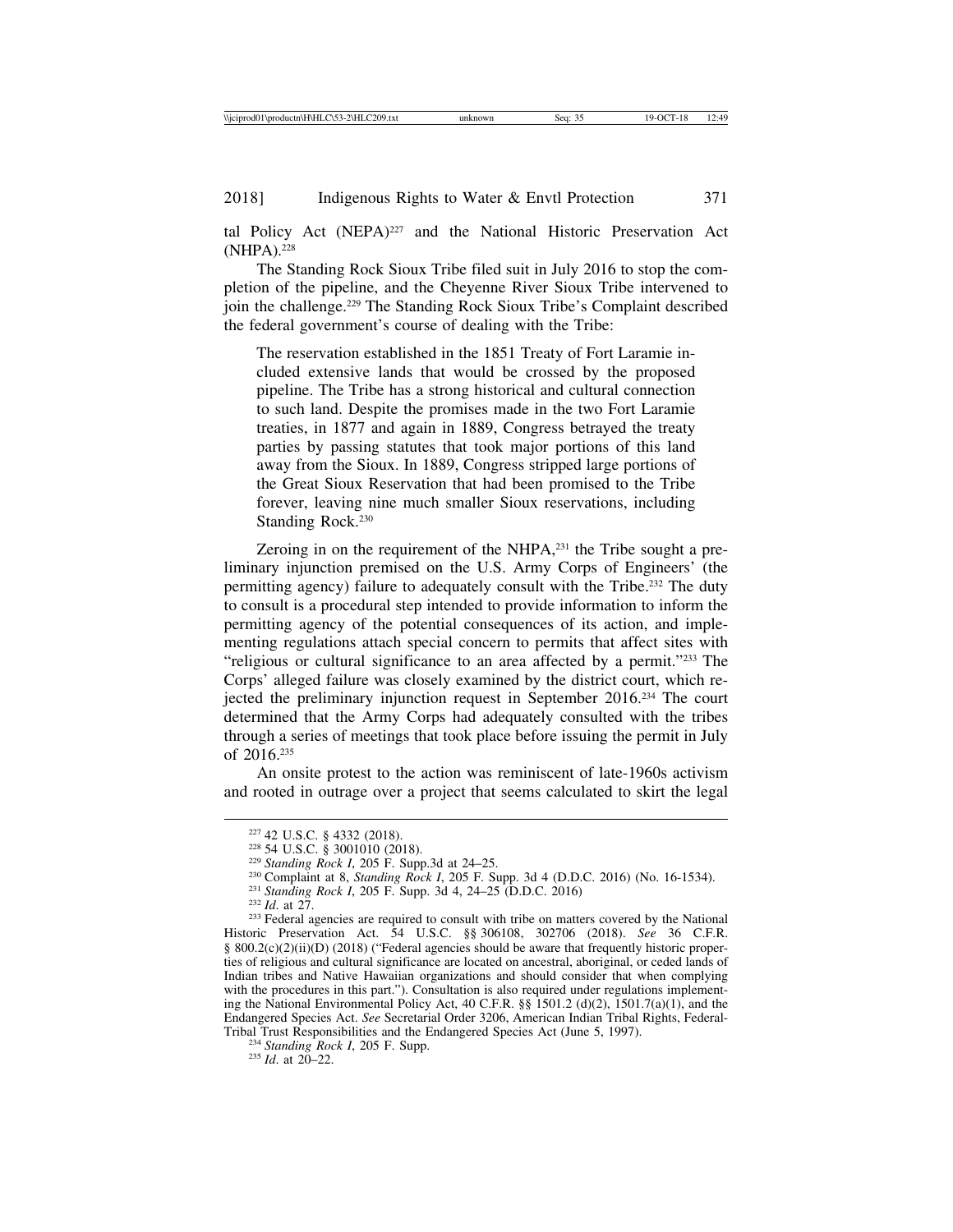authority of the tribe and the federal government. But the project could not escape public attention driven by tremendous concerns about the effect of a pipeline leak, as well as on-site construction that might impair or be offensive to use of important tribal religious and cultural resources. Efforts to block the Dakota Access oil pipeline from crossing the Missouri River near the Standing Rock Sioux Reservation brought attention to water security, environmental justice, and tribal rights issues.236 Thousands of citizens from around the United States camped in the vicinity of the proposed construction to protest against the project.237

At the time of the protests in September of 2016, the Obama Administration was on the verge of issuing the easement to cross Lake Oahe, the final step needed to allow the pipeline crossing near the Standing Rock Sioux to be built. Instead, in response to months-long actions which were heavily covered in the national press,<sup>238</sup> Assistant Secretary of the Army Jo-Ellen Darcy ordered an in-depth analysis of the project by the Army Corps due to potential harmful effects on treaty resources.239 The Darcy Memorandum noted that the Army Corps had not disclosed several reports regarding spill potential, environmental justice, and alternate routes in order to circumvent further analysis and consultation with the tribe.240 Accordingly, she ordered the Army Corps to conduct a full Environmental Impact Statement considering at least: 1) alternative locations for the pipeline crossing; 2) oil spill risk analysis taking into account effects on tribal water rights and hunting and fishing rights; and 3) further analysis or tribal treaty rights in Lake

<sup>236</sup> *See* Lynda Mapes, *Dakota Access Pipeline Put on Hold as Government Studies Tribe's Concerns*, SEATTLE TIMES, Nov. 14, 2016, http://www.seattletimes.com/seattle-news/environment/dakota-access-pipeline-put-on-hold-as-government-studies-tribes-concerns, [https://per ma.cc/USD2-D6CK]; Robinson Meyer, *The Legal Case for Blocking the Dakota Access Pipeline*, ATLANTIC, Sept. 9, 2016, https://www.theatlantic.com/technology/archive/2016/09/dapl-

<sup>&</sup>lt;sup>237</sup> See Ariel Zambelich & Cassi Alexandra, *In Their Own Words: The Water Protectors of Standing Rock*, NAT'L PUB. RADIO (Dec. 11, 2016), *available at* https://www.npr.org/2016/12/ 11/505147166/in-their-own-words-the-water-protectors-of-standing-rock [https://perma.cc/ KX36-RETZ]. <sup>238</sup> *See* Jack Healy & Nicholas Fandos, *Protesters Gain Victory in Fight Over Dakota*

*Access Oil Pipeline*, N.Y. TIMES, Dec. 4, 2016, *available at* https://www.nytimes.com/2016/

<sup>&</sup>lt;sup>239</sup> Memorandum from Jo-Ellen Darcy, Ass't. Sec. of the Army (Civil Works), On Proposed Dakota Access Pipeline Crossing at Lake Oahe, North Dakota (Dec. 4, 2016) [hereinafter *Darcy Memorandum*]. The Solicitor of the Department of the Interior simultaneously released an Opinion regard how tribal rights should have been considered in the process. Dep't of the Interior, Solictor's Opinion, M-37038 on Tribal Treaty and Environmental Statutory Implications of the Dakota Access Pipeline (Dec. 4, 2016). The opinion was withdrawn without analysis on February 4, 2017, and later replaced with a cursory explanation of the withdrawal. Dep't of the Interior, Solicitor's Opinion M-37037, Withdrawal of M-37038 "Tribal Treaty and Environmental Statutory Implications of the Dakota Access Pipeline" (July 7,

<sup>2017).&</sup>lt;br><sup>240</sup> *Darcy Memorandum, supra* note 239. The *Darcy Memorandum* also noted that the decision to delay granting the easement had initially been made on September 9, 2016, and reiterated on November 14, 2016.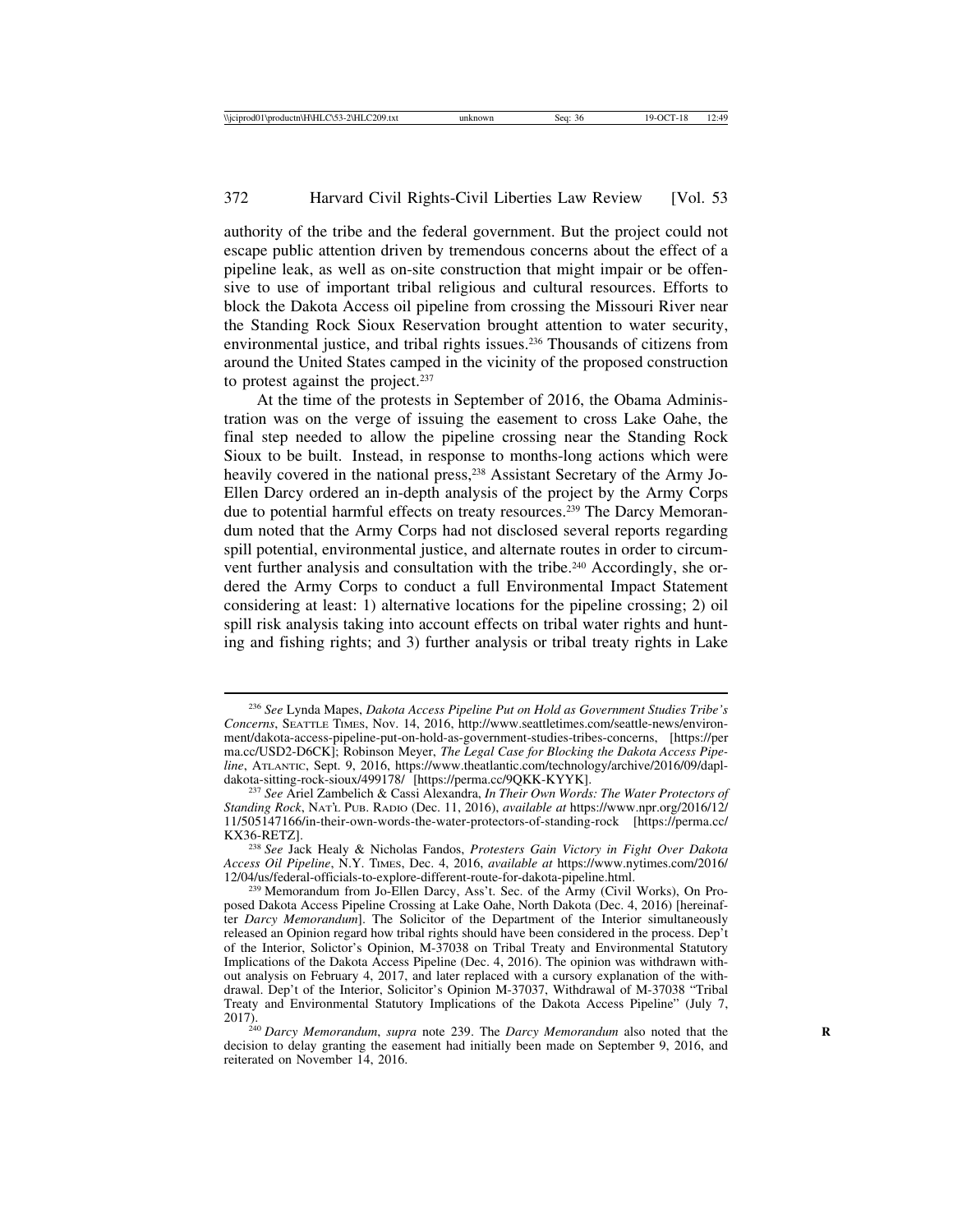Oahe.241 This was all to be done as part of the compliance with Section 185 of the Mineral Leasing Act,242 allowing rights of way across federal property.243

Yet President Trump, a mere three days after taking office, issued a Memorandum directing that permitting be expedited in accord with existing law.244 The Army Corps reviewed its prior actions and determined that its prior environmental analysis from July 2016 was adequate, and issued the easement needed to finish the pipeline.<sup>245</sup> In the meantime, the litigation continued, with a number of intervenors and the Standing Rock Sioux Tribe raising religious freedom arguments to challenge the pipeline's completion and transport of oil.246 Like the NHPA claim, the religious freedom arguments were rejected in the district court so that the way was cleared for oil to being flowing through the pipeline. Although the court had now denied preliminary injunctions based on the NHPA $^{247}$  and religious freedom grounds, $^{248}$ it had not dealt with the merits of the underlying claims.<sup>249</sup>

After nearly a year of intense litigation, the court ruled on the merits of the NEPA challenge and the merits of the claims under the MLA and RHA, holding that the Corps' decision failed to adequately consider the impacts of an oil spill on fishing and hunting rights and on environmental justice, and "did not sufficiently weigh the degree to which the project's effects are likely to be highly controversial in light of critiques of its scientific methods and data."250 However, the court also rejected the Standing Rock argument that the Corps violated the "federal trust responsibility to protect the Tribe's Treaty rights."251 It reasoned that in the absence of a specific duty imposed by treaty, statute or regulation, the Army Corps satisfied the federal trust responsibility when it complied "with general regulations and statues not specifically aimed at protecting Indian tribes."252

<sup>245</sup> *Standing Rock II*, 239 F. Supp. 3d 77 (D.D.C. 2017).<br><sup>246</sup> "The Lakota people believe that the mere existence of a crude oil pipeline under the waters of Lake Oahe will desecrate those waters and render them unsuitable for use in their religious sacraments  $\dots$   $\ddot{d}$  at 82.

<sup>&</sup>lt;sup>241</sup> *Id.* <sup>242</sup> 30 U.S.C. § 185(a) (2018). <sup>242</sup> 30 U.S.C. § 185(a) (2018). <sup>243</sup> A notice of intent to conduct a more extensive environmental analysis was made in the waning days of the Obama Administration. *See* Notice of Intent To Prepare an Environmental Impact Statement in Connection With Dakota Access, LLC's Request for an Easement To

<sup>&</sup>lt;sup>244</sup> Presidential Memorandum on the Construction of the Dakota Access Pipeline (Jan. 24, 2017).

<sup>&</sup>lt;sup>247</sup> *Id.* <sup>248</sup> *Id.* 248 *Id.* 248 *Id.* 248 *Id.* 249 In Standing Rock III, the court ruled on whether a number of documents should be included in the administrative record over the objections of the pipeline company. 249 F.

<sup>&</sup>lt;sup>250</sup> Standing Rock IV, 255 F. Supp. 3d 101, 147 (D.D.C. 2017).<br><sup>251</sup> *Id.* at 143–45. <sup>252</sup> *Id.* at 144 (quoting Morongo Band of Mission Indians v. Fed. Aviation Admin., 161 F.3d 569, 574 (1998)).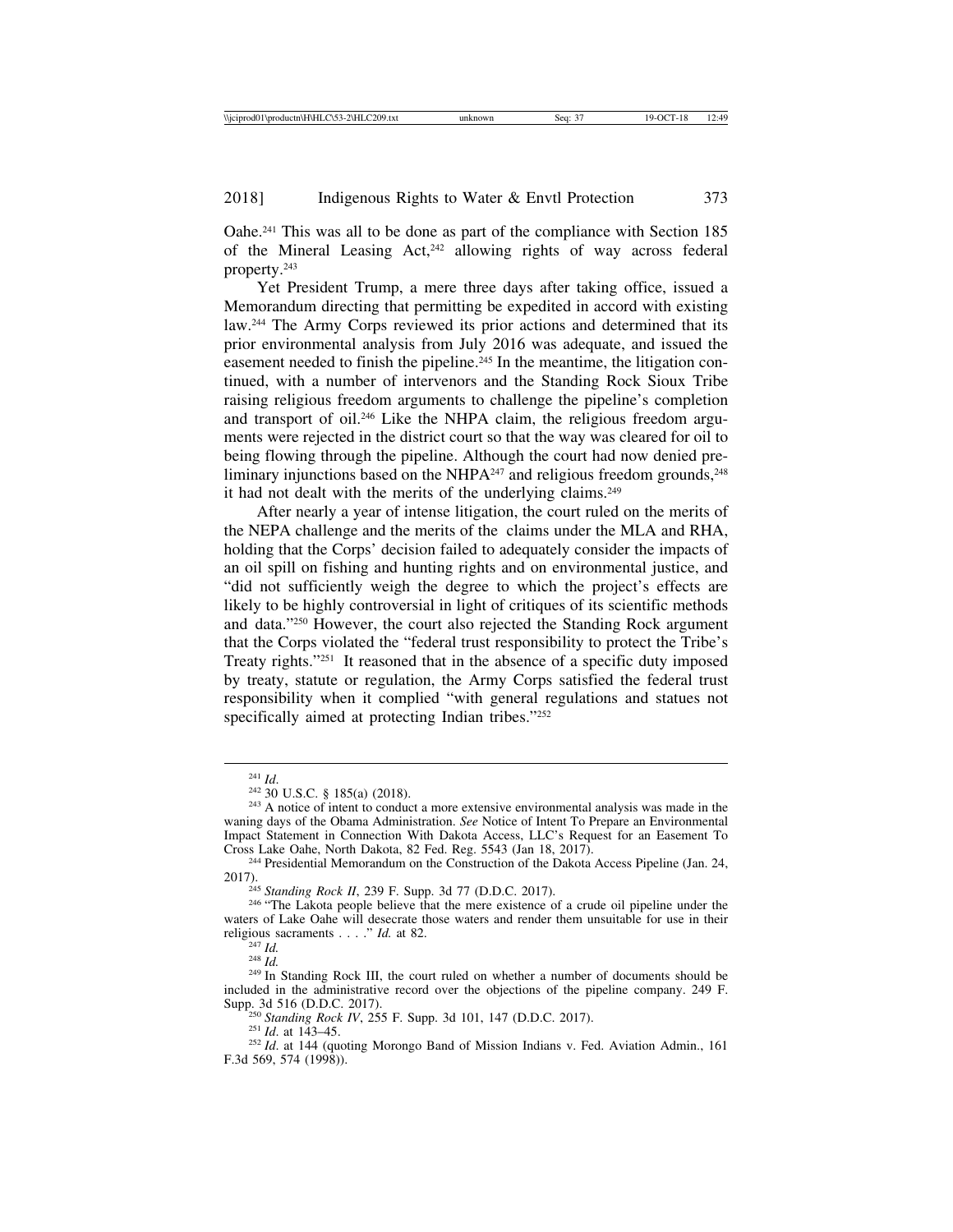Meanwhile, the oil continued to flow and the court ordered additional briefing on the appropriate remedy.<sup>253</sup> For its part, the pipeline company viewed the Corps' decision as "a potentially lawful action in need of better explanation," and claimed that shutting down and potentially restarting DAPL poses a greater risk to the environment than allowing the pipeline to continue to function.254 The tribes, on the other hand, wanted the decision to grant the easement vacated and reconsidered under the proper legal standards — including the determination of whether the agency should have conducted an Environmental Impact Statement (EIS), which the agency is generally obligated to complete before a permitted action is allowed go forward.255 If not, the tribes pointed out, procedural violations of statutes and regulations have no consequence.256 The court rejected the tribes' arguments, and explained that "because there was a 'serious possibility' that the Corps will be able to substantiate its prior conclusions, the Court finds that vacatur is not the appropriate remedy in this case."257 The tribes persisted and requested certain conditions, which were received favorably and imposed by the court: "Plaintiffs request three specific conditions during the remand period: (1) the finalization and implementation of oil-spill response plans at Lake Oahe; (2) completion of a third-party compliance audit; and (3) public reporting of information regarding pipeline operations."258

After nearly a year of litigation, it was a change in administration that turned the tide in favor of pipeline proponents. Whether the agency needed to prepare a full EIS was, according to the court, a close question. Had the agency adhered to its January 2017 decision to conduct a more complete environmental analysis,<sup>259</sup> it might be well on its way to a final decision with all of the tribal issues at least fairly accounted for in the analysis. The Obama Administration treated the decision as discretionary, thus giving the incoming Trump Administration the leeway to change the federal position.<sup>260</sup> Thus, despite the public outcry and over a year of litigation, oil is flowing

<sup>257</sup> Standing Rock Sioux Tribe v. U.S. Army Corps of Eng'rs, No. CV 16-1534 (JEB), WL 4564714, at \*12 (D.D.C. Oct. 11 2017).

<sup>258</sup> Standing Rock Sioux Tribe v. U.S. Army Corps of Eng'rs, No. CV 16-1534 (JEB), 2017 WL 6001726, at  $*3$  (D.D.C. Dec. 4, 2017).

<sup>253</sup> *Cf*. *id.* at 112 ("Whether Dakota Access must cease pipeline operations during that remand presents a separate question of the appropriate remedy, which will be the subject of further briefing.").

<sup>&</sup>lt;sup>254</sup> Brief of Dakota Access, LLC. Regarding Remedy at 2, Standing Rock Sioux Tribe v. U.S. Army Corps of Eng'rs, No. 16-1534 (July 17, 2017).

<sup>&</sup>lt;sup>255</sup> Brief of Standing Rock Sioux Tribe and Cheyenne River Sioux Tribe Regarding Remedy at 1–2. Standing Rock Sioux Tribe v. U.S. Army Corps of Eng'rs, No. 16-1534 (Aug. 7, 2017).

<sup>&</sup>lt;sup>259</sup> Notice of Intent to Prepare an Environmental Impact Statement, 82 Fed. Reg. 5,543 (Jan. 18, 2017). *See Standing Rock IV*, 255 F. Supp. 3d 101, 119–120 (D.D.C. 2017). <sup>260</sup> President Trump did not explicitly dictate the outcome as his memorandum asked the

that pipeline construction be allowed "consistent" with federal law. Construction of the Dakota Access Pipeline, 82 Fed. Reg. 11129, 11130 (Feb. 17, 2017).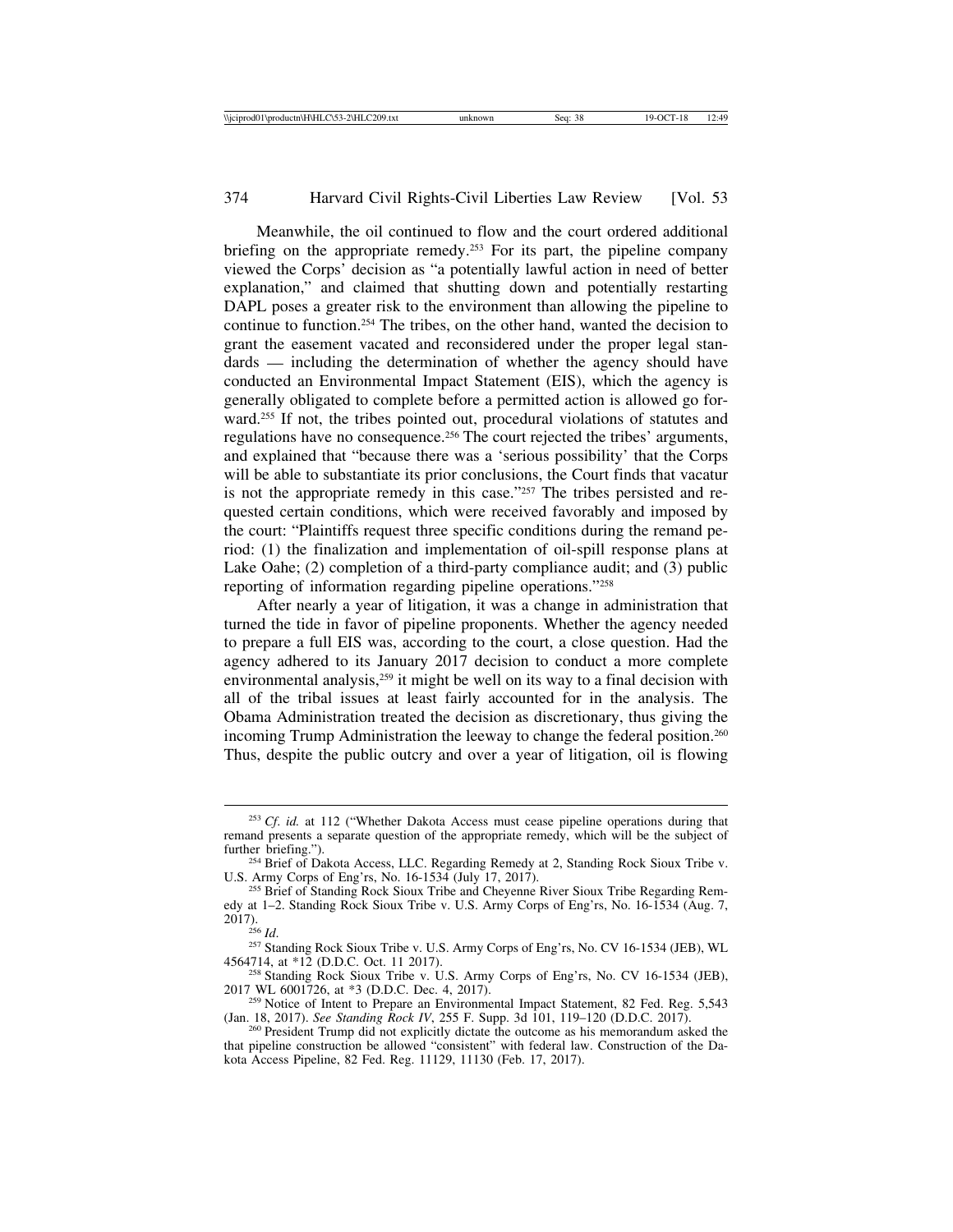through the pipeline — an unsatisfactory outcome for the tribes. The district court continues to monitor the situation pursuant to its remand to the agency.

## V. THE FUTURE OF INDIGENOUS RIGHTS PROTECTION IN THE UNITED STATES

This article began by exploring the international law roots of American Indian law, along with modern declarations of the right to water and a safe, clean environment. Unfortunately, the international declarations are only aspirational at this time, and the international law regarding indigenous rights historically was a tool for acquisition and exploitation of indigenous territory and peoples. United States domestic law concerning Indian affairs is rooted in international law, and maintains the central colonial feature that indigenous peoples are subject to the law of discovering sovereign and its successors.261 Substantive treaty rights to water and environmental protection have been implied by the courts and are generally protected from harmful federal, state, and private activity unless authorized clearly by Congress. Problems arise when there are development projects permitted near tribal lands and peoples that may affect tribal resources. In those cases, like DAPL, tribes understandably want to influence the parameters of the project, or have an outright veto. Federal law provides meager consultation rights under procedural statutes like NEPA and the NHPA. Veto power is non-existent for projects not directly and demonstrably affecting tribal property

Some hope is provided by an outgrowth of international law's doctrine of discovery known as the federal trust responsibility. Duties rooted in that responsibility extend to the federal government as a whole, and can be used to help shape actions affecting Indian tribes. This responsibility includes duties to protect tribal assets and property from damage by third parties.<sup>262</sup> Thus, all federal agencies shoulder the same consultation and trust responsibilities to be aware of tribal interests, to consult with tribes to identify such interests, and then to take tribal views seriously when presented with tribal input.263 As one commentator notes, however, existence of the trust responsibility has not prevented massive damage to natural resources upon which tribes depend. "In recent decades, federal agencies have developed a myriad of "government to government" relationships with tribes and have created

<sup>261</sup> *See supra,* Part I. <sup>262</sup> *See* Parravano v. Babbitt, 70 F.3d 539, 546–47 (9th Cir. 1995) ("[Commerce] Secretary Brown issued emergency regulations to conserve salmon runs and to ensure consistency with 'any other applicable law,' which includes the Tribes' federally reserved fishing rights."). <sup>263</sup> Exec. Order No. 13,175, 65 Fed. Reg. 67,249 (Nov. 6, 2000). *See also* President Ba-

rack Obama, Tribal Consultation Memorandum for the Heads of Executive Departments and Agencies, 74 Fed. Reg. 57,879 (Nov. 5, 2009) (reiterating Exec. Order No. 13,175 and ordering all agency heads to report to OMB with detailed plans for compliance with Exec. Order No. 13,175); Exec. Order, 78 Fed. Reg. 39,539 (June 26, 2013) ("This order establishes a national policy to ensure that the Federal Government engages in a true and lasting government-to-government relationship with federally recognized tribes in a more coordinated and effective manner, including by better carrying out its trust responsibilities.").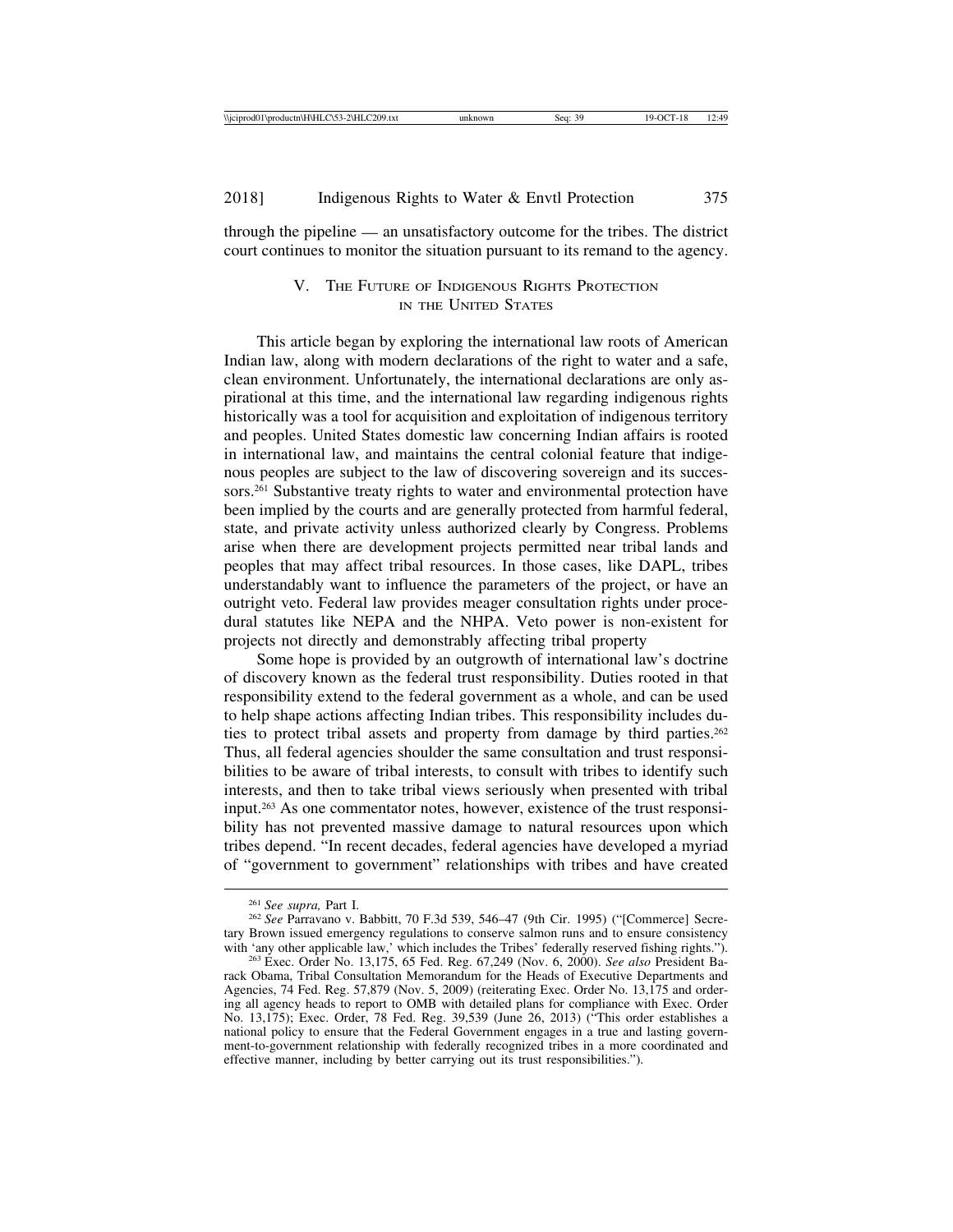policies to carry out their trust obligation. Such policies, however, have generally failed to ensure protection of tribal interests."264

The DAPL litigation demonstrates the effect of marrying the information gathering aspects of NEPA with substantive treaty rights and environmental justice concerns. Serious agency and judicial consideration brings public attention to actions affecting tribal rights and resources. The process can also serve to slow down substantive decision making, which can have a value in its own right. It is difficult to assess how the massive demonstrations at Standing Rock influenced the process. Those demonstrations were clearly important to the Obama Administration—which initially set the stage for completion of the pipeline over tribal objections. However, even when the Army Corps under President Obama changed course, it did so in a way that was dismissive of the tribes' legal arguments.265

The procedural aspects of environmental law and tribal consultation rights under federal law can only go so far. The procedural rights stand in stark contrast to cases litigated on the merits of interference with substantive treaty rights and habitat protection.266 Indian water rights, recognized by the Supreme Court in 1908, received virtually no protection until a concerted effort to assert and protect them was commenced by the United States in the 1970s.267 Similarly, federal assistance protecting habitat important to tribes is a recent phenomenon. Tribes can bring administrative actions, or litigate in their own right to protect tribal property and treaty resources, but the importance of federal government backing cannot be overstated.

The shortcomings of the DAPL litigation, however, can be used to spur further debate as to whether increased substantive protections should be recognized in litigation, or by Congress. The former avenue is fact dependent and case-by-case, while the latter seems all but impossible in the current political climate. There is, however, no alternative to continued advocacy on the part of the tribes using the available tools. Indigenous peoples will remain in their homelands and the United States government is here to stay as well. As noted earlier, the Continental Congress declared in 1787 that "utmost good faith" should mark the dealings of the United States with indigenous peoples and their property rights. That United States has only

<sup>264</sup> Mary Christina Wood & Zachary Welcker, *Tribes As Trustees Again (Part I): The Emerging Tribal Role in the Conservation Trust Movement*, 32 HARV. ENVTL. L. REV. 373, 387–88 (2008). Professor Wood provides a scathing review of the United States' actions toward tribal interests. "The federal government has ignored its trust obligation time and time again and actively resists any judicial enforcement of the trust in pending court cases. Litigation to protect harvest resources has failed largely due to the deference courts give to agencies."  $Id$  at 393 (footnotes and citations omitted).

<sup>&</sup>lt;sup>265</sup> Standing Rock IV, 255 F. Supp. 3d 101, 117 (D.D.C. 2017) (Army Corps agreeing to do an EIS, but describing it as a "policy decision" and claiming that prior approvals did

<sup>&</sup>quot;comport[ ] with legal requirements.").<br><sup>266</sup> *See* Parravanno, *supra* note 262, at 547, and cases cited *supra* note 115.<br><sup>267</sup> *See supra* Part III.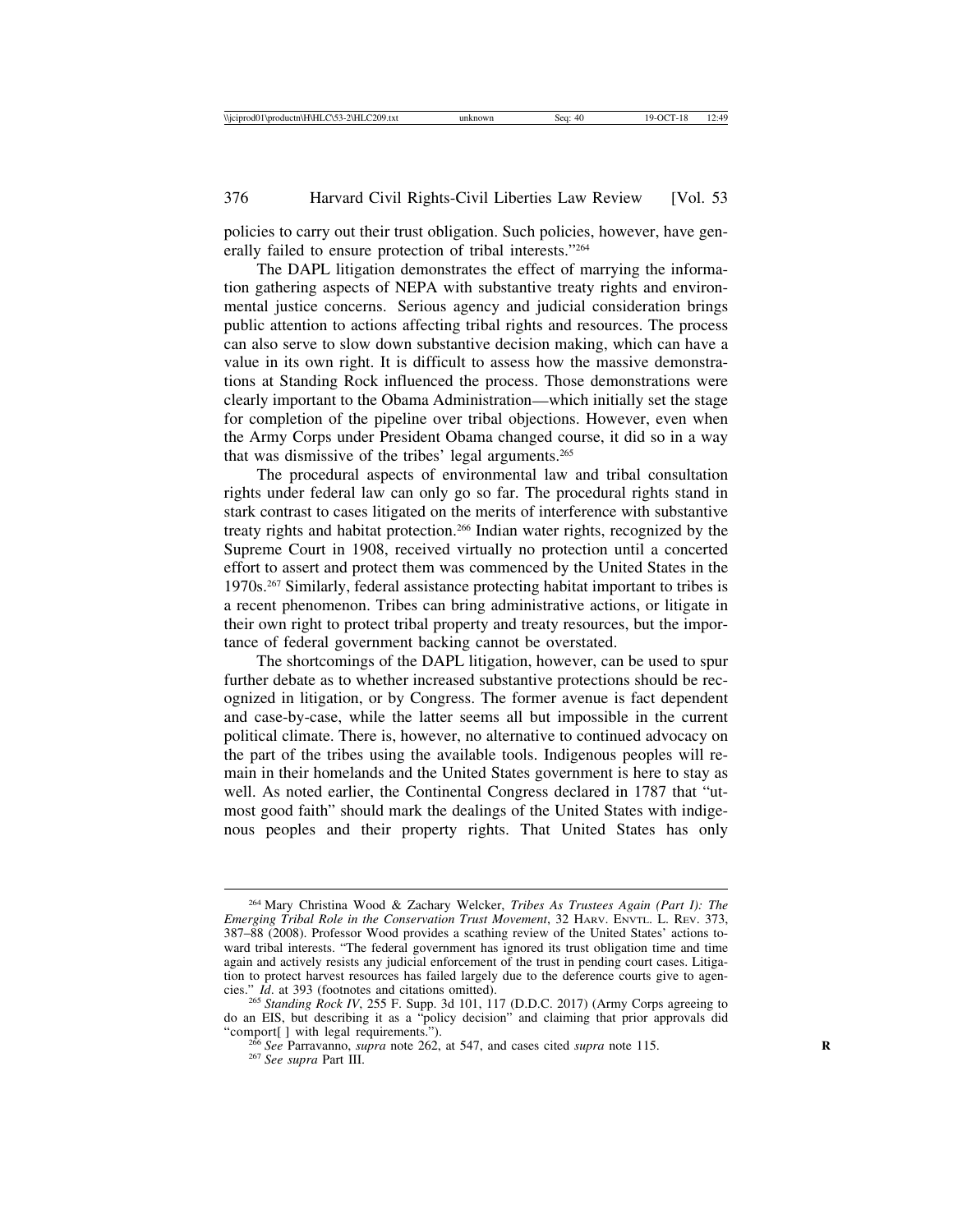sporadically acted in "good faith" in the hard cases is no reason to cease efforts to enforce that early promise.

When pressed in litigation, the federal government routinely rests on the narrow standard of the trust damages cases and resists tribal efforts for court orders shaping agency action.268 Lower federal courts recently have looked only to see whether federal agency action challenged by tribes satisfied the applicable statutes and regulations. Commentators have criticized courts for failing to distinguish between the standards applicable to damages cases and those seeking prospective relief,<sup>269</sup> but the distinction has not seemed to matter to courts. Instead "courts collapse protective trust requirements into statutory standards."270 They have wrongly rejected the argument that in actions affecting Indian tribes (where the tribe participates in the agency proceeding, or the agency otherwise is aware of a potential effect on tribal interests) the agencies should be held to a higher standard. That higher standard could be satisfied by analogy to NEPA's "hard look" requirement<sup> $271$ </sup> and mandate explicit consideration of tribal interests and a reasoned determination that those interests are protected in the proposed action. In other words, the agency should explain why tribal concerns are already respected under its decision, and why a tribally proposed alternative is not feasible.<sup>272</sup>

For the most part, courts have not analyzed or criticized the distinction between the damages claims and claims for injunctive relief. Instead, courts fold the analysis into their consideration of whether the federal trust responsibility provides a heightened standard for review of agency action and conclude that is does not.273 The Standing Rock Sioux court rejected the tribe's argument in the following terms: "The problem for Standing Rock, however, is that "[t]he trust obligations of the United States to the Indian tribes are established and governed by statute rather than the common law."274

The Supreme Court has never addressed that precise question in a case brought outside of the Indian Tucker Act. Congress has not been silent on these issues, although most of its attention has focused on failures to properly manage tribal and individual Indian trust funds. Trust reform legislation passed in 2016, and its findings noted that "through treaties, statutes, and historical relations with Indian tribes, the United States has undertaken a

<sup>268</sup> *See* HANDBOOK OF FEDERAL INDIAN LAW, *supra* note 1, § 5.05[3][c], at 431 (courts have held that "the absence of specific statutory duties, federal agencies discharge their trust responsibility if they comply with the statutes and general regulations.").

<sup>&</sup>lt;sup>269</sup> Mary Christina Wood, *Indian Trust Responsibility: Protecting Tribal Lands and Resources Through Claims of Injunctive Relief Against Federal Agencies*, 39 TULSA L. REV. 355

<sup>&</sup>lt;sup>270</sup> *Id.* at 356. <sup>271</sup> *See* Robertson v. Methow Valley Citizens Council, 490 U.S. 332, 334 (1989). <sup>272</sup> Congress has provided states with special treatment due to their sovereign status that would be appropriate for tribes as well. *See* Robert L. Fischman, *Cooperative Federalism and Natural Resources Law*, 14 N.Y.U. ENVT'L. L.J. 179, 200-07 (2005) (discussing examples from several statutes).

<sup>&</sup>lt;sup>273</sup> *Standing Rock IV*, 255 F. Supp. 3d 101, 143–45 (D.D.C. 2017). <sup>274</sup> *Id.* at 143 (citing United States v. Jicarilla Apache Nation, 564 U.S. 162, 165 (2011)).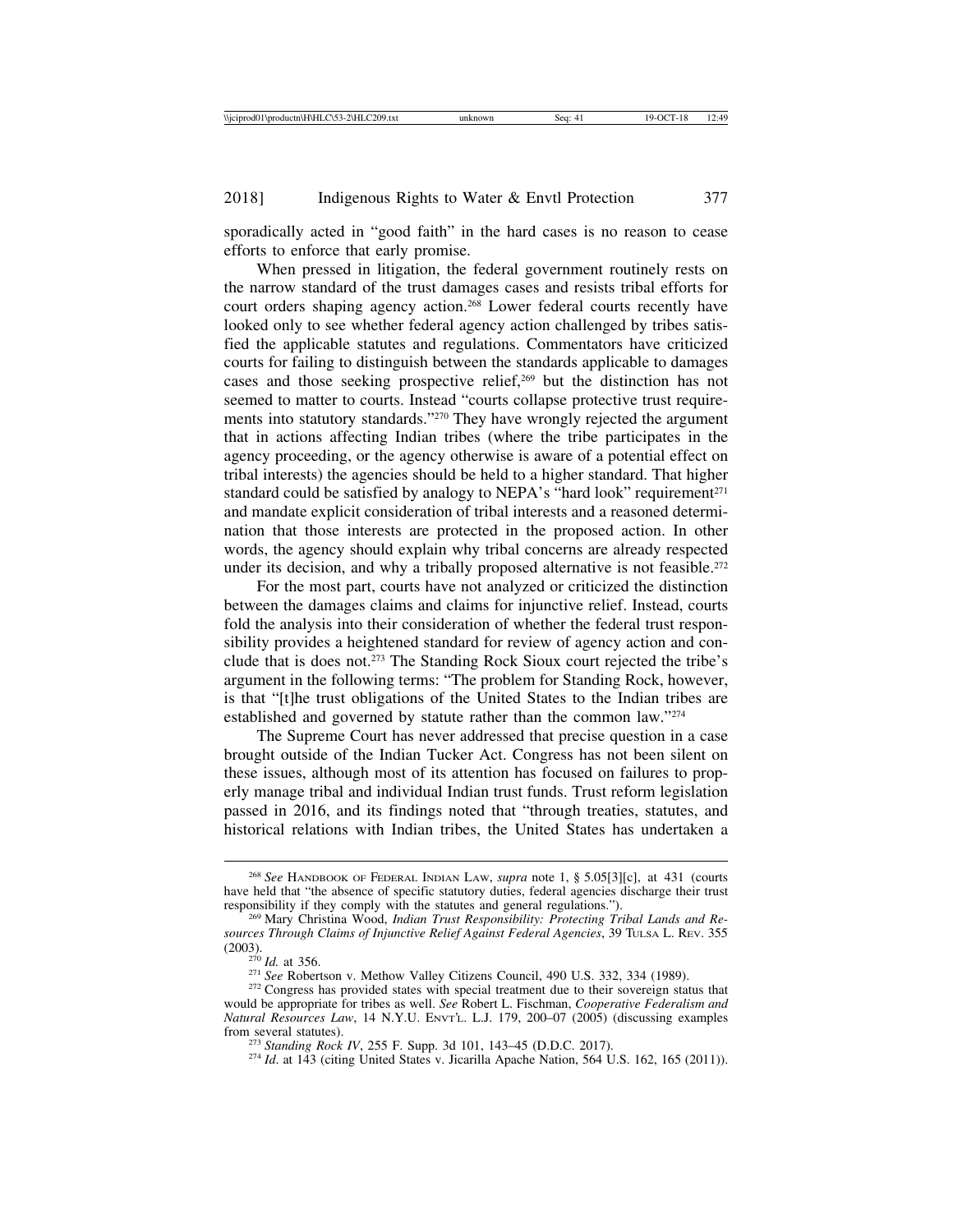unique trust responsibility to protect and support Indian tribes and Indians."275 The operative sections of the legislation authorized a demonstration project for the management and approval of residential, business, agricultural, or wind or solar resource leases of land without Secretarial approval.<sup>276</sup> This is a positive step, consistent with prior efforts in the Indian Self-Determination and Self-Governance Acts<sup>277</sup> that advanced tribal self-government by relaxing the supervisory authority of the Bureau of Indian Affairs. An intriguing portion of the 2016 trust reform statute gives the Secretary of the Interior authority to establish a new administrative office with increased power to coordinate the Department of the Interior's various programs related to Indian affairs.<sup>278</sup> This Under-Secretary for Indian Affairs would be authorized to "the maximum extent practicable, [to] supervise and coordinate activities and policies of the BIA with activities and policies of" other Interior Department agencies.279 While it represents a starting point for advancing Indian interests within the Interior Department, any advance may be illusory, because the Under-Secretary could be overruled by the Secretary.

It is apparent that Indian tribes in the United States need more than rights to consultation when federal projects or federal-permitted projects take place in off-reservation areas that may nonetheless affect indigenous rights to land and water. At least, any consultation power must have teeth. One approach would be to adopt a model similar to the process established in section 7 of the Endangered Species Act.280 If a federal action may affect any species listed as threatened or endangered, the federal agency taking action must consult with a federal wildlife management agency (U.S. Fish and Wildlife Service or the Department of Commerce) to determine if the proposed action may jeopardize the continued existence of the species.281 The wildlife management agency may then impose conditions on the federal activity to prevent harm to the species or its habitat.282 It is beyond the scope of this article to set out the details of such an approach, but it could provide substantive protection for tribal citizens and their territory.

<sup>&</sup>lt;sup>275</sup> 25 U.S.C. § 5601 (2018).<br><sup>276</sup> 25 U.S.C. § 5614 (2018).<br><sup>277</sup> Indian Self-Determination and Educational Assistance Act (ISDEA) of 1975, 25 U.S.C. § 5301 (2018) (amended by the Tribal Self-Governance Acts of 1988, 1994, and 2000 (codified at 25 U.S.C. §§ 5361-5399)).

<sup>&</sup>lt;sup>278</sup> 25 U.S.C. § 5633(a) (2018).<br><sup>279</sup> 25 U.S.C. § 5633(c)(2) (2018).<br><sup>280</sup> 16 U.S.C. § 1536(7) (2018). *See* Robert L. Fischman, *Cooperative Federalism and Natural Resources Law*, NYU ENVTL. L.J. 179, 208-216 (2005) (discussing Endangered Species Act consultation and opportunities for greater cooperation with states).

<sup>&</sup>lt;sup>281</sup> 16 U.S.C. § 1536(a)(3) (2018). <sup>282</sup> 16 U.S.C. § 1536(b)(4) (2018).